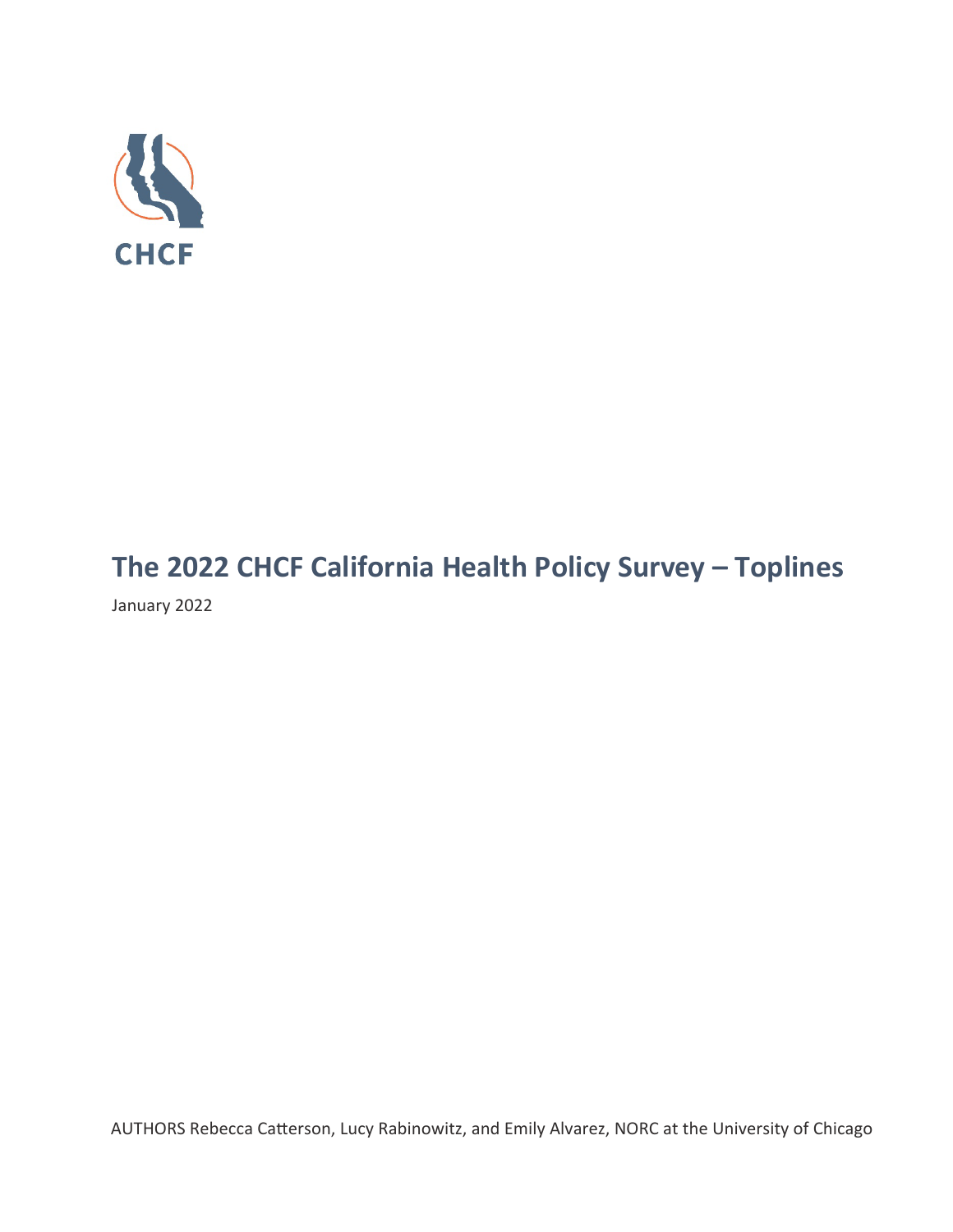# **Table of Contents**

### **Tables with Overall Results**

Q: How important do you think it is for the California governor and legislature to work on the following in 2022? Making health care more affordable

| Total unweighted N      | 1681 |
|-------------------------|------|
| Extremely important     | 53%  |
| Very important          | 30%  |
| Somewhat important      | 13%  |
| Not important           | 4%   |
| Note: Asked to everyone |      |

| Q: How important do you think it is for the California governor and legislature to work on the following in 2022?<br>Improving public education |      |
|-------------------------------------------------------------------------------------------------------------------------------------------------|------|
|                                                                                                                                                 |      |
| Total unweighted N                                                                                                                              | 1681 |
| <b>Extremely important</b>                                                                                                                      | 53%  |
| Very important                                                                                                                                  | 33%  |
| Somewhat important                                                                                                                              | 12%  |
| Not important                                                                                                                                   | 2%   |
| Note: Asked to everyone                                                                                                                         |      |

Q: How important do you think it is for the California governor and legislature to work on the following in 2022? Addressing climate change Total unweighted N 1681 Extremely important and the contract of the contract of the contract of the contract of the contract of the contract of the contract of the contract of the contract of the contract of the contract of the contract of the co Very important 27% Somewhat important the contract of the contract of the contract of the contract of the contract of the contract of the contract of the contract of the contract of the contract of the contract of the contract of the contrac Not important 12% and 12% and 12% and 12% and 12% and 12% and 12% and 12% and 12% and 12% and 12% and 12% and 12% and 12% and 12% and 12% and 12% and 12% and 12% and 12% and 12% and 12% and 12% and 12% and 12% and 12% and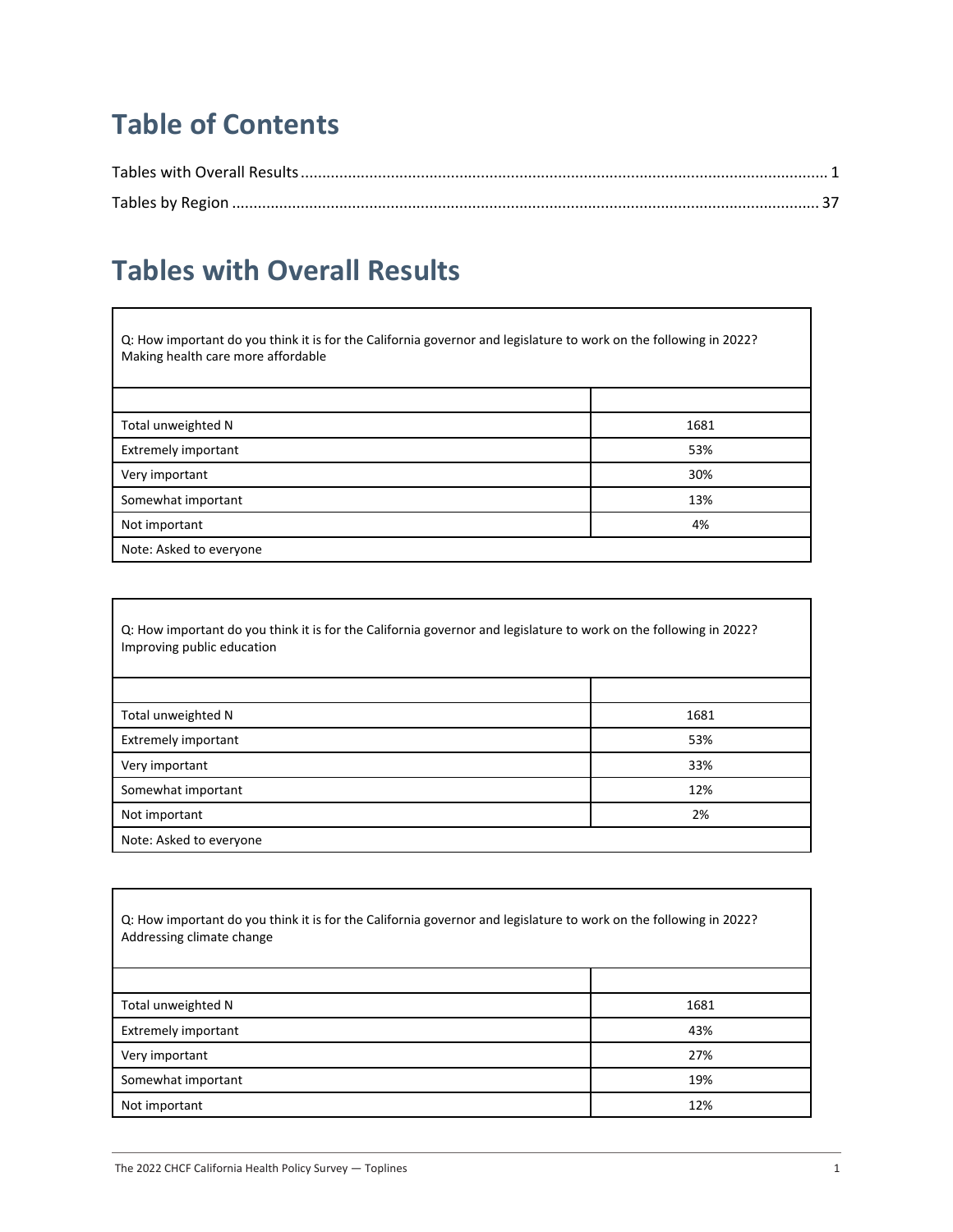Note: Asked to everyone

Q: How important do you think it is for the California governor and legislature to work on the following in 2022? Improving infrastructure, like buildings and roads

| Total unweighted N      | 1681 |
|-------------------------|------|
| Extremely important     | 38%  |
| Very important          | 41%  |
| Somewhat important      | 19%  |
| Not important           | 2%   |
| Note: Asked to everyone |      |

Q: How important do you think it is for the California governor and legislature to work on the following in 2022? Attracting and retaining businesses and jobs

| Total unweighted N      | 1681 |
|-------------------------|------|
| Extremely important     | 41%  |
| Very important          | 40%  |
| Somewhat important      | 16%  |
| Not important           | 2%   |
| Note: Asked to everyone |      |

Q: How important do you think it is for the California governor and legislature to work on the following in 2022? Making housing more affordable

| Total unweighted N         | 1681 |
|----------------------------|------|
| <b>Extremely important</b> | 49%  |
| Very important             | 31%  |
| Somewhat important         | 15%  |
| Not important              | 4%   |
| Note: Asked to everyone    |      |

Q: How important do you think it is for the California governor and legislature to work on the following in 2022? Enforcing immigration laws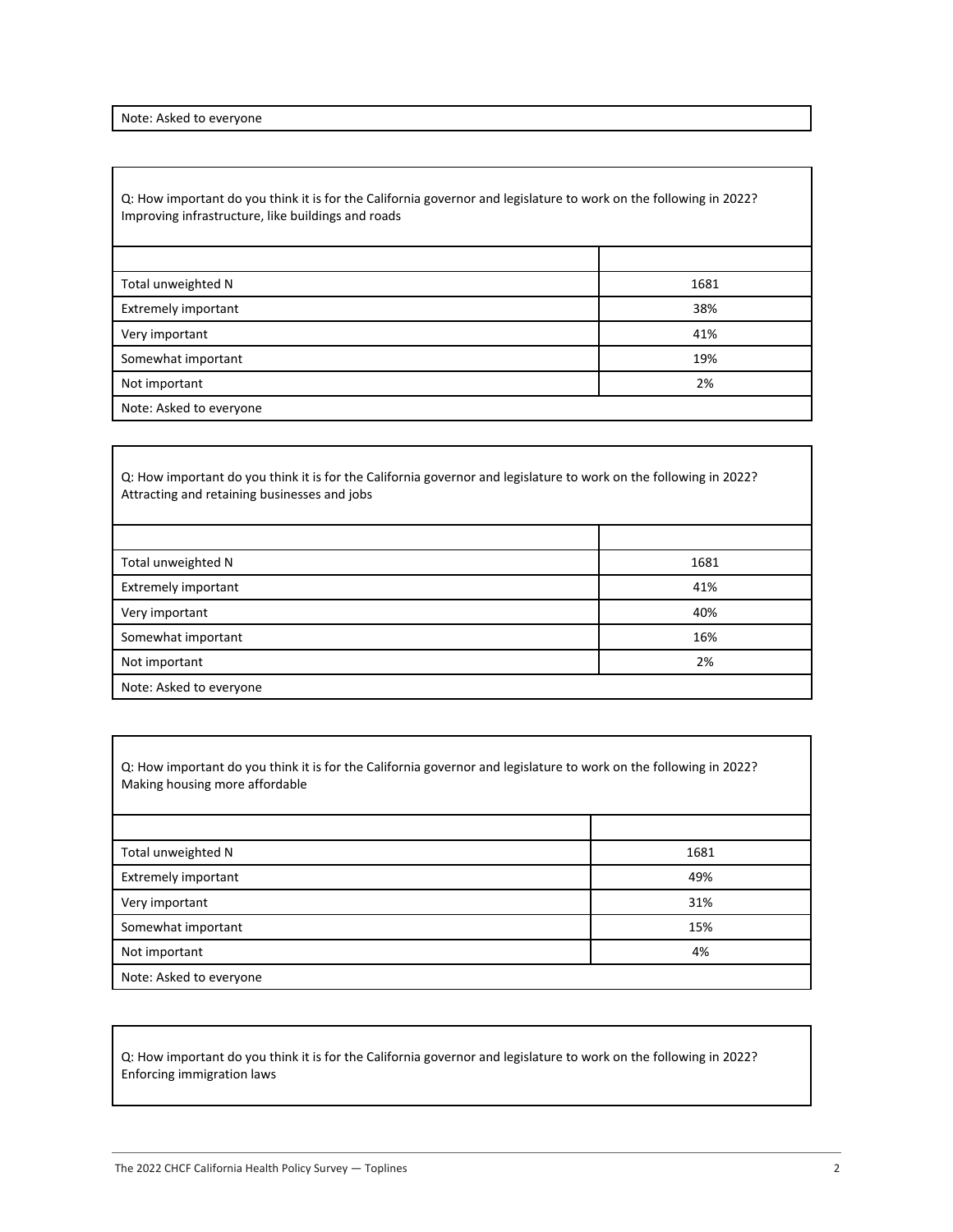| Total unweighted N         | 1681 |
|----------------------------|------|
| <b>Extremely important</b> | 29%  |
| Very important             | 24%  |
| Somewhat important         | 32%  |
| Not important              | 14%  |
| Note: Asked to everyone    |      |

Q: How important do you think it is for the California governor and legislature to work on the following in 2022? Addressing homelessness

| Total unweighted N         | 1681 |
|----------------------------|------|
| <b>Extremely important</b> | 48%  |
| Very important             | 34%  |
| Somewhat important         | 14%  |
| Not important              | 3%   |
| Note: Asked to everyone    |      |

| Q: How important do you think it is for the California governor and legislature to work on the following in 2022?<br>Addressing racial inequality |      |
|---------------------------------------------------------------------------------------------------------------------------------------------------|------|
|                                                                                                                                                   |      |
| Total unweighted N                                                                                                                                | 1681 |
| <b>Extremely important</b>                                                                                                                        | 33%  |
| Very important                                                                                                                                    | 29%  |
| Somewhat important                                                                                                                                | 24%  |
| Not important                                                                                                                                     | 14%  |
| Note: Asked to everyone                                                                                                                           |      |

Q: How important do you think it is for the California governor and legislature to work on the following in 2022? Addressing COVID-19

| Total unweighted N  | 1681 |
|---------------------|------|
| Extremely important | 46%  |
| Very important      | 25%  |
| Somewhat important  | 20%  |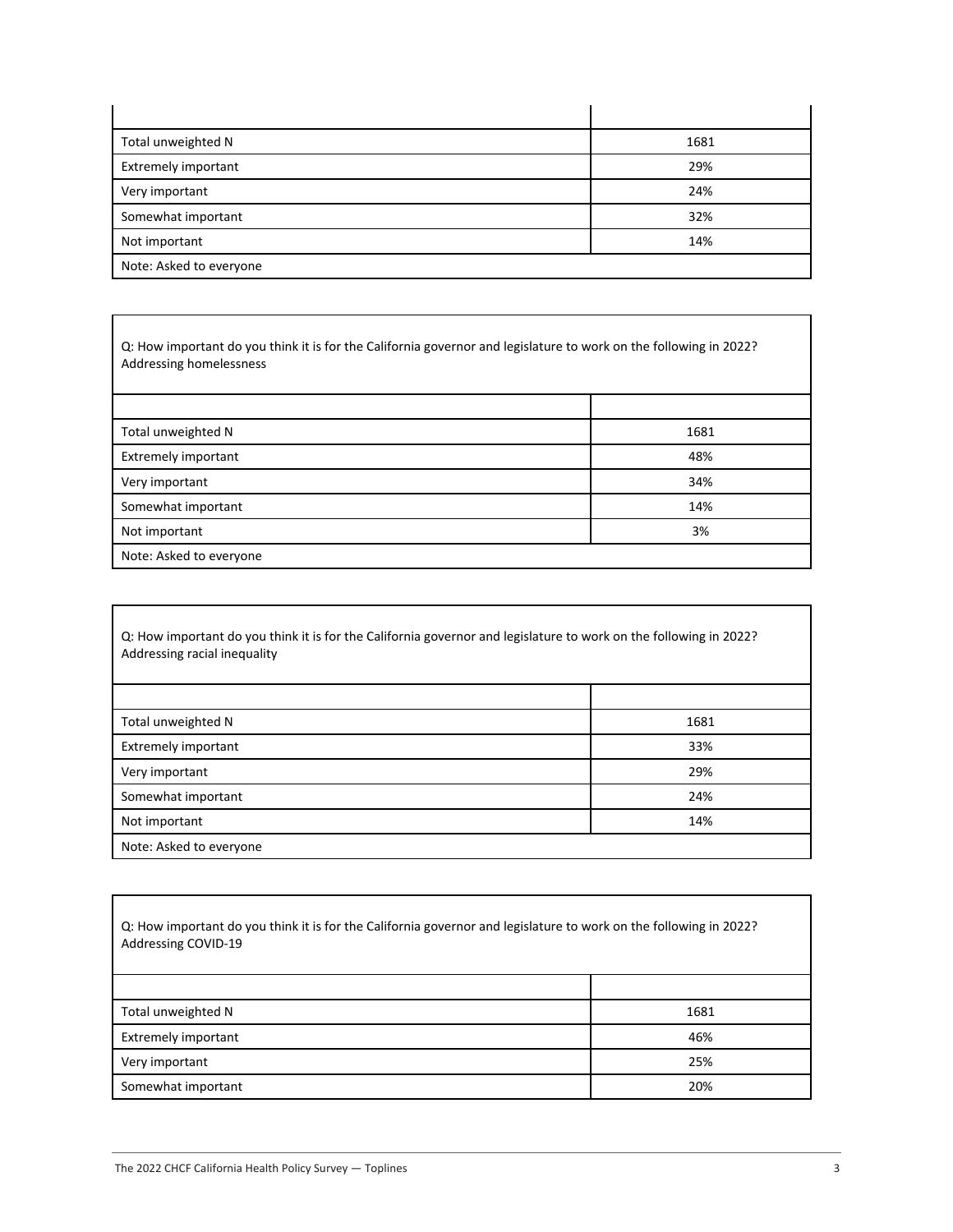| Not important           | 8% |
|-------------------------|----|
| Note: Asked to everyone |    |

Q: How important do you think it is for the California governor and legislature to work on the following in 2022? Addressing wildfires

| Total unweighted N         | 1681 |
|----------------------------|------|
| <b>Extremely important</b> | 54%  |
| Very important             | 34%  |
| Somewhat important         | 10%  |
| Not important              | 2%   |
| Note: Asked to everyone    |      |

Q: How important do you think it is for the California governor and legislature to work on the following health care items in 2022? Making sure people with alcohol and drug use problems can get the treatment they need

| Total unweighted N         | 1681 |
|----------------------------|------|
| <b>Extremely important</b> | 32%  |
| Very important             | 39%  |
| Somewhat important         | 24%  |
| Not important              | 5%   |
| Note: Asked to everyone    |      |

Q: How important do you think it is for the California governor and legislature to work on the following health care items in 2022? Making sure people with mental health problems can get the treatment they need

| Total unweighted N      | 1681 |
|-------------------------|------|
| Extremely important     | 47%  |
| Very important          | 36%  |
| Somewhat important      | 15%  |
| Not important           | 2%   |
| Note: Asked to everyone |      |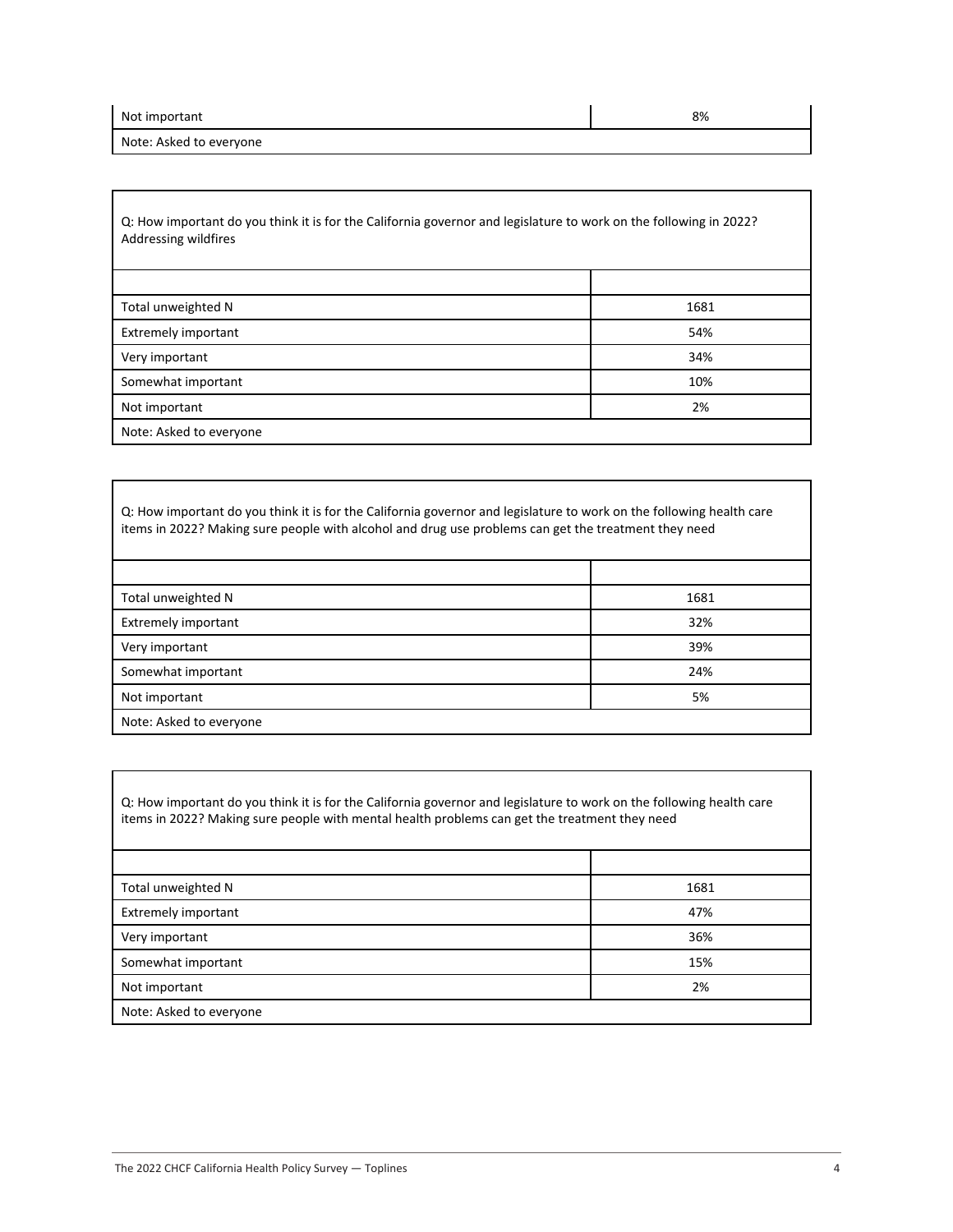Q: How important do you think it is for the California governor and legislature to work on the following health care items in 2022? Lowering the amount that people pay for health care

| Total unweighted N         | 1681 |
|----------------------------|------|
| <b>Extremely important</b> | 47%  |
| Very important             | 32%  |
| Somewhat important         | 17%  |
| Not important              | 4%   |
| Note: Asked to everyone    |      |

Q: How important do you think it is for the California governor and legislature to work on the following health care items in 2022? Lowering the price of prescription drugs

| Total unweighted N         | 1681 |
|----------------------------|------|
| <b>Extremely important</b> | 44%  |
| Very important             | 33%  |
| Somewhat important         | 20%  |
| Not important              | 3%   |
| Note: Asked to everyone    |      |

Q: How important do you think it is for the California governor and legislature to work on the following health care items in 2022? Making sure there are enough doctors, nurses and other health care providers across California

| Total unweighted N         | 1681 |
|----------------------------|------|
| <b>Extremely important</b> | 48%  |
| Very important             | 39%  |
| Somewhat important         | 11%  |
| Not important              | 2%   |
| Note: Asked to everyone    |      |

| Q: How important do you think it is for the California governor and legislature to work on the following health care<br>items in 2022? Making sure all Californians have access to health insurance coverage |      |
|--------------------------------------------------------------------------------------------------------------------------------------------------------------------------------------------------------------|------|
|                                                                                                                                                                                                              |      |
| Total unweighted N                                                                                                                                                                                           | 1681 |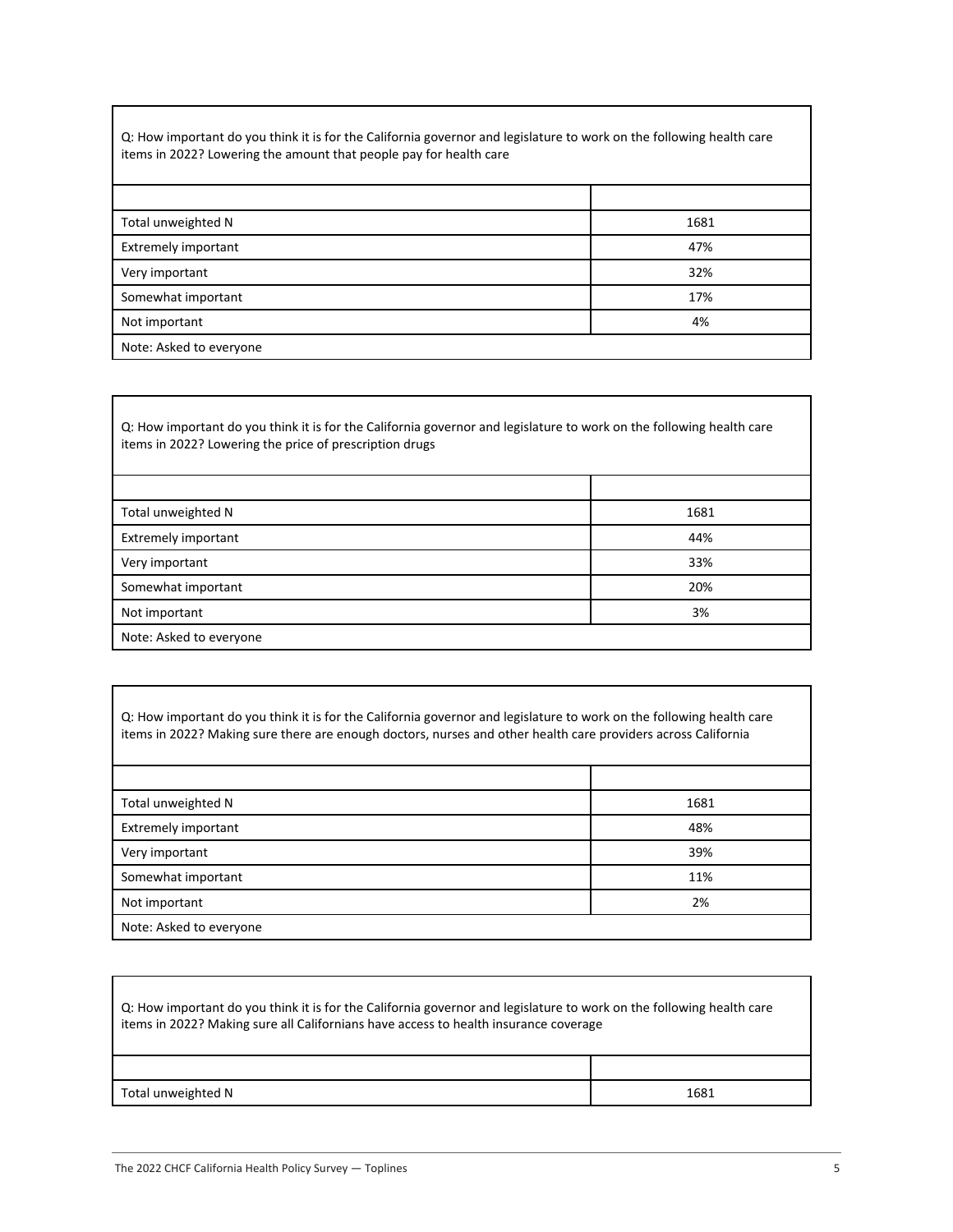| Extremely important     | 48% |
|-------------------------|-----|
| Very important          | 32% |
| Somewhat important      | 15% |
| Not important           | 4%  |
| Note: Asked to everyone |     |

Q: How important do you think it is for the California governor and legislature to work on the following health care items in 2022? Making information about the price of doctors' visits, tests, and procedures more available to patients

| Total unweighted N         | 1681 |
|----------------------------|------|
| <b>Extremely important</b> | 37%  |
| Very important             | 38%  |
| Somewhat important         | 20%  |
| Not important              | 4%   |
| Note: Asked to everyone    |      |

Q: How important do you think it is for the California governor and legislature to work on the following health care items in 2022? Decreasing state government spending on health care

| Total unweighted N         | 1681 |
|----------------------------|------|
| <b>Extremely important</b> | 14%  |
| Very important             | 22%  |
| Somewhat important         | 33%  |
| Not important              | 30%  |
| Note: Asked to everyone    |      |

| Q: How important do you think it is for the California governor and legislature to work on the following health care<br>items in 2022? Reducing differences in health care quality between racial and ethnic groups |      |
|---------------------------------------------------------------------------------------------------------------------------------------------------------------------------------------------------------------------|------|
|                                                                                                                                                                                                                     |      |
| Total unweighted N                                                                                                                                                                                                  | 1681 |
| <b>Extremely important</b>                                                                                                                                                                                          | 33%  |
| Very important                                                                                                                                                                                                      | 32%  |
| Somewhat important                                                                                                                                                                                                  | 22%  |
| Not important                                                                                                                                                                                                       | 12%  |
| Note: Asked to everyone                                                                                                                                                                                             |      |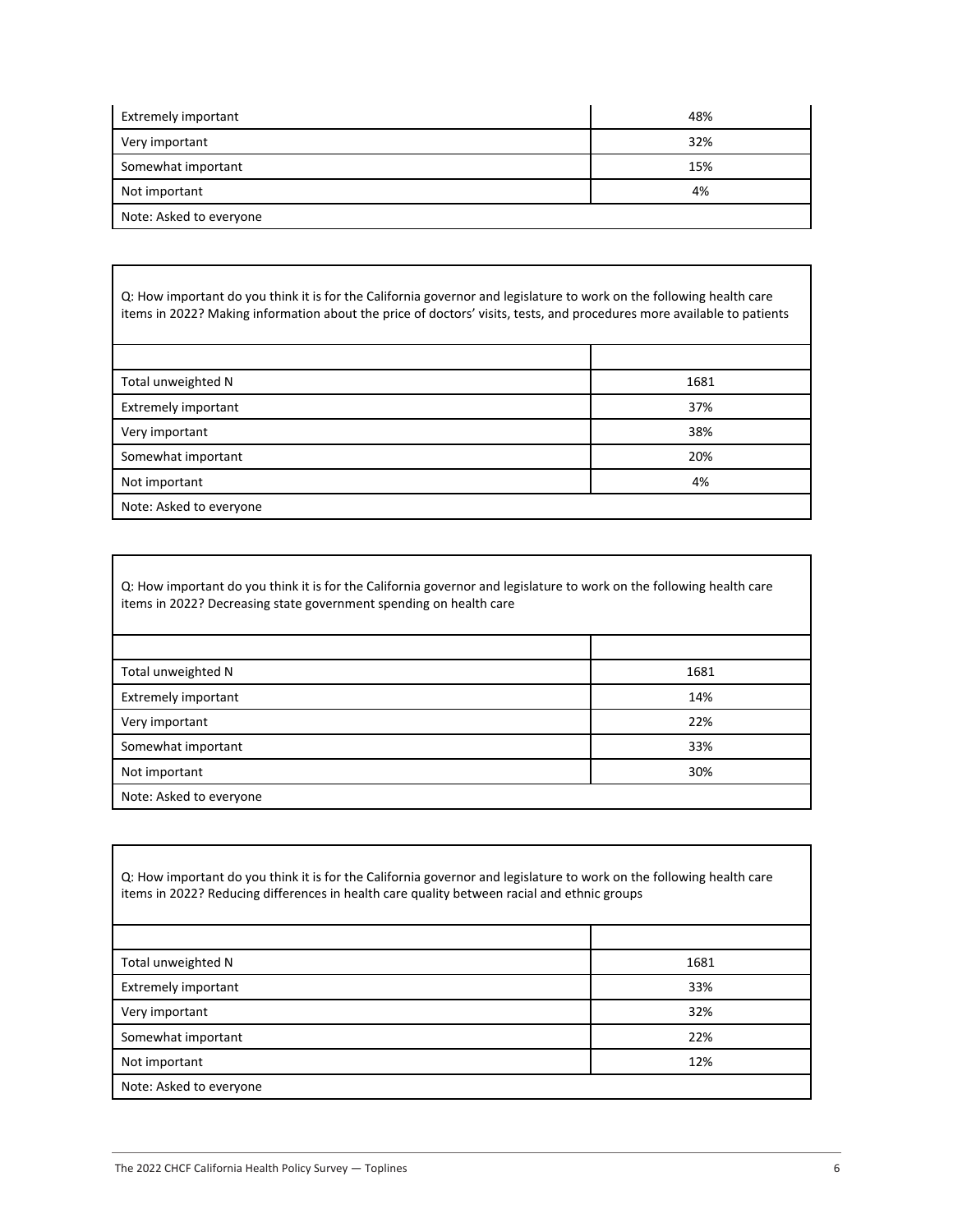Q: How important do you think it is for the California governor and legislature to work on the following health care items in 2022? Making sure state and county public health departments have the resources they need to respond to emergencies and crises such as pandemics, earthquakes and fires

| Total unweighted N      | 1681 |
|-------------------------|------|
| Extremely important     | 51%  |
| Very important          | 34%  |
| Somewhat important      | 12%  |
| Not important           | 2%   |
| Note: Asked to everyone |      |

Q: How important do you think it is for the California governor and legislature to work on the following health care items in 2022? Funding health care, including mental health services, for people experiencing homelessness

| Total unweighted N      | 1681 |
|-------------------------|------|
| Extremely important     | 35%  |
| Very important          | 38%  |
| Somewhat important      | 22%  |
| Not important           | 4%   |
| Note: Asked to everyone |      |

| Q: How important is Medi-Cal for the state of California? |      |
|-----------------------------------------------------------|------|
|                                                           |      |
| Total unweighted N                                        | 1681 |
| Very important                                            | 61%  |
| Somewhat important                                        | 26%  |
| Not too important                                         | 5%   |
| Not at all important                                      | 3%   |
| Note: Asked to everyone                                   |      |

Q: How important is Medi-Cal for you and your family?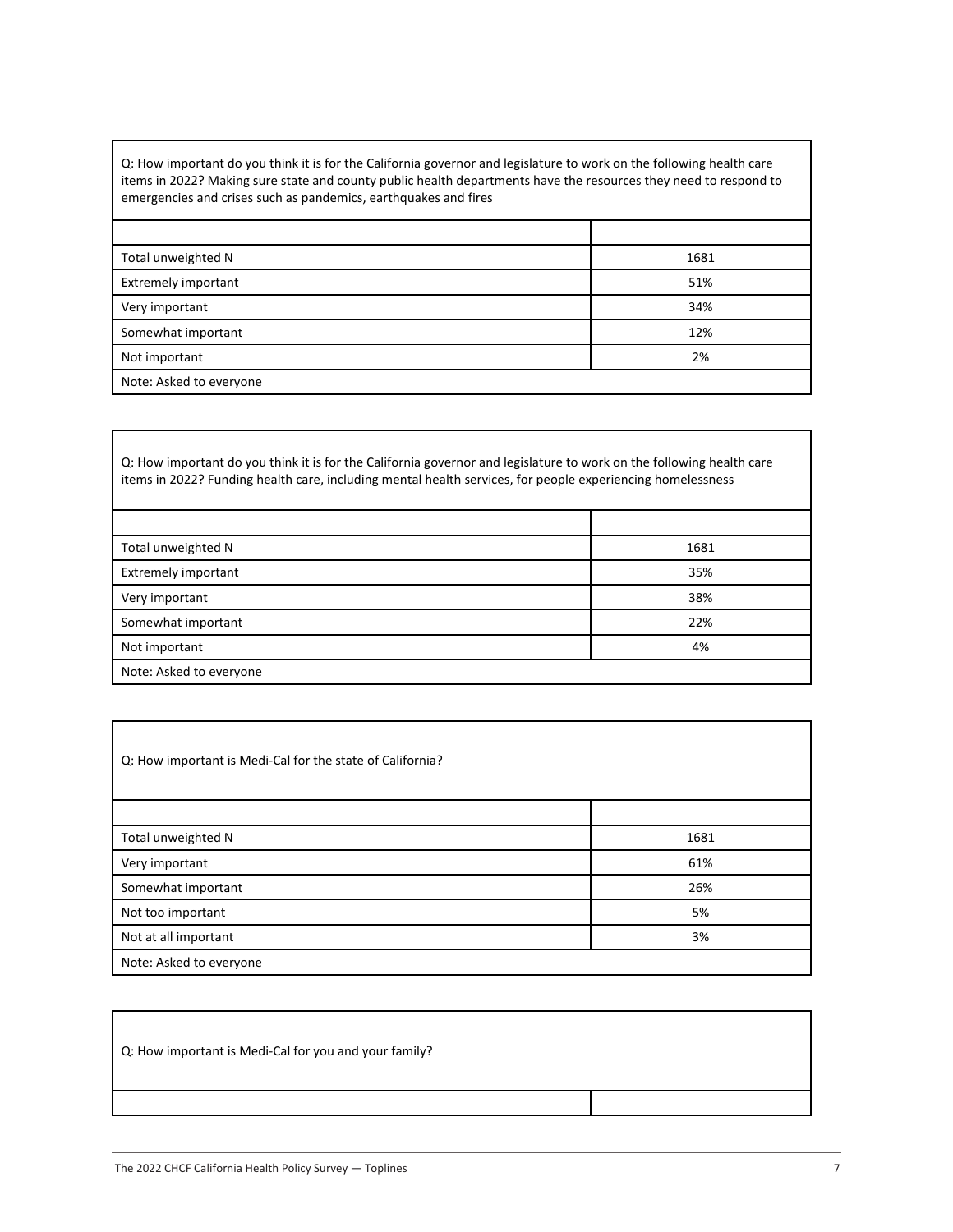| Total unweighted N      | 1681 |
|-------------------------|------|
| Very important          | 32%  |
| Somewhat important      | 16%  |
| Not too important       | 17%  |
| Not at all important    | 31%  |
| Note: Asked to everyone |      |

Q: Do you think it is harder, about the same, or easier for Hispanic or Latino people to get the health care they need when they are sick compared to white people?

| Total unweighted N      | 1681 |
|-------------------------|------|
| Much harder             | 14%  |
| Harder                  | 36%  |
| About the same          | 40%  |
| Easier                  | 5%   |
| Much easier             | 4%   |
| Note: Asked to everyone |      |

| Q: Do you think it is harder, about the same, or easier for Black or African American people to get the health care they<br>need when they are sick compared to white people? |      |
|-------------------------------------------------------------------------------------------------------------------------------------------------------------------------------|------|
|                                                                                                                                                                               |      |
| Total unweighted N                                                                                                                                                            | 1681 |
| Much harder                                                                                                                                                                   | 18%  |
| Harder                                                                                                                                                                        | 34%  |
| About the same                                                                                                                                                                | 40%  |
| Easier                                                                                                                                                                        | 4%   |
| Much easier                                                                                                                                                                   | 3%   |
| Note: Asked to everyone                                                                                                                                                       |      |

Q: Is each of the following doing too much, too little, or the right amount to address racial and ethnic inequality in the health care system? Federal government

| Total unweighted N | 980 |
|--------------------|-----|
| Too much           | 6%  |
| Too little         | 81% |

Г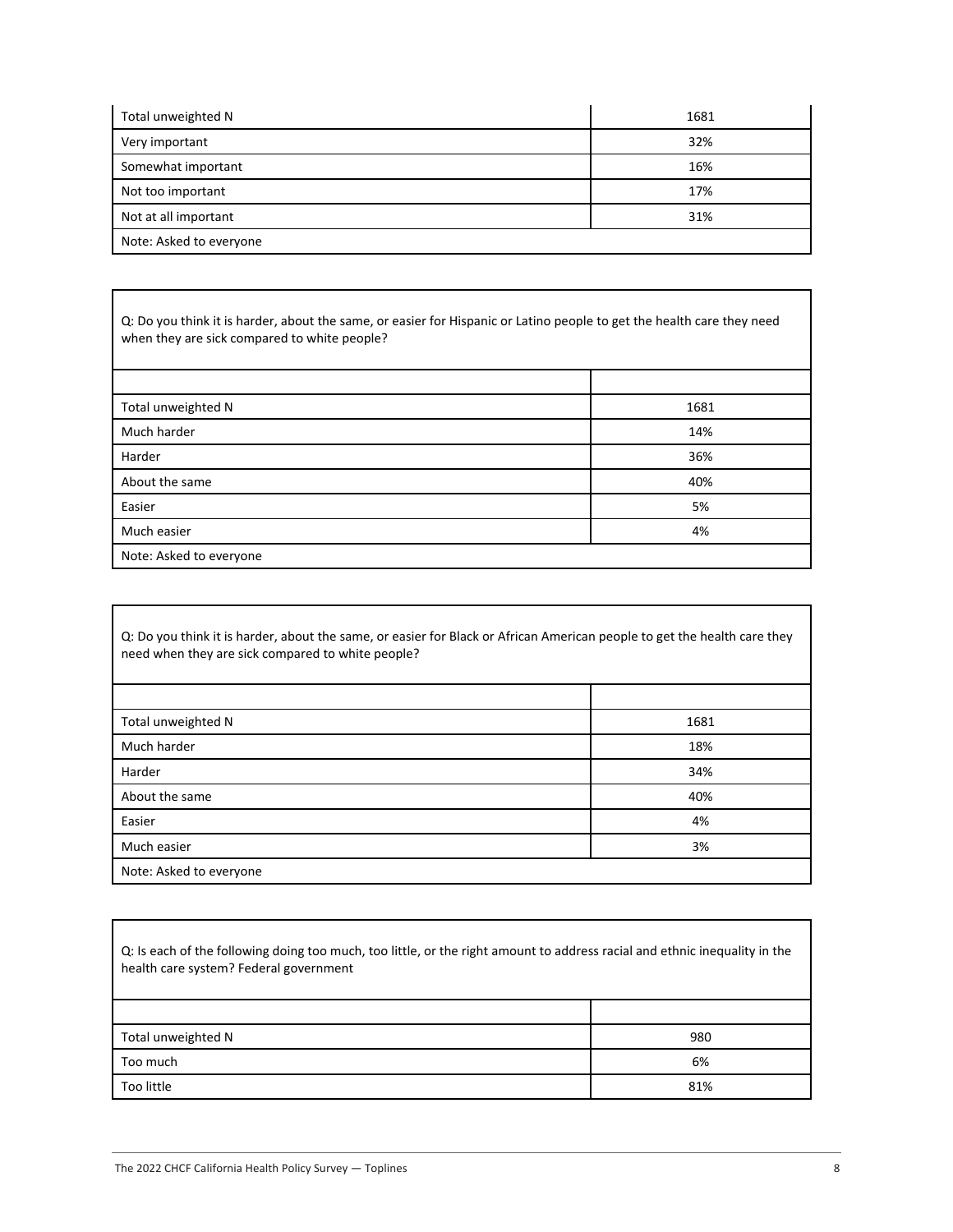| The right amount | 13% |
|------------------|-----|
|------------------|-----|

Note: Asked to those who think it is harder or much harder for Hispanic or Latino people or Black or African American people to get the health care they need when they are sick compared to white people

| Q: Is each of the following doing too much, too little, or the right amount to address racial and ethnic inequality in the<br>health care system? State government                                           |     |
|--------------------------------------------------------------------------------------------------------------------------------------------------------------------------------------------------------------|-----|
|                                                                                                                                                                                                              |     |
| Total unweighted N                                                                                                                                                                                           | 980 |
| Too much                                                                                                                                                                                                     | 6%  |
| Too little                                                                                                                                                                                                   | 76% |
| The right amount                                                                                                                                                                                             | 17% |
| Note: Asked to those who think it is harder or much harder for Hispanic or Latino people or Black or African American<br>people to get the health care they need when they are sick compared to white people |     |

Q: Is each of the following doing too much, too little, or the right amount to address racial and ethnic inequality in the health care system? Hospitals

| Total unweighted N                                                                                                    | 980 |
|-----------------------------------------------------------------------------------------------------------------------|-----|
| Too much                                                                                                              | 4%  |
| Too little                                                                                                            | 67% |
| The right amount                                                                                                      | 27% |
| Note: Asked to those who think it is barder or much harder for Hispanic or Latino people or Black or African American |     |

Note: Asked to those who think it is harder or much harder for Hispanic or Latino people or Black or African American people to get the health care they need when they are sick compared to white people

Q: Is each of the following doing too much, too little, or the right amount to address racial and ethnic inequality in the health care system? Individual health care providers

| Total unweighted N                                                                                                    | 980 |
|-----------------------------------------------------------------------------------------------------------------------|-----|
| Too much                                                                                                              | 4%  |
| Too little                                                                                                            | 66% |
| The right amount                                                                                                      | 27% |
| Note: Asked to those who think it is harder or much harder for Hispanic or Latino people or Black or African American |     |

people to get the health care they need when they are sick compared to white people

Q: Is each of the following doing too much, too little, or the right amount to address racial and ethnic inequality in the health care system? Health insurance plans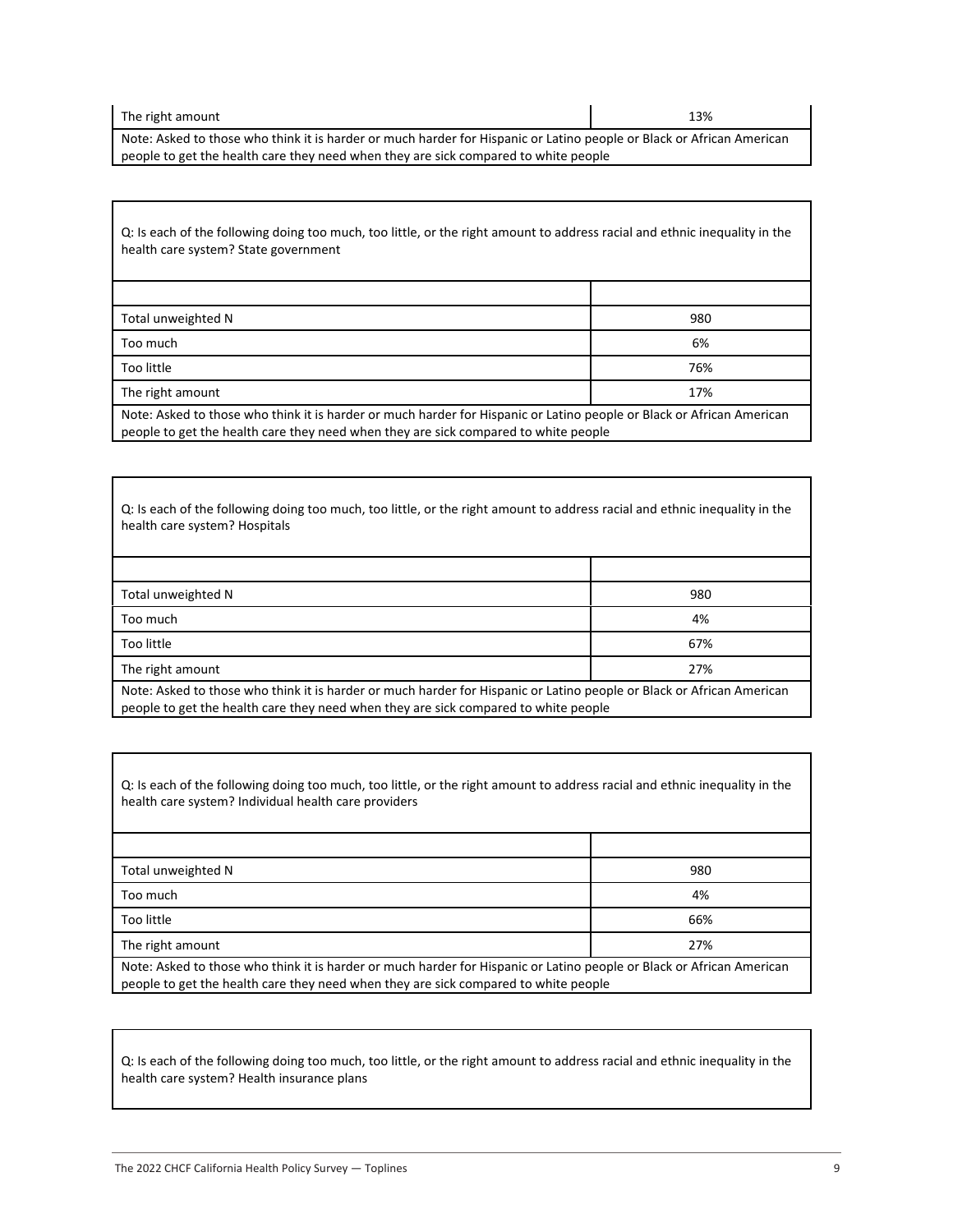| Total unweighted N                                                                                                                                                                                           | 980 |
|--------------------------------------------------------------------------------------------------------------------------------------------------------------------------------------------------------------|-----|
| Too much                                                                                                                                                                                                     | 4%  |
| Too little                                                                                                                                                                                                   | 72% |
| The right amount                                                                                                                                                                                             | 21% |
| Note: Asked to those who think it is harder or much harder for Hispanic or Latino people or Black or African American<br>people to get the health care they need when they are sick compared to white people |     |

Q: Is each of the following doing too much, too little, or the right amount to address racial and ethnic inequality in the health care system? Public health departments

| Total unweighted N                                                                                                                                                                                           | 980 |
|--------------------------------------------------------------------------------------------------------------------------------------------------------------------------------------------------------------|-----|
| Too much                                                                                                                                                                                                     | 5%  |
| Too little                                                                                                                                                                                                   | 64% |
| The right amount                                                                                                                                                                                             | 28% |
| Note: Asked to those who think it is harder or much harder for Hispanic or Latino people or Black or African American<br>people to get the health care they need when they are sick compared to white people |     |

Q: Generally speaking, how often do you think the health care system treats people unfairly based on their race or ethnic background? Τ

| Total unweighted N      | 1681 |
|-------------------------|------|
| Regularly               | 26%  |
| Occasionally            | 33%  |
| Rarely                  | 24%  |
| Never                   | 6%   |
| Note: Asked to everyone |      |

Q: To the extent that the health care system treats people unfairly based on their race or ethnic background, do you think this is more because of the actions and beliefs of health care providers, more because of policies and practices built into the health care system, or is it an equal mix of both?

| Total unweighted N                                                                                                    | 1399 |
|-----------------------------------------------------------------------------------------------------------------------|------|
| Actions and beliefs of health care providers                                                                          | 14%  |
| Policies and practices built into the health care system                                                              | 21%  |
| Equal mix of both                                                                                                     | 49%  |
| Note: Asked to those who think the health care system treats people unfairly based on their race or ethnic background |      |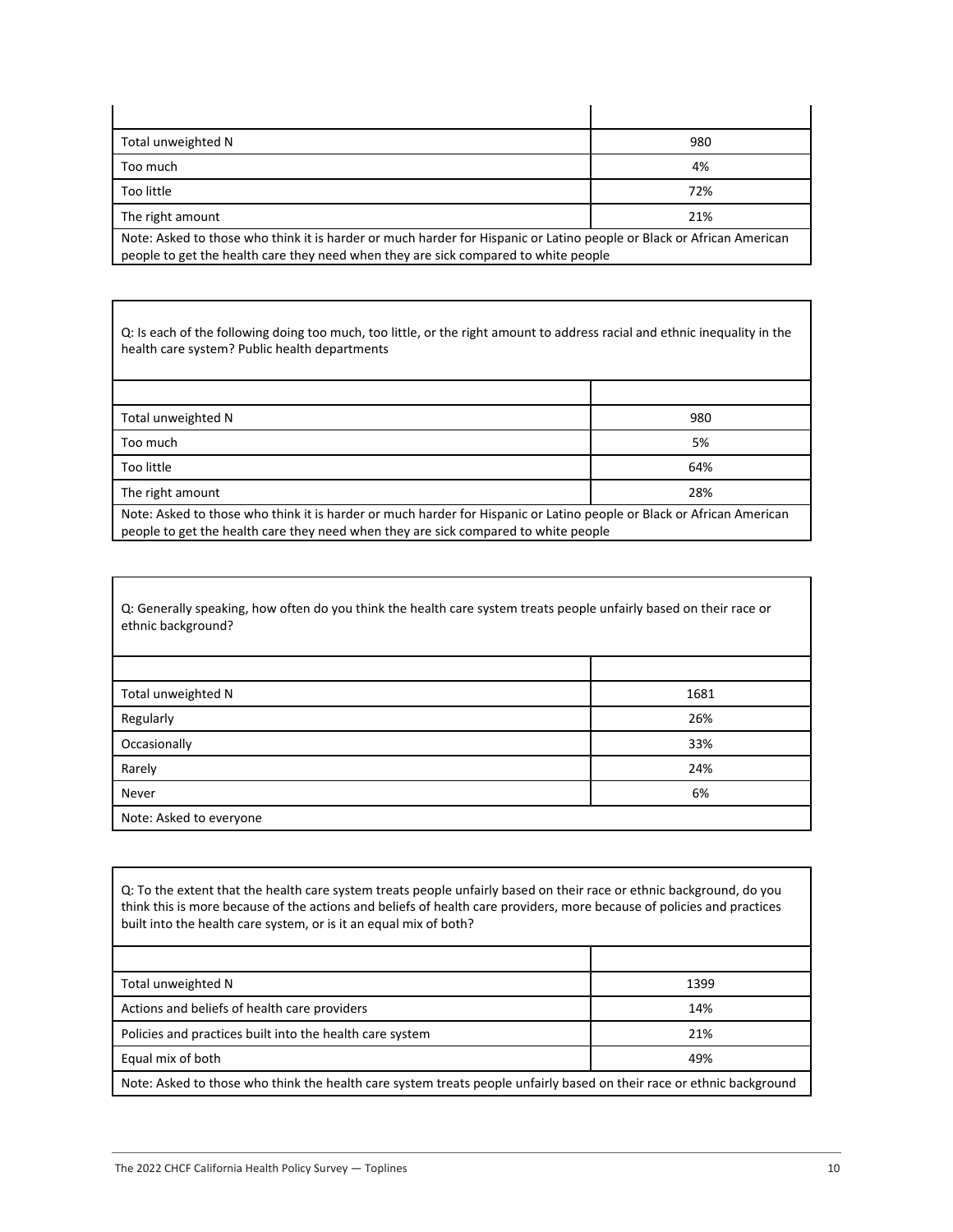Q: Thinking about your experiences with health care visits in the last few years, have you ever felt that a doctor or health care provider didn't believe you were telling the truth?

| Total unweighted N      | 1681 |
|-------------------------|------|
| Yes, I have felt this   | 21%  |
| No, I have not          | 70%  |
| Note: Asked to everyone |      |

Q: Thinking about your experiences with health care visits in the last few years, have you ever felt that a doctor or health care provider didn't listen to what you had to say?

| Total unweighted N      | 1681 |
|-------------------------|------|
| Yes, I have felt this   | 33%  |
| No, I have not          | 61%  |
| Note: Asked to everyone |      |

| Q: Thinking about your experiences with health care visits in the last few years, have you ever felt that a doctor or<br>health care provider refused to order a test or treatment you thought you needed? |      |
|------------------------------------------------------------------------------------------------------------------------------------------------------------------------------------------------------------|------|
|                                                                                                                                                                                                            |      |
| Total unweighted N                                                                                                                                                                                         | 1681 |
| Yes, I have felt this                                                                                                                                                                                      | 21%  |
| No, I have not                                                                                                                                                                                             | 73%  |
| Note: Asked to everyone                                                                                                                                                                                    |      |

| Q: Thinking about your experiences with health care visits in the last few years, have you ever felt that a doctor or<br>health care provider refused to prescribe medication you thought you needed? |      |
|-------------------------------------------------------------------------------------------------------------------------------------------------------------------------------------------------------|------|
|                                                                                                                                                                                                       |      |
| Total unweighted N                                                                                                                                                                                    | 1681 |
| Yes, I have felt this                                                                                                                                                                                 | 16%  |
| No, I have not                                                                                                                                                                                        | 78%  |
| Note: Asked to everyone                                                                                                                                                                               |      |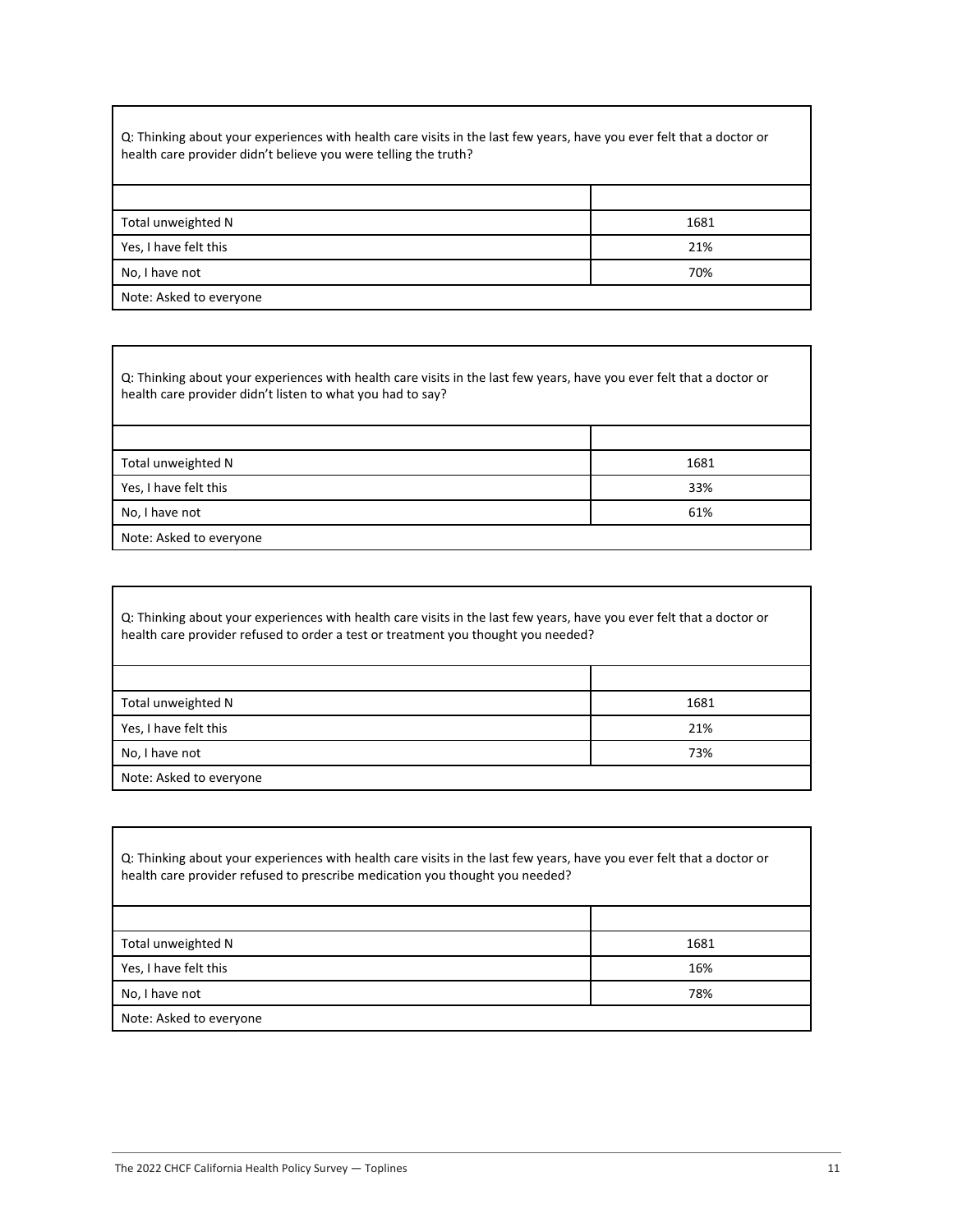Q: Thinking about your experiences with health care visits in the last few years, have you ever felt that a doctor or health care provider suggested you were personally to blame for a health problem you were experiencing?

| Total unweighted N      | 1681 |
|-------------------------|------|
| Yes, I have felt this   | 19%  |
| No, I have not          | 74%  |
| Note: Asked to everyone |      |

Q: Thinking about your experiences with health care visits in the last few years, have you ever felt that a doctor or health care provider assumed something about you without asking?

| Total unweighted N      | 1681 |
|-------------------------|------|
| Yes, I have felt this   | 28%  |
| No, I have not          | 62%  |
| Note: Asked to everyone |      |

| Q: Thinking about your experiences with health care visits in the last few years, have you ever felt that a doctor or<br>health care provider talked down to you or didn't treat you with respect? |      |
|----------------------------------------------------------------------------------------------------------------------------------------------------------------------------------------------------|------|
|                                                                                                                                                                                                    |      |
| Total unweighted N                                                                                                                                                                                 | 1681 |
| Yes, I have felt this                                                                                                                                                                              | 25%  |
| No, I have not                                                                                                                                                                                     | 70%  |
| Note: Asked to everyone                                                                                                                                                                            |      |

| Q: Was there ever a time in the last few years when you think you would have gotten better medical care if you had<br>belonged to a different race or ethnic group? |      |
|---------------------------------------------------------------------------------------------------------------------------------------------------------------------|------|
|                                                                                                                                                                     |      |
| Total unweighted N                                                                                                                                                  | 1681 |
| Yes                                                                                                                                                                 | 17%  |
| No                                                                                                                                                                  | 70%  |
| Note: Asked to everyone                                                                                                                                             |      |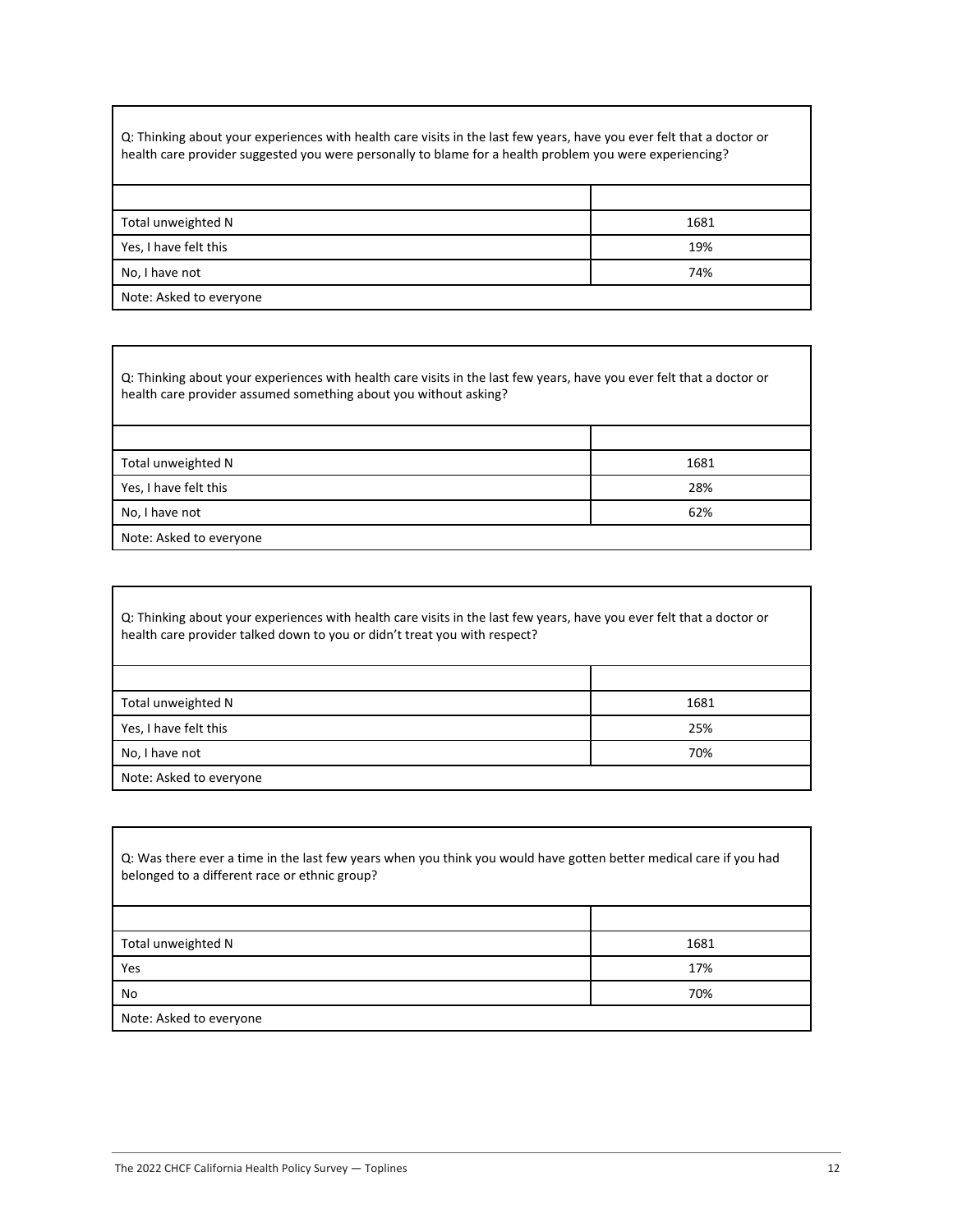Q: Thinking about your experiences getting health care for yourself and your family in the last few years, how easy or difficult is it to find a doctor who treats you with dignity and respect?

| Total unweighted N      | 1681 |
|-------------------------|------|
| Very easy               | 43%  |
| Somewhat easy           | 41%  |
| Somewhat difficult      | 13%  |
| Very difficult          | 2%   |
| Note: Asked to everyone |      |

Q: Thinking about your experiences getting health care for yourself and your family in the last few years, how easy or difficult is it to find a doctor who shares the same background or experiences as you?

| 1681                    |  |
|-------------------------|--|
| 22%                     |  |
| 38%                     |  |
| 30%                     |  |
| 9%                      |  |
| Note: Asked to everyone |  |
|                         |  |

Q: Thinking about your experiences getting health care for yourself and your family in the last few years, how easy or difficult is it to find a doctor who speaks the same language as you?

| Total unweighted N      | 1681 |
|-------------------------|------|
| Very easy               | 67%  |
| Somewhat easy           | 21%  |
| Somewhat difficult      | 9%   |
| Very difficult          | 3%   |
| Note: Asked to everyone |      |

| Q: Thinking about your experiences getting health care for yourself and your family in the last few years, how easy or<br>difficult is it to find health care at a location that is easy for you to get to? |      |
|-------------------------------------------------------------------------------------------------------------------------------------------------------------------------------------------------------------|------|
|                                                                                                                                                                                                             |      |
| Total unweighted N                                                                                                                                                                                          | 1681 |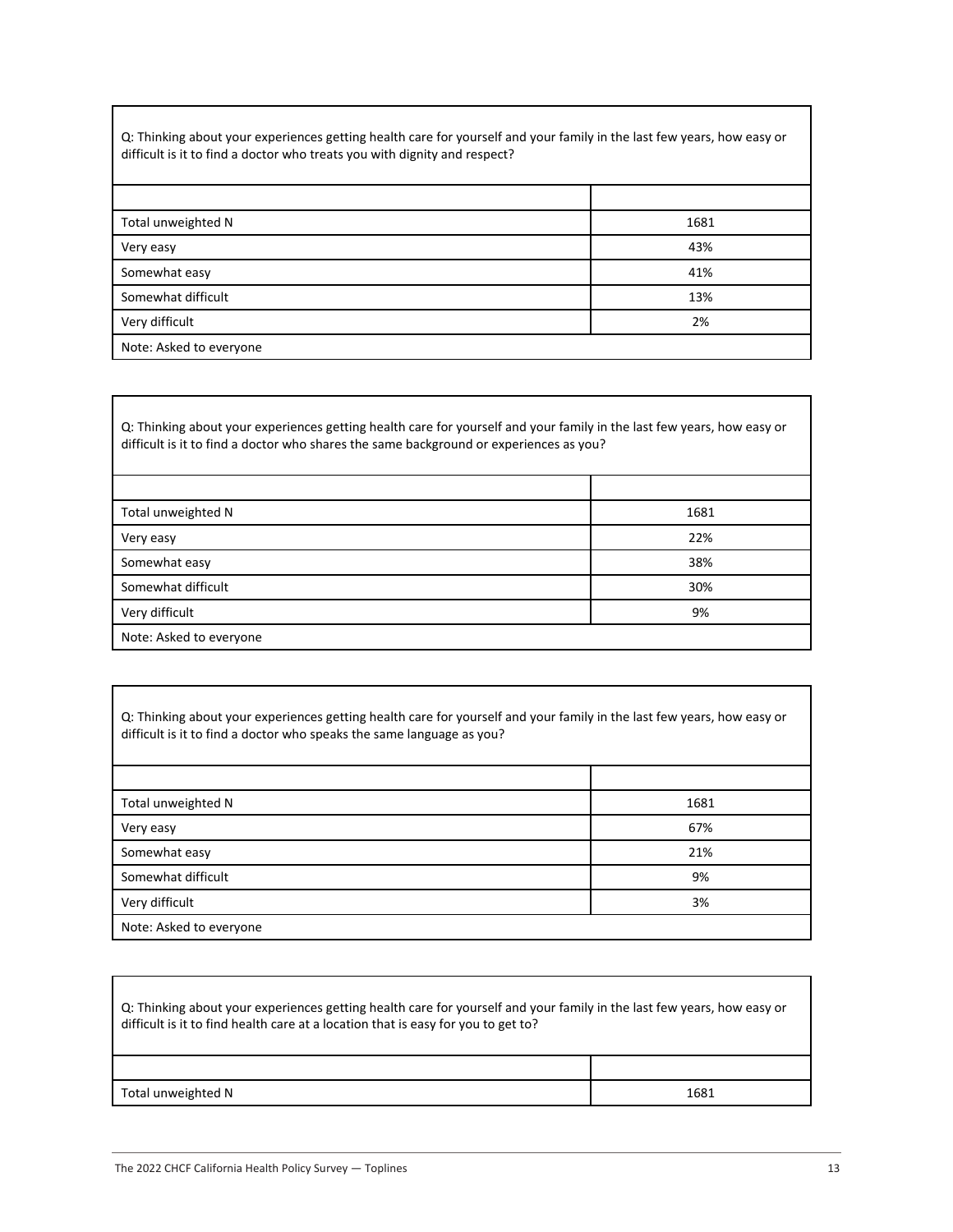| Very easy               | 44% |
|-------------------------|-----|
| Somewhat easy           | 37% |
| Somewhat difficult      | 15% |
| Very difficult          | 3%  |
| Note: Asked to everyone |     |

Q: Thinking about your experiences getting health care for yourself and your family in the last few years, how easy or difficult is it to find health care that you can afford?

| Total unweighted N      | 1681 |
|-------------------------|------|
| Very easy               | 25%  |
| Somewhat easy           | 38%  |
| Somewhat difficult      | 24%  |
| Very difficult          | 11%  |
| Note: Asked to everyone |      |

Q: How worried are you about being able to afford the following for you and your family? Monthly health insurance premium

| Total unweighted N      | 1681 |
|-------------------------|------|
| Very worried            | 22%  |
| Somewhat worried        | 29%  |
| Not too worried         | 27%  |
| Not at all worried      | 21%  |
| Note: Asked to everyone |      |

Q: How worried are you about being able to afford the following for you and your family? Out-of-pocket costs when using health care services Total unweighted N 1681 Very worried 28% Somewhat worried 32% Not too worried 25% Not at all worried 14% Note: Asked to everyone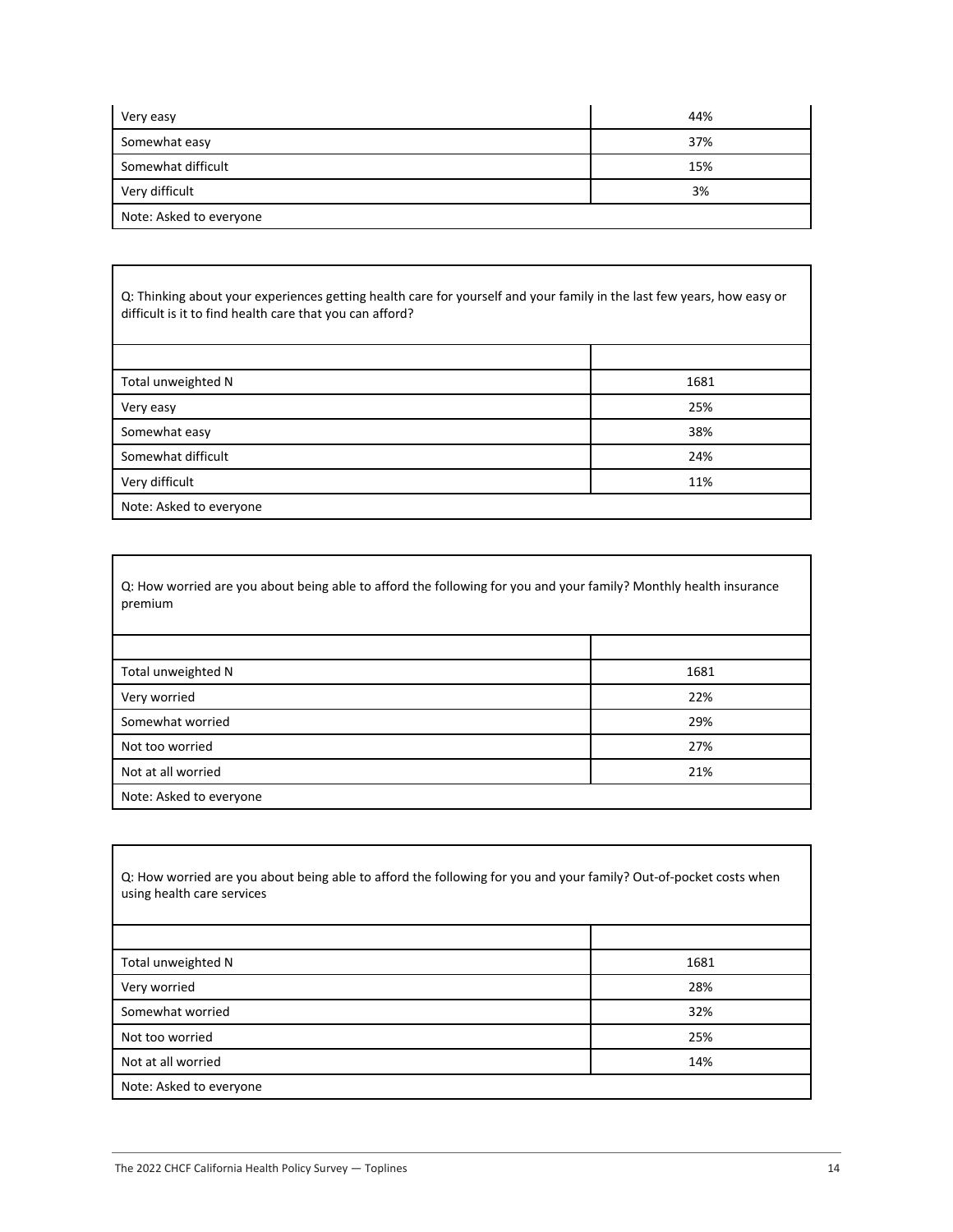#### Q: How worried are you about being able to afford the following for you and your family? Prescription drug costs

| Total unweighted N      | 1681 |
|-------------------------|------|
| Very worried            | 19%  |
| Somewhat worried        | 30%  |
| Not too worried         | 31%  |
| Not at all worried      | 20%  |
| Note: Asked to everyone |      |

Q: How worried are you about being able to afford the following for you and your family? Rent or mortgage

| Total unweighted N      | 1681 |
|-------------------------|------|
| Very worried            | 23%  |
| Somewhat worried        | 27%  |
| Not too worried         | 26%  |
| Not at all worried      | 23%  |
| Note: Asked to everyone |      |

| Q: How worried are you about being able to afford the following for you and your family? Gasoline or other |
|------------------------------------------------------------------------------------------------------------|
| transportation costs                                                                                       |

| Total unweighted N      | 1681 |
|-------------------------|------|
| Very worried            | 25%  |
| Somewhat worried        | 27%  |
| Not too worried         | 29%  |
| Not at all worried      | 20%  |
| Note: Asked to everyone |      |

Q: How worried are you about being able to afford the following for you and your family? Monthly utilities like electricity or heat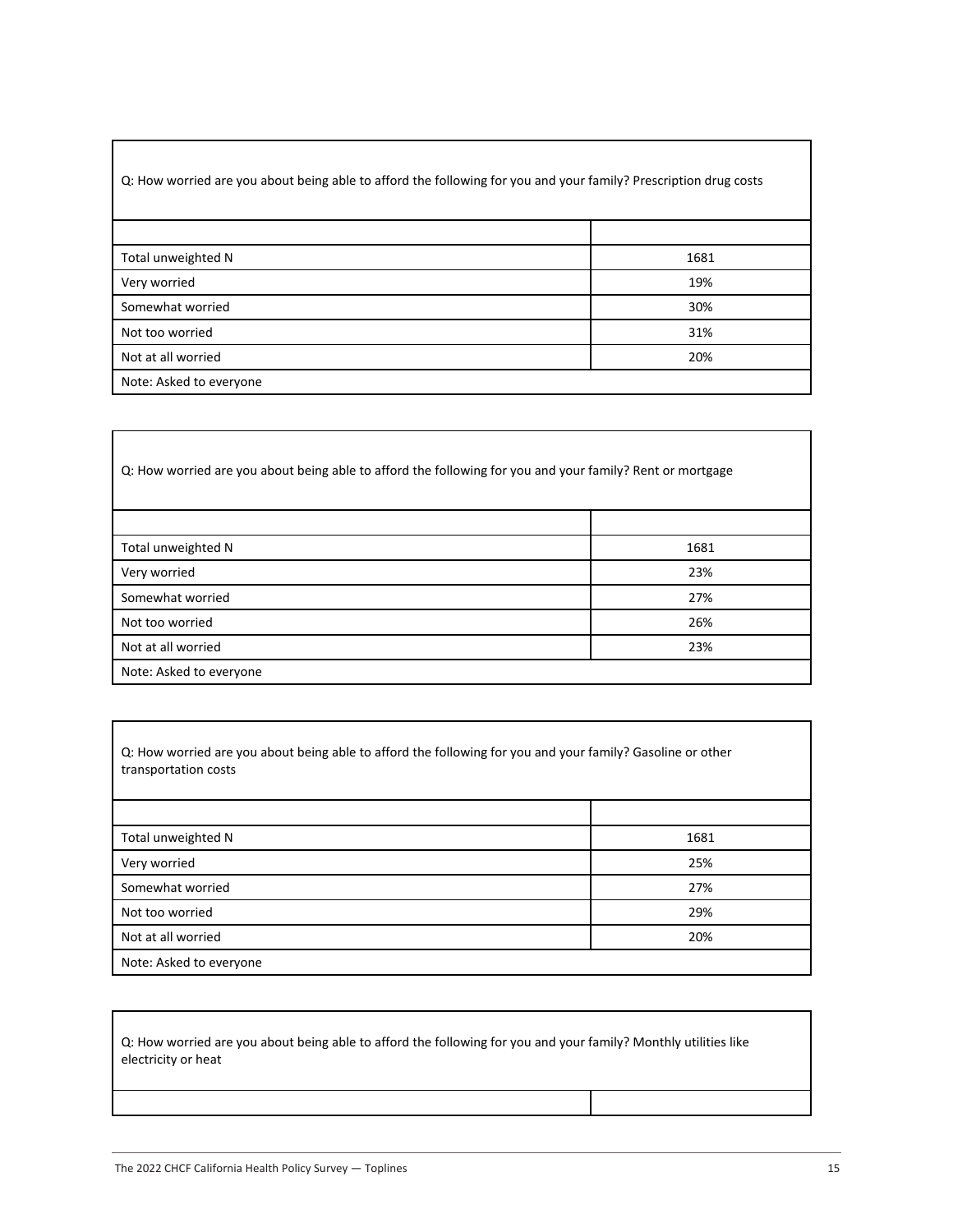| Total unweighted N      | 1681 |
|-------------------------|------|
| Very worried            | 16%  |
| Somewhat worried        | 28%  |
| Not too worried         | 32%  |
| Not at all worried      | 24%  |
| Note: Asked to everyone |      |

| Q: How worried are you about being able to afford the following for you and your family? Unexpected medical bills |      |
|-------------------------------------------------------------------------------------------------------------------|------|
|                                                                                                                   |      |
| Total unweighted N                                                                                                | 1681 |
| Very worried                                                                                                      | 30%  |
| Somewhat worried                                                                                                  | 33%  |
| Not too worried                                                                                                   | 24%  |
| Not at all worried                                                                                                | 13%  |
| Note: Asked to everyone                                                                                           |      |

| Q: How worried are you about being able to afford the following for you and your family? Treatment for COVID-19 |      |
|-----------------------------------------------------------------------------------------------------------------|------|
|                                                                                                                 |      |
| Total unweighted N                                                                                              | 1681 |
| Very worried                                                                                                    | 15%  |
| Somewhat worried                                                                                                | 25%  |
| Not too worried                                                                                                 | 32%  |
| Not at all worried                                                                                              | 28%  |
| Note: Asked to everyone                                                                                         |      |

| Q: How worried are you about being able to afford the following for you and your family? Food or groceries |      |
|------------------------------------------------------------------------------------------------------------|------|
|                                                                                                            |      |
| Total unweighted N                                                                                         | 1681 |
| Very worried                                                                                               | 14%  |
| Somewhat worried                                                                                           | 24%  |
| Not too worried                                                                                            | 34%  |
| Not at all worried                                                                                         | 27%  |

Г

٦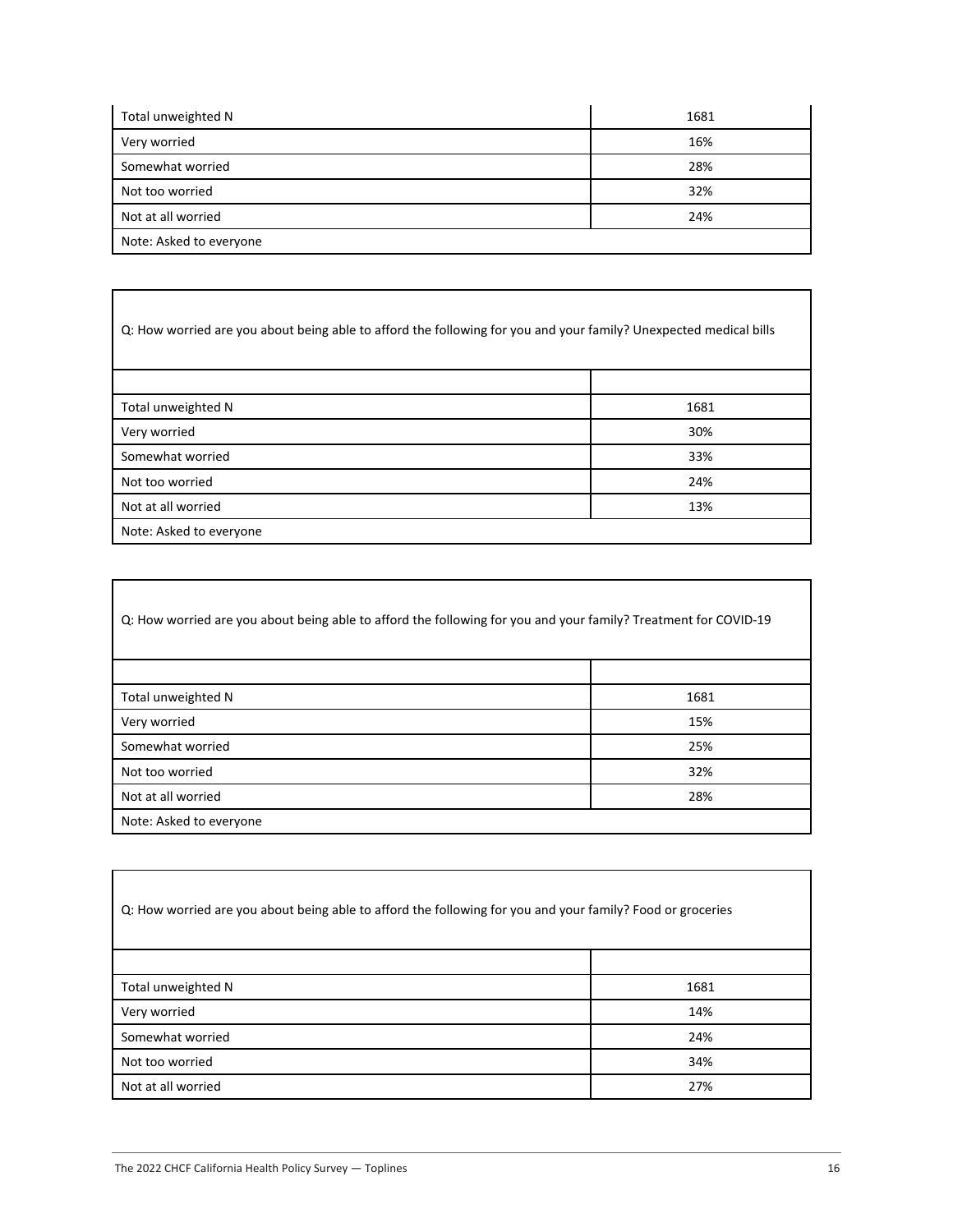Note: Asked to everyone

Q: In the past 12 months, have you or another family member done the following because of the cost? Skipped a recommended medical test or treatment

| Total unweighted N      | 1681 |
|-------------------------|------|
| Yes                     | 23%  |
| No                      | 76%  |
| Note: Asked to everyone |      |

Q: In the past 12 months, have you or another family member done the following because of the cost? Not filled a prescription for a medicine Total unweighted N 1681 **Yes** the contract of the contract of the contract of the contract of the contract of the contract of the contract of the contract of the contract of the contract of the contract of the contract of the contract of the cont No and the set of the set of the set of the set of the set of the set of the set of the set of the set of the set of the set of the set of the set of the set of the set of the set of the set of the set of the set of the se Note: Asked to everyone

| Q: In the past 12 months, have you or another family member done the following because of the cost? Cut pills in half<br>or skipped doses of medicine |      |
|-------------------------------------------------------------------------------------------------------------------------------------------------------|------|
|                                                                                                                                                       |      |
| Total unweighted N                                                                                                                                    | 1681 |
| Yes                                                                                                                                                   | 13%  |
| No                                                                                                                                                    | 86%  |
| Note: Asked to everyone                                                                                                                               |      |

| Q: In the past 12 months, have you or another family member done the following because of the cost? Put off or<br>postponed getting mental health care |      |
|--------------------------------------------------------------------------------------------------------------------------------------------------------|------|
|                                                                                                                                                        |      |
| Total unweighted N                                                                                                                                     | 1681 |
| Yes                                                                                                                                                    | 21%  |
| No                                                                                                                                                     | 78%  |
| Note: Asked to everyone                                                                                                                                |      |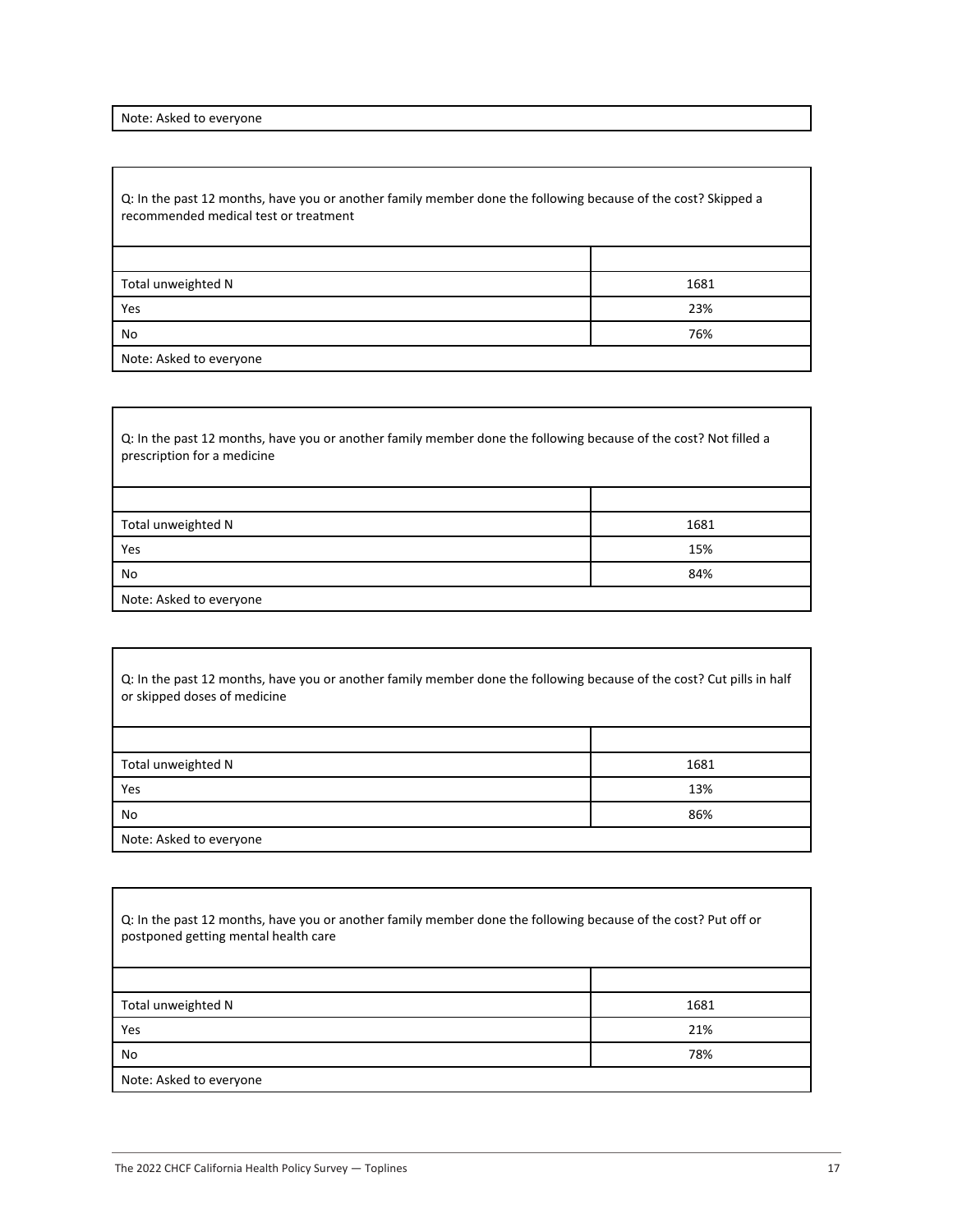| Q: In the past 12 months, have you or another family member done the following because of the cost? Put off or<br>postponed getting physical health care |      |
|----------------------------------------------------------------------------------------------------------------------------------------------------------|------|
|                                                                                                                                                          |      |
| Total unweighted N                                                                                                                                       | 1681 |
| Yes                                                                                                                                                      | 25%  |
| No                                                                                                                                                       | 74%  |
|                                                                                                                                                          |      |

Note: Asked to everyone

Г

Q: In the past 12 months, have you or another family member done the following because of the cost? Skipped dental care or checkups

| Total unweighted N      | 1681 |
|-------------------------|------|
| Yes                     | 38%  |
| No                      | 61%  |
| Note: Asked to everyone |      |

| Q: Did any of those steps you took because of the cost make your health condition worse? |     |
|------------------------------------------------------------------------------------------|-----|
|                                                                                          |     |
| Total unweighted N                                                                       | 821 |
| Yes                                                                                      | 47% |
| No                                                                                       | 53% |
| Note: Asked to those who skipped or postponed care because of cost                       |     |

| Q: In the past 12 months, did you or anyone in your family have problems paying any medical bills, such as bills for<br>doctors, dentists, medication, or home care? |      |
|----------------------------------------------------------------------------------------------------------------------------------------------------------------------|------|
|                                                                                                                                                                      |      |
| Total unweighted N                                                                                                                                                   | 1681 |
| Yes                                                                                                                                                                  | 25%  |
| No                                                                                                                                                                   | 75%  |
| Note: Asked to everyone                                                                                                                                              |      |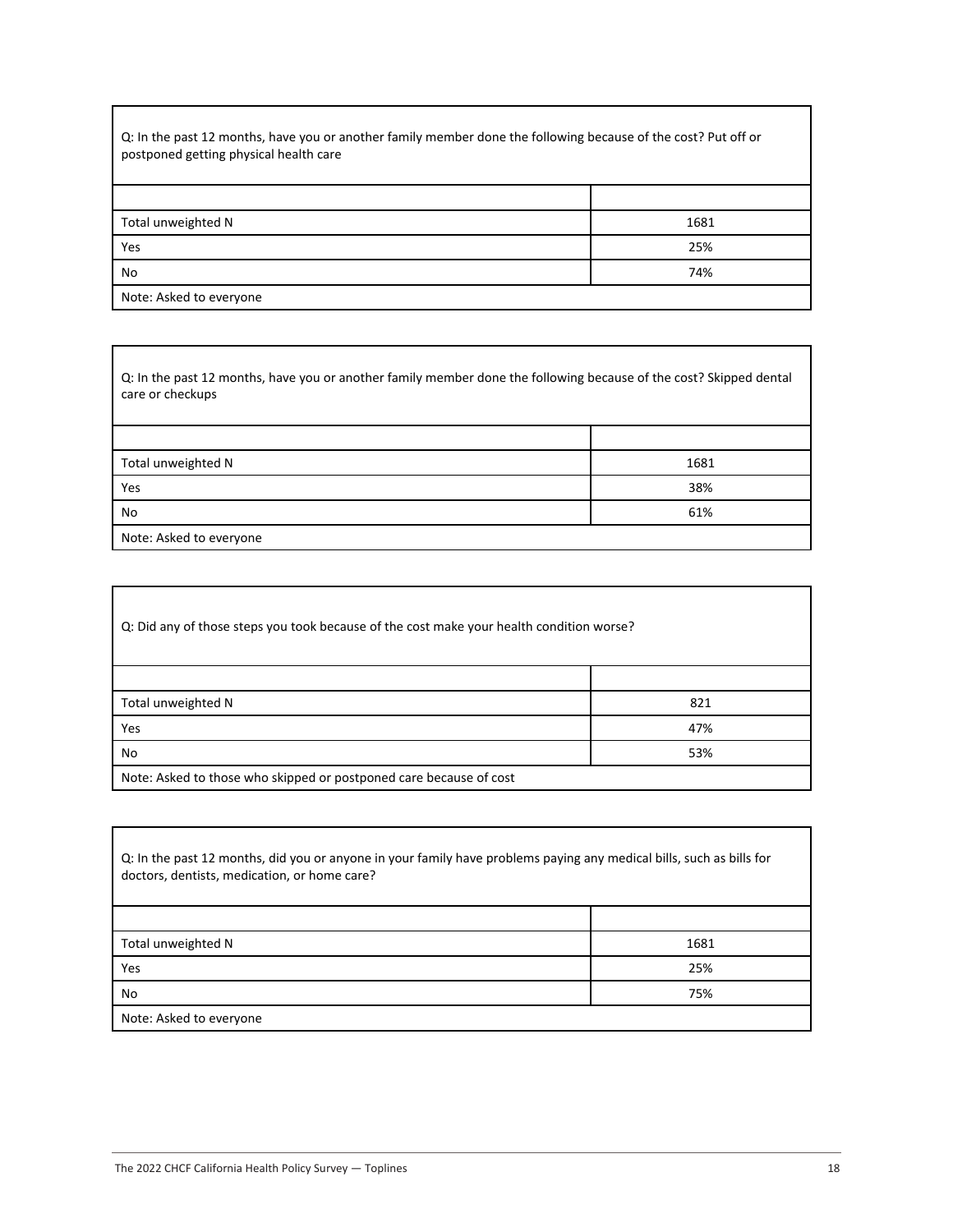Q: In the past 12 months, did you or a family member receive treatment or counseling for any of the following? Any physical health condition such as high blood pressure, heart disease, cancer, diabetes, asthma or an injury

| Total unweighted N      | 1681 |
|-------------------------|------|
| Yes                     | 49%  |
| No                      | 51%  |
| Note: Asked to everyone |      |

Q: In the past 12 months, did you or a family member receive treatment or counseling for any of the following? Any mental health condition, such as depression or anxiety

| Total unweighted N      | 1681 |
|-------------------------|------|
| Yes                     | 30%  |
| No                      | 69%  |
| Note: Asked to everyone |      |

| Q: In the past 12 months, did you or a family member receive treatment or counseling for any of the following? Alcohol<br>or drug use problems, including addiction |      |
|---------------------------------------------------------------------------------------------------------------------------------------------------------------------|------|
|                                                                                                                                                                     |      |
| Total unweighted N                                                                                                                                                  | 1681 |
| Yes                                                                                                                                                                 | 5%   |
| No                                                                                                                                                                  | 94%  |
| Note: Asked to everyone                                                                                                                                             |      |

| Q: In the past 12 months, did you or a family member receive treatment or counseling for any of the following? Any<br>other health problem, please specify: |      |
|-------------------------------------------------------------------------------------------------------------------------------------------------------------|------|
|                                                                                                                                                             |      |
| Total unweighted N                                                                                                                                          | 1681 |
| Yes                                                                                                                                                         | 15%  |
| No                                                                                                                                                          | 83%  |
| Note: Asked to everyone                                                                                                                                     |      |

٦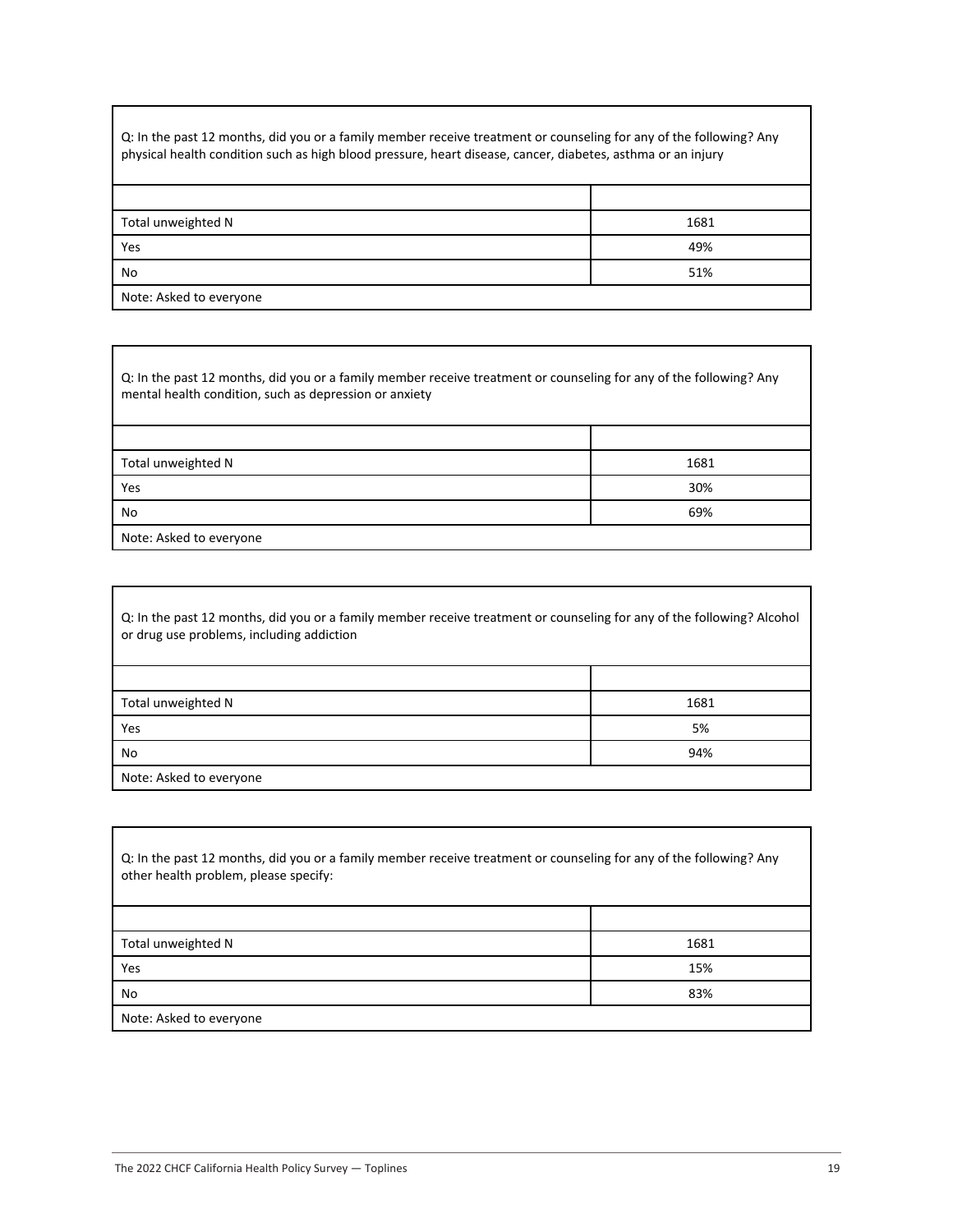Q: In the past 12 months, have you tried to make an appointment for physical health care, such as high blood pressure, heart disease, cancer, diabetes, asthma or an injury? Total unweighted N 1681 Yes 42%

No 57%

Note: Asked to everyone

Q: In the past 12 months, have you had to wait longer than you thought was reasonable to get an appointment for physical health care (such as for high blood pressure, heart disease, cancer, diabetes, asthma or an injury)?

| Total unweighted N                                                             | 777 |
|--------------------------------------------------------------------------------|-----|
| Yes                                                                            | 44% |
| No                                                                             | 55% |
| Note: Asked to those who tried to make an appointment for physical health care |     |

| Q: How easy or difficult was it to find a physical health care provider who took your insurance? |     |
|--------------------------------------------------------------------------------------------------|-----|
|                                                                                                  |     |
| Total unweighted N                                                                               | 777 |
| Very easy                                                                                        | 51% |
| Somewhat easy                                                                                    | 29% |
| Somewhat difficult                                                                               | 12% |
| Very difficult                                                                                   | 5%  |
| Not applicable because I do not have insurance                                                   | 2%  |
| Note: Asked to those who tried to make an appointment for physical health care                   |     |

| Q: In the past 12 months, have you tried to make an appointment with a mental health provider? |      |
|------------------------------------------------------------------------------------------------|------|
|                                                                                                |      |
| Total unweighted N                                                                             | 1681 |
| Yes                                                                                            | 18%  |
| No                                                                                             | 81%  |
| Note: Asked to everyone                                                                        |      |

٦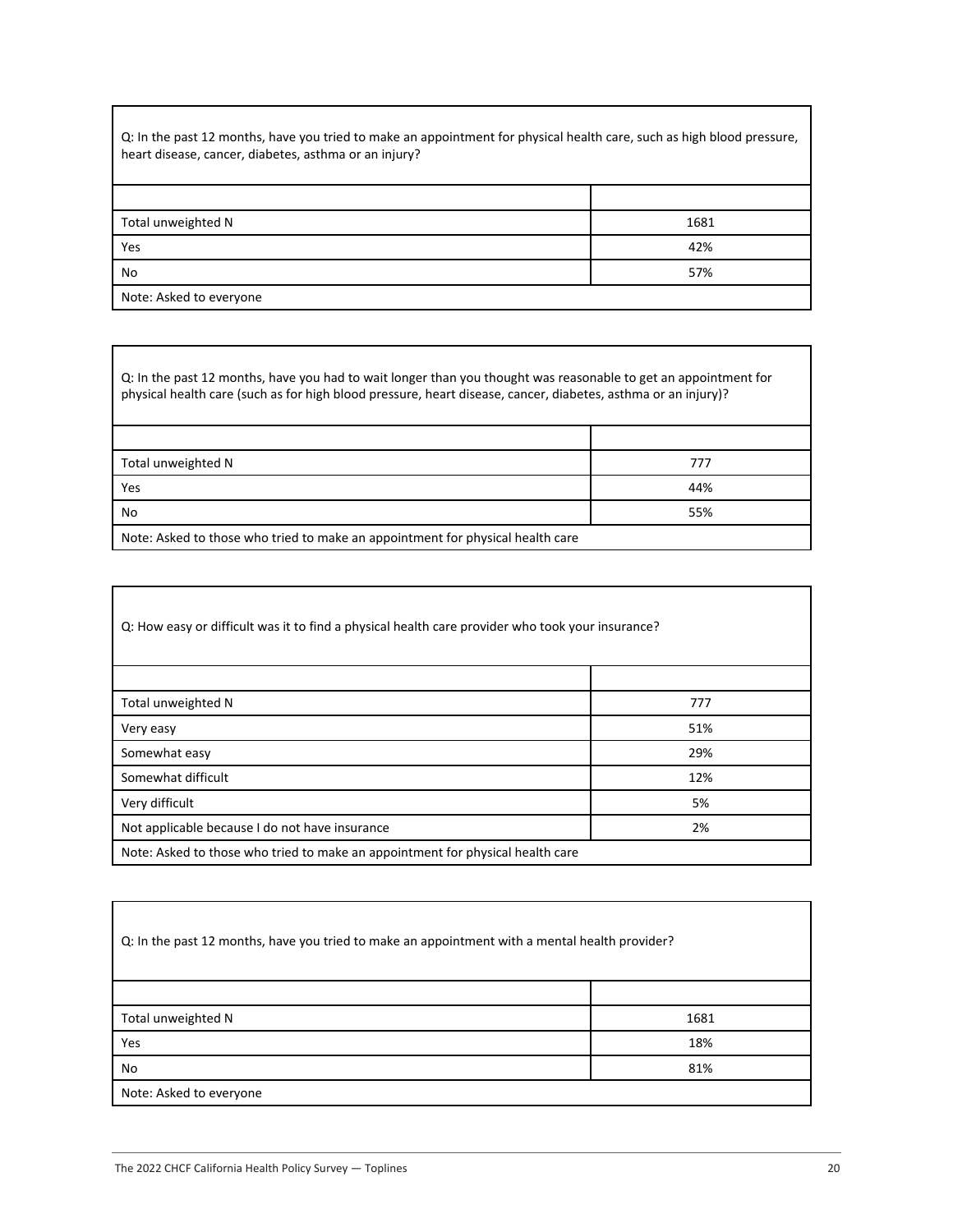| Q: In the past 12 months, have you had to wait longer than you thought was reasonable to get an appointment for |
|-----------------------------------------------------------------------------------------------------------------|
| mental health care?                                                                                             |

| Total unweighted N                                                           | 310 |
|------------------------------------------------------------------------------|-----|
| Yes                                                                          | 49% |
| No                                                                           | 51% |
| Note: Asked to those who tried to make an appointment for mental health care |     |

Q: How easy or difficult was it to find a mental health provider who took your insurance? Total unweighted N 310 Very easy 24% Somewhat easy 27% Somewhat difficult 23% Very difficult 22% Not applicable because I do not have insurance and the set of the 4% of the 4% of the 4% of the 4% of the 4% of the 4% of the 4% of the 4% of the 4% of the 4% of the 4% of the 4% of the 4% of the 4% of the 4% of the 4% of Note: Asked to those who tried to make an appointment for mental health care

| Q: In the last five years, have you had to: Repeat medical history to a new health care provider |      |
|--------------------------------------------------------------------------------------------------|------|
|                                                                                                  |      |
| Total unweighted N                                                                               | 1681 |
| Yes                                                                                              | 41%  |
| No                                                                                               | 54%  |
| Note: Asked to everyone                                                                          |      |

| Q: In the last five years, have you had to: Repeat a medical test because prior results weren't available to the new<br>provider |      |
|----------------------------------------------------------------------------------------------------------------------------------|------|
|                                                                                                                                  |      |
| Total unweighted N                                                                                                               | 1681 |
| Yes                                                                                                                              | 18%  |
| No                                                                                                                               | 75%  |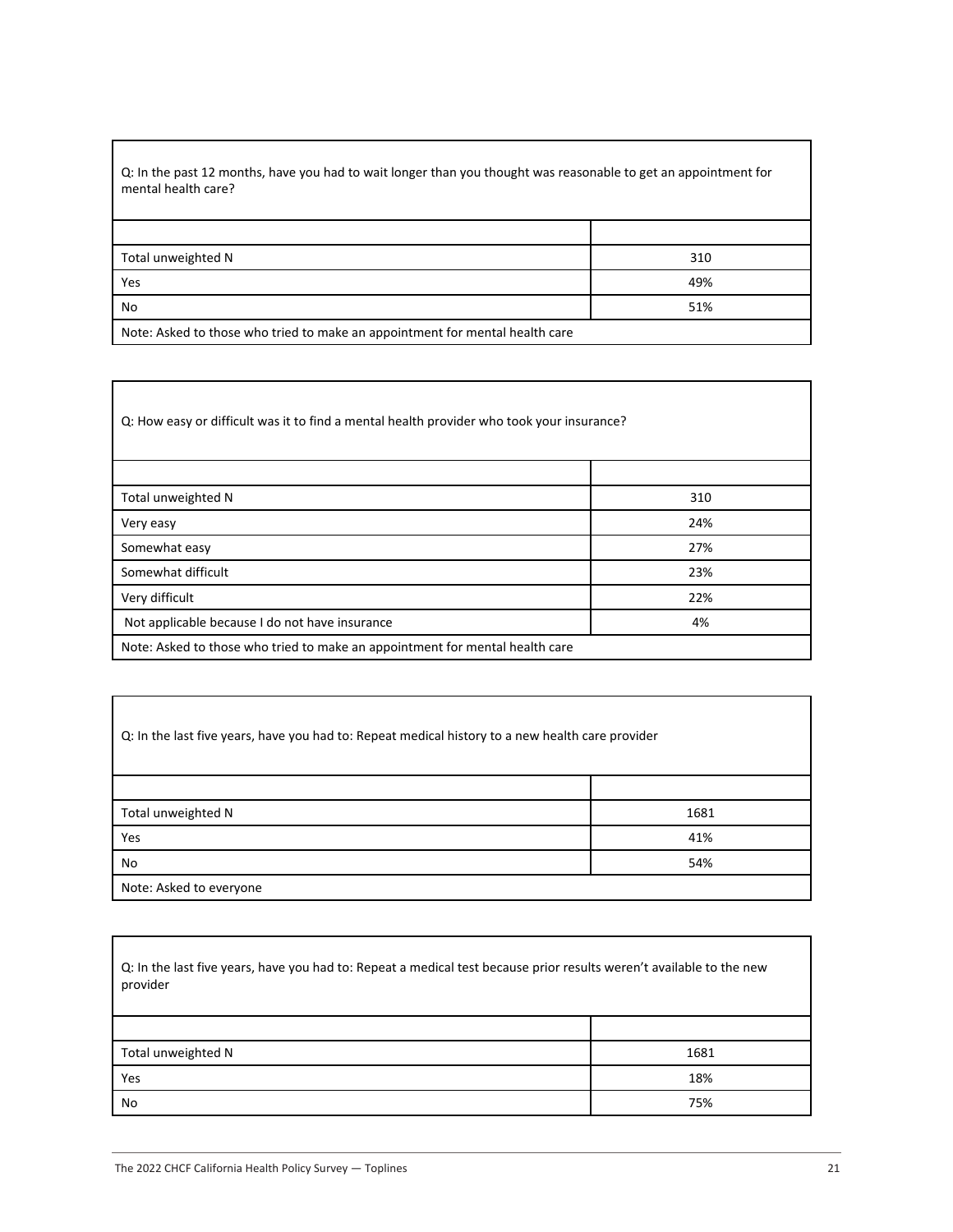Note: Asked to everyone

Q: In the last five years, have you had to: Communicate other information about your condition or treatment from one provider to another provider

| Total unweighted N      | 1681 |
|-------------------------|------|
| Yes                     | 41%  |
| No                      | 53%  |
| Note: Asked to everyone |      |

| Q: How much effort, if any, do you put into doing the following: Exercising during your leisure time |      |
|------------------------------------------------------------------------------------------------------|------|
|                                                                                                      |      |
| Total unweighted N                                                                                   | 1681 |
| Not at all                                                                                           | 5%   |
| Very little                                                                                          | 19%  |
| Some                                                                                                 | 38%  |
| Quite a bit                                                                                          | 20%  |
| A great deal                                                                                         | 15%  |
| Note: Asked to everyone                                                                              |      |

| Q: How much effort, if any, do you put into doing the following: Limiting portion size of food or drinks |      |
|----------------------------------------------------------------------------------------------------------|------|
|                                                                                                          |      |
| Total unweighted N                                                                                       | 1681 |
| Not at all                                                                                               | 5%   |
| Very little                                                                                              | 13%  |
| Some                                                                                                     | 40%  |
| Quite a bit                                                                                              | 25%  |
| A great deal                                                                                             | 15%  |
| Note: Asked to everyone                                                                                  |      |

Q: How much effort, if any, do you put into doing the following: Praying or meditating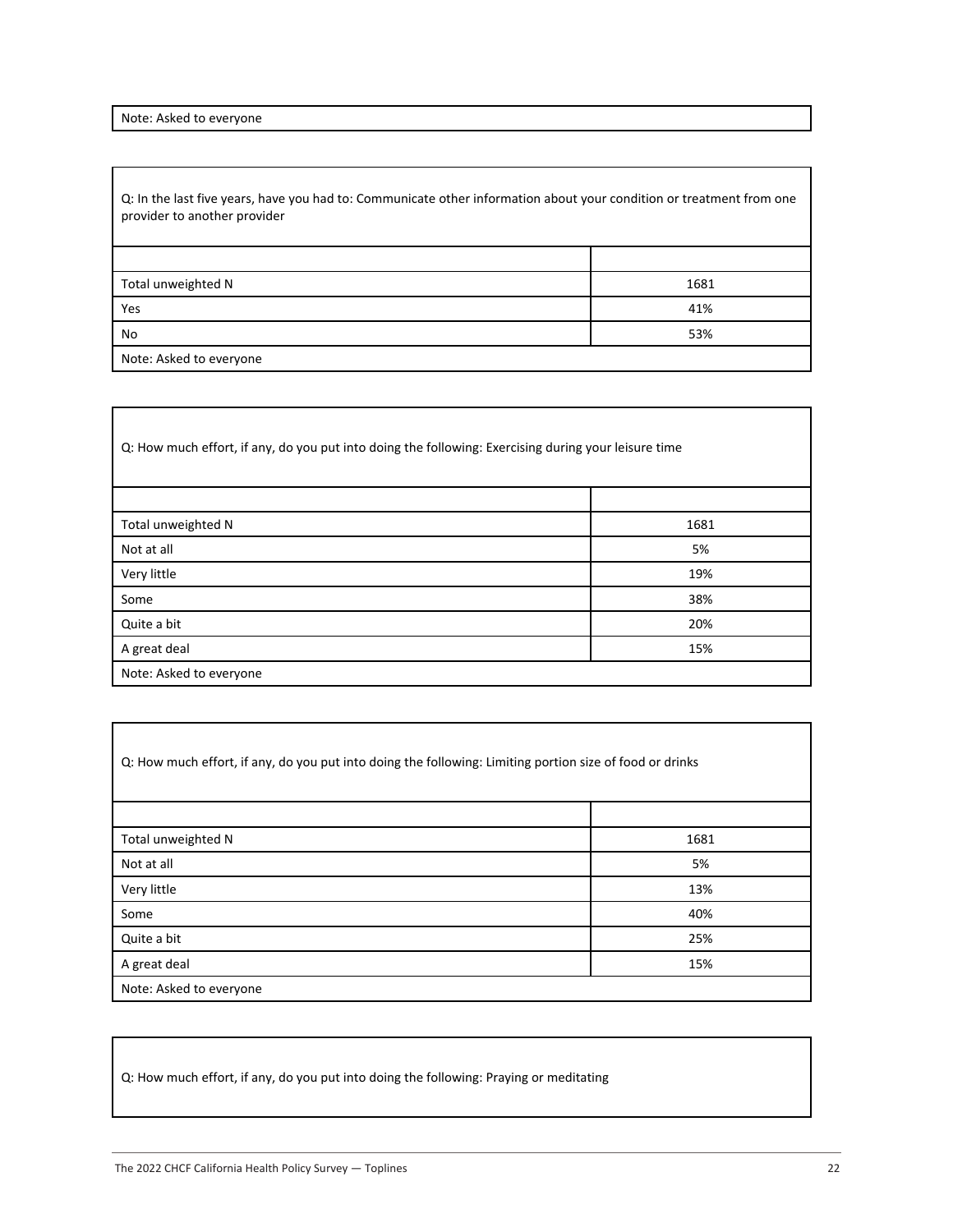| Total unweighted N      | 1681 |
|-------------------------|------|
| Not at all              | 25%  |
| Very little             | 19%  |
| Some                    | 23%  |
| Quite a bit             | 16%  |
| A great deal            | 15%  |
| Note: Asked to everyone |      |

Q: How much effort, if any, do you put into doing the following: Actively trying to reduce stress

| Total unweighted N      | 1681 |
|-------------------------|------|
| Not at all              | 5%   |
| Very little             | 14%  |
| Some                    | 35%  |
| Quite a bit             | 29%  |
| A great deal            | 14%  |
| Note: Asked to everyone |      |

| Q: How much effort, if any, do you put into doing the following: Getting appropriate screenings or preventive care |      |
|--------------------------------------------------------------------------------------------------------------------|------|
|                                                                                                                    |      |
| Total unweighted N                                                                                                 | 1681 |
| Not at all                                                                                                         | 10%  |
| Very little                                                                                                        | 18%  |
| Some                                                                                                               | 35%  |
| Quite a bit                                                                                                        | 21%  |
| A great deal                                                                                                       | 14%  |
| Note: Asked to everyone                                                                                            |      |

| Q: How much effort, if any, do you put into doing the following: Speaking up about your concerns when you visit your<br>doctor even if he or she does not ask |      |
|---------------------------------------------------------------------------------------------------------------------------------------------------------------|------|
|                                                                                                                                                               |      |
| Total unweighted N                                                                                                                                            | 1681 |

Г

 $\overline{\mathbf{u}}$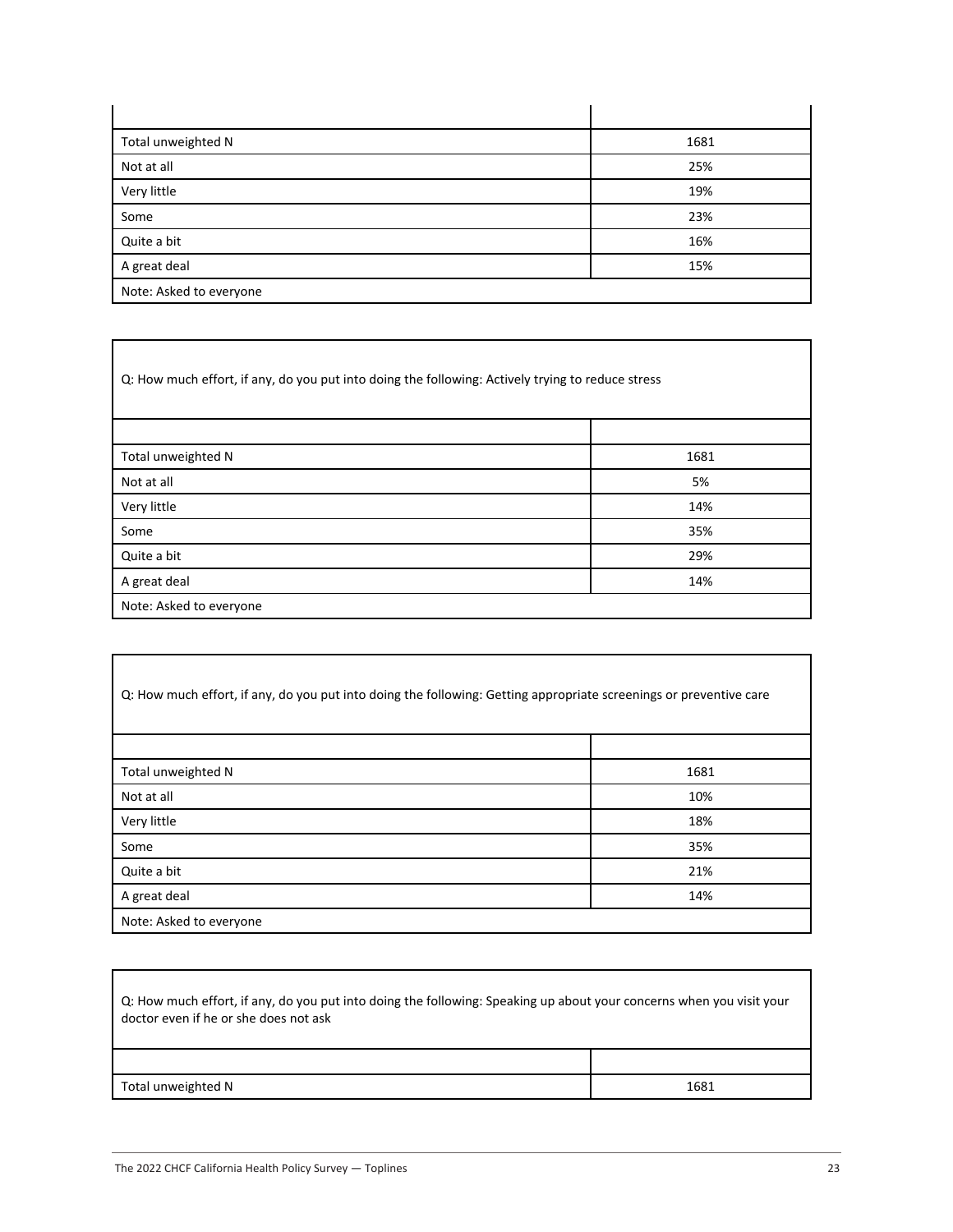| Not at all              | 8%  |
|-------------------------|-----|
| Very little             | 15% |
| Some                    | 28% |
| Quite a bit             | 6%  |
| A great deal            | 20% |
| Note: Asked to everyone |     |

Q: Which of the following statements best describes you, even if neither is exactly right?

| Total unweighted N                                                                              | 1681 |
|-------------------------------------------------------------------------------------------------|------|
| I almost always make my health a priority.                                                      | 41%  |
| I try to make my health a priority, but I often have to put other things ahead of<br>my health. | 52%  |
| Note: Asked to everyone                                                                         |      |

| Q: How well is California doing in making affordable housing available for people with low incomes? |      |
|-----------------------------------------------------------------------------------------------------|------|
|                                                                                                     |      |
| Total unweighted N                                                                                  | 1681 |
| Very well                                                                                           | 2%   |
| Somewhat well                                                                                       | 13%  |
| Not too well                                                                                        | 30%  |
| Not well at all                                                                                     | 38%  |
| Note: Asked to everyone                                                                             |      |

| Q: How much do you think lack of affordable housing impacts mental or physical health among people with low<br>incomes? |      |
|-------------------------------------------------------------------------------------------------------------------------|------|
|                                                                                                                         |      |
| Total unweighted N                                                                                                      | 1681 |
| A lot                                                                                                                   | 57%  |
| Some                                                                                                                    | 23%  |
| Only a little                                                                                                           | 8%   |
| Not at all                                                                                                              | 2%   |
| Note: Asked to everyone                                                                                                 |      |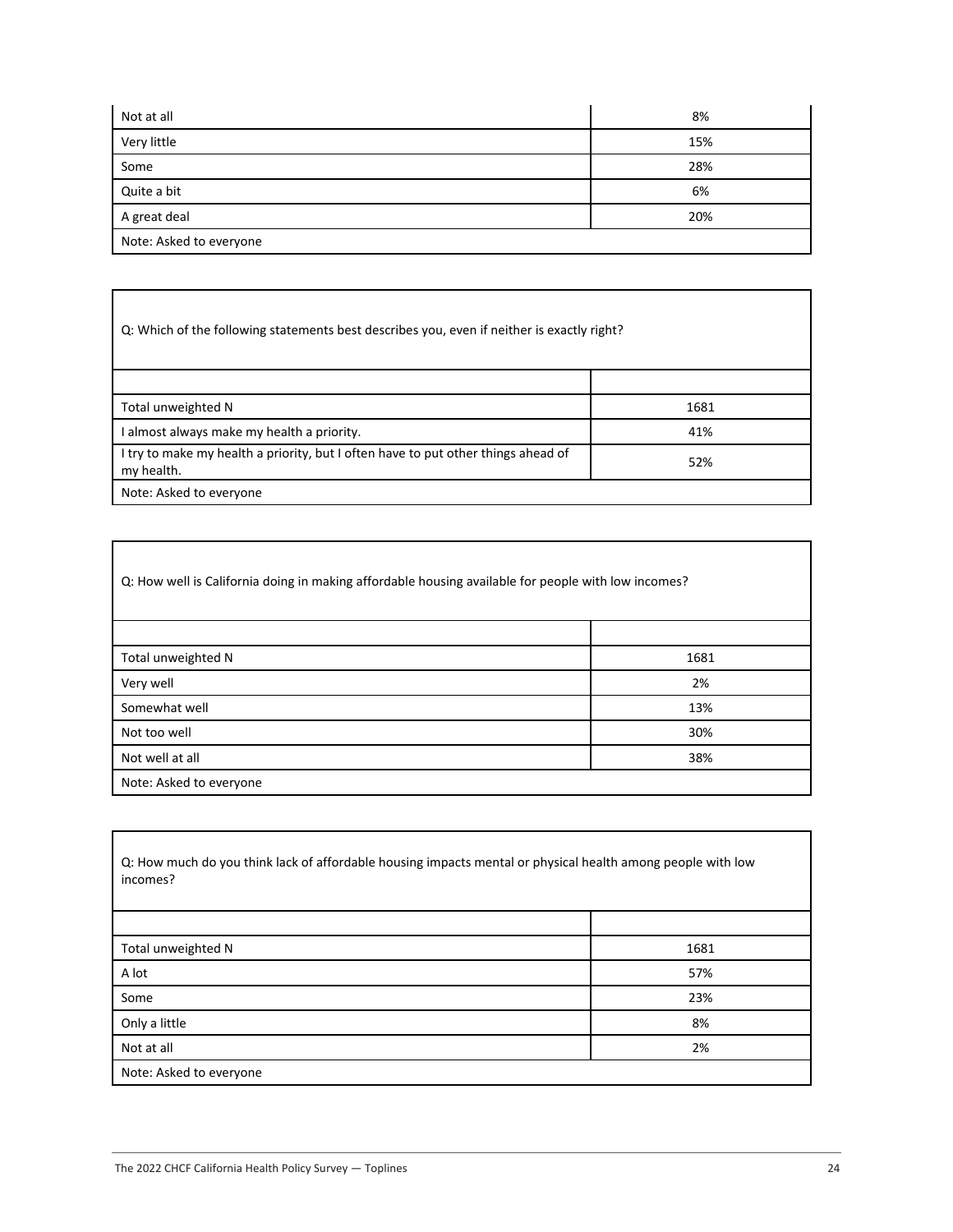| Q: Thinking of the last five years, have you or anyone close to you experienced a period of homelessness? |      |
|-----------------------------------------------------------------------------------------------------------|------|
|                                                                                                           |      |
| Total unweighted N                                                                                        | 1681 |
| Yes                                                                                                       | 19%  |
| No                                                                                                        | 80%  |
| Note: Asked to everyone                                                                                   |      |

Q: How worried are you currently about experiencing a period of homelessness?

| Total unweighted N      | 1681 |
|-------------------------|------|
| Very worried            | 6%   |
| Somewhat worried        | 14%  |
| Not too worried         | 30%  |
| Not at all worried      | 50%  |
| Note: Asked to everyone |      |

Q: How comfortable would you be talking to your primary care provider about your concerns about your housing situation?

| Total unweighted N                                                                         | 314 |
|--------------------------------------------------------------------------------------------|-----|
| Very comfortable                                                                           | 11% |
| Somewhat comfortable                                                                       | 32% |
| Not comfortable at all                                                                     | 50% |
| Note: Asked to those who are currently worried about experiencing a period of homelessness |     |

Q: Do you agree, disagree, or neither agree nor disagree with the following statement: The health care system should help patients who are experiencing homelessness find housing.

| Total unweighted N         | 1681 |
|----------------------------|------|
| Strongly agree             | 16%  |
| Agree                      | 21%  |
| Neither agree nor disagree | 25%  |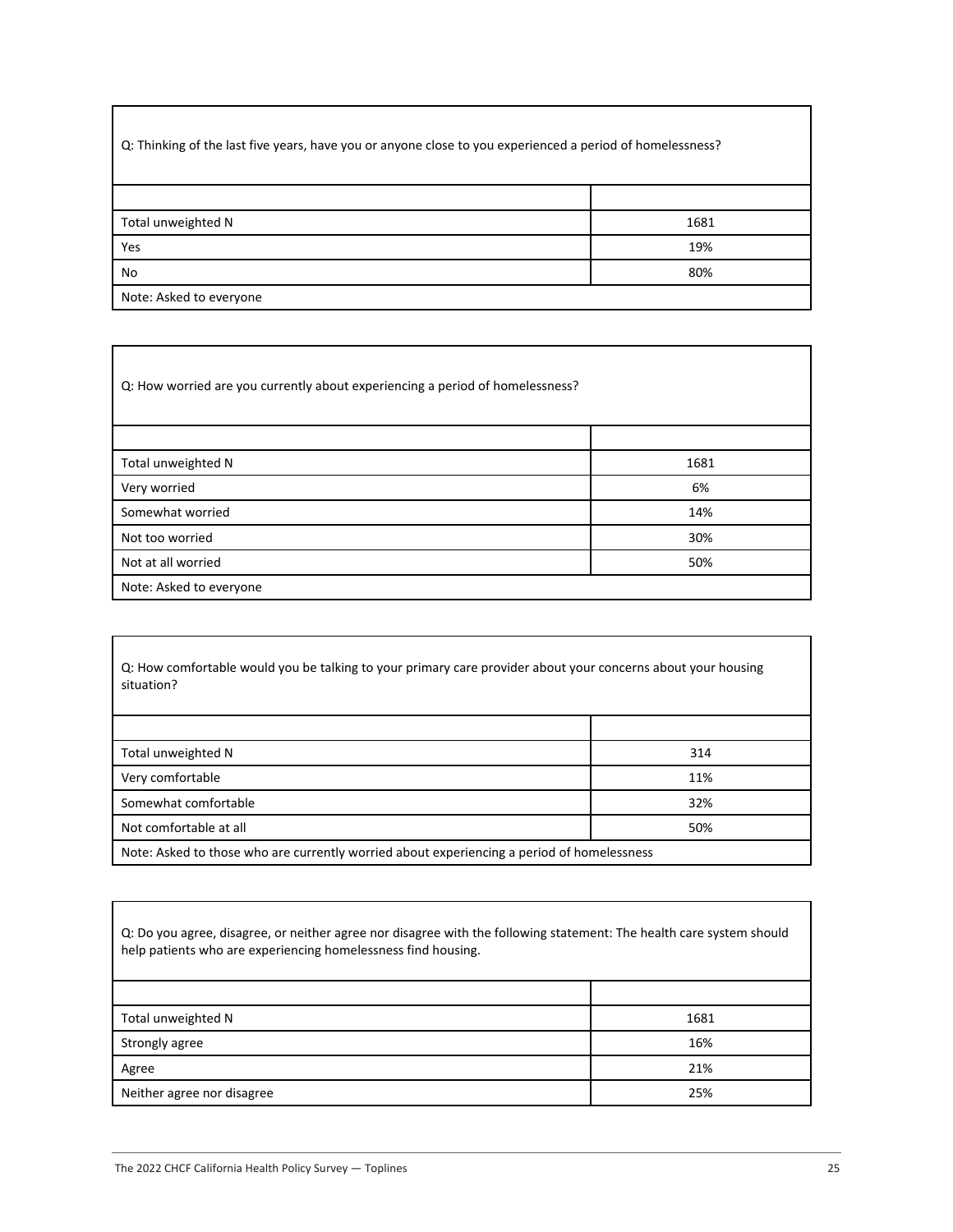| Disagree                | 18% |
|-------------------------|-----|
| Strongly disagree       | 14% |
| Note: Asked to everyone |     |

| Q: In the past 12 months, have you received any care using any of the following? By live video, where you and your<br>health care provider can see each other |      |
|---------------------------------------------------------------------------------------------------------------------------------------------------------------|------|
|                                                                                                                                                               |      |
| Total unweighted N                                                                                                                                            | 1681 |
| Yes                                                                                                                                                           | 44%  |
| No                                                                                                                                                            | 56%  |
| Note: Asked to everyone                                                                                                                                       |      |

Q: In the past 12 months, have you received any care using any of the following? Talking on the telephone Total unweighted N 1681 Yes 55% No  $45\%$ Note: Asked to everyone

| Q: In the past 12 months, have you received any care using any of the following? Haven't received any telehealth care |      |
|-----------------------------------------------------------------------------------------------------------------------|------|
|                                                                                                                       |      |
| Total unweighted N                                                                                                    | 1681 |
| Yes                                                                                                                   | 1%   |
| No                                                                                                                    | 99%  |
| Note: Asked to everyone                                                                                               |      |

| Q: How satisfied or dissatisfied are you with the quality of the health care you received via video? |     |
|------------------------------------------------------------------------------------------------------|-----|
|                                                                                                      |     |
| Total unweighted N                                                                                   | 749 |
| Very satisfied                                                                                       | 29% |
| Satisfied                                                                                            | 54% |

٦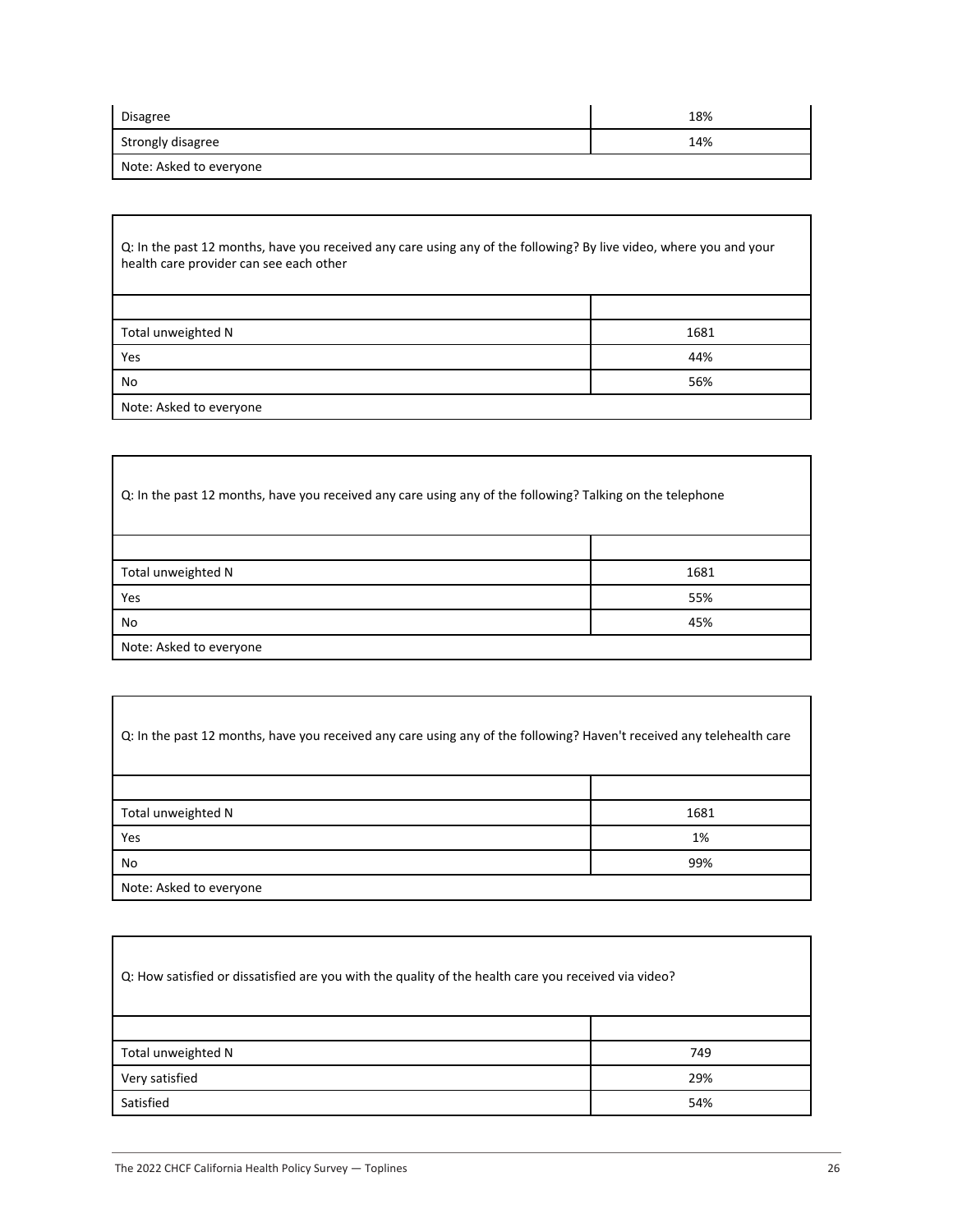| Dissatisfied                                                                     | 13% |
|----------------------------------------------------------------------------------|-----|
| Very dissatisfied                                                                | 3%  |
| Note: Asked to those who received telehealth by live video in the past 12 months |     |

| Q: How satisfied or dissatisfied are you with the quality of the health care you received via phone? |     |
|------------------------------------------------------------------------------------------------------|-----|
|                                                                                                      |     |
| Total unweighted N                                                                                   | 927 |
| Very satisfied                                                                                       | 22% |
| Satisfied                                                                                            | 57% |
| Dissatisfied                                                                                         | 18% |
| Very dissatisfied                                                                                    | 3%  |
| Note: Asked to those who received telehealth by talking on the phone in the past 12 months           |     |

Q: Thinking about the last time you received in-person care, are you more satisfied with the care you received via telehealth or in-person?

| Total unweighted N                                             | 1260 |
|----------------------------------------------------------------|------|
| More satisfied with telehealth than in-person care             | 8%   |
| More satisfied with in-person care than telehealth             | 54%  |
| Equally satisfied with both in-person and telehealth           | 31%  |
| Note: Asked to those who received telehealth by video or phone |      |

Q: In the past 12 months, have you or a family member in your household skipped or postponed any type of medical or dental care for any reason?

| Total unweighted N      | 1681 |
|-------------------------|------|
| Yes                     | 52%  |
| No                      | 48%  |
| Note: Asked to everyone |      |

Q: Was the reason you or your family member postponed care related to the conditions caused by the COVID-19 pandemic?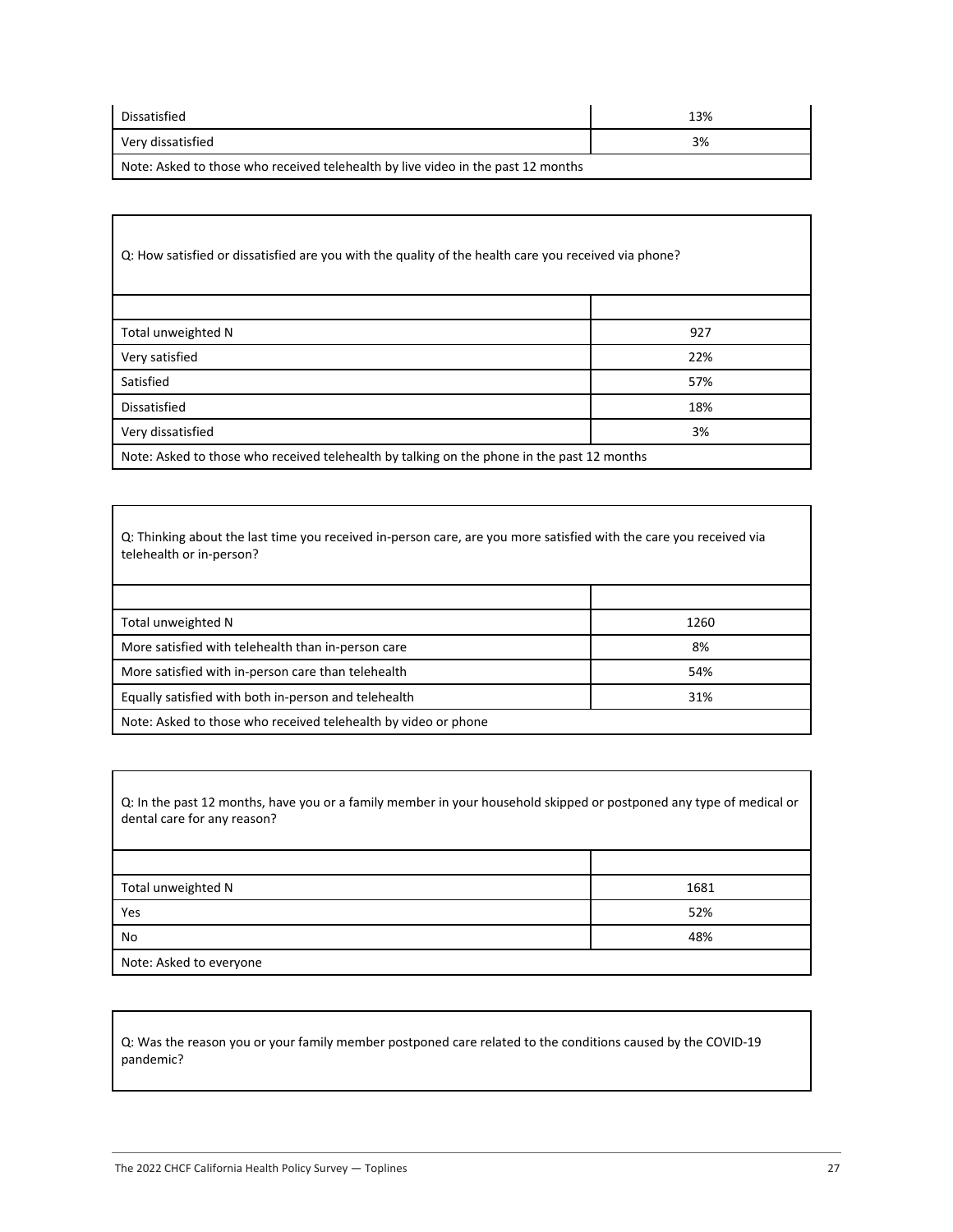|                                                                                                            | Total |
|------------------------------------------------------------------------------------------------------------|-------|
| Total unweighted N                                                                                         | 880   |
| Yes                                                                                                        | 57%   |
| No                                                                                                         | 43%   |
| Note: Asked to those who postponed any type of medical or dental care for any reason in the past 12 months |       |

| Q: Did you or your family member's condition get worse as a result of skipping or postponing care?         |     |
|------------------------------------------------------------------------------------------------------------|-----|
|                                                                                                            |     |
| Total unweighted N                                                                                         | 880 |
| Yes                                                                                                        | 29% |
| No                                                                                                         | 45% |
| Note: Asked to those who postponed any type of medical or dental care for any reason in the past 12 months |     |

Q: Thinking about the care you or your family member skipped or postponed, do you think you or they will eventually get this care, or not?

| Total unweighted N                                                                                         | 880 |
|------------------------------------------------------------------------------------------------------------|-----|
| Yes, in the next month                                                                                     | 15% |
| Yes, between 2-3 months from now                                                                           | 22% |
| Yes, between 4 months to 1 year from now                                                                   | 14% |
| Yes, in more than one year                                                                                 | 3%  |
| Yes, not sure how long                                                                                     | 24% |
| No                                                                                                         | 7%  |
| Note: Asked to those who postponed any type of medical or dental care for any reason in the past 12 months |     |

| Q: Has worry or stress related to the COVID-19 pandemic caused you to experience the following in the past 12<br>months? Trouble falling or staying asleep, or sleeping too much |      |
|----------------------------------------------------------------------------------------------------------------------------------------------------------------------------------|------|
|                                                                                                                                                                                  |      |
| Total unweighted N                                                                                                                                                               | 1681 |
| Yes                                                                                                                                                                              | 41%  |
| No                                                                                                                                                                               | 59%  |
| Note: Asked to everyone                                                                                                                                                          |      |

٦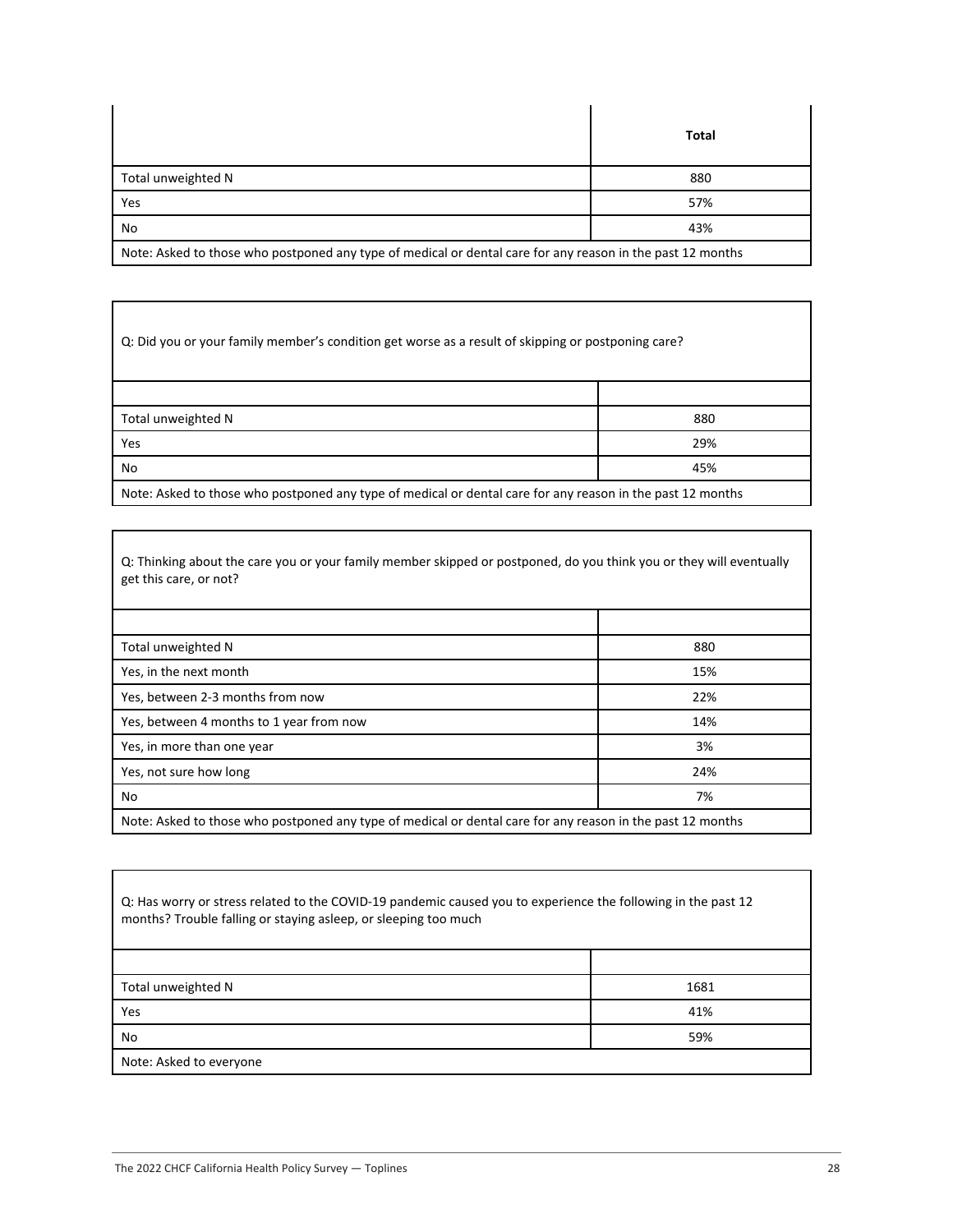| Q: Has worry or stress related to the COVID-19 pandemic caused you to experience the following in the past 12<br>months? Poor appetite or overeating |      |
|------------------------------------------------------------------------------------------------------------------------------------------------------|------|
|                                                                                                                                                      |      |
| Total unweighted N                                                                                                                                   | 1681 |
| Yes                                                                                                                                                  | 33%  |
| No                                                                                                                                                   | 66%  |
| Note: Asked to everyone                                                                                                                              |      |

Q: Has worry or stress related to the COVID-19 pandemic caused you to experience the following in the past 12 months? Frequent headaches or stomachaches

| Total unweighted N      | 1681 |
|-------------------------|------|
| Yes                     | 25%  |
| No                      | 74%  |
| Note: Asked to everyone |      |

| Q: Has worry or stress related to the COVID-19 pandemic caused you to experience the following in the past 12<br>months? Increasing your alcohol or drug use |      |
|--------------------------------------------------------------------------------------------------------------------------------------------------------------|------|
|                                                                                                                                                              |      |
| Total unweighted N                                                                                                                                           | 1681 |
| Yes                                                                                                                                                          | 15%  |
| No                                                                                                                                                           | 84%  |
| Note: Asked to everyone                                                                                                                                      |      |

| Q: Has worry or stress related to the COVID-19 pandemic caused you to experience the following in the past 12<br>months? Difficulty controlling your temper |      |
|-------------------------------------------------------------------------------------------------------------------------------------------------------------|------|
|                                                                                                                                                             |      |
| Total unweighted N                                                                                                                                          | 1681 |
| Yes                                                                                                                                                         | 22%  |
| No                                                                                                                                                          | 77%  |
| Note: Asked to everyone                                                                                                                                     |      |

٦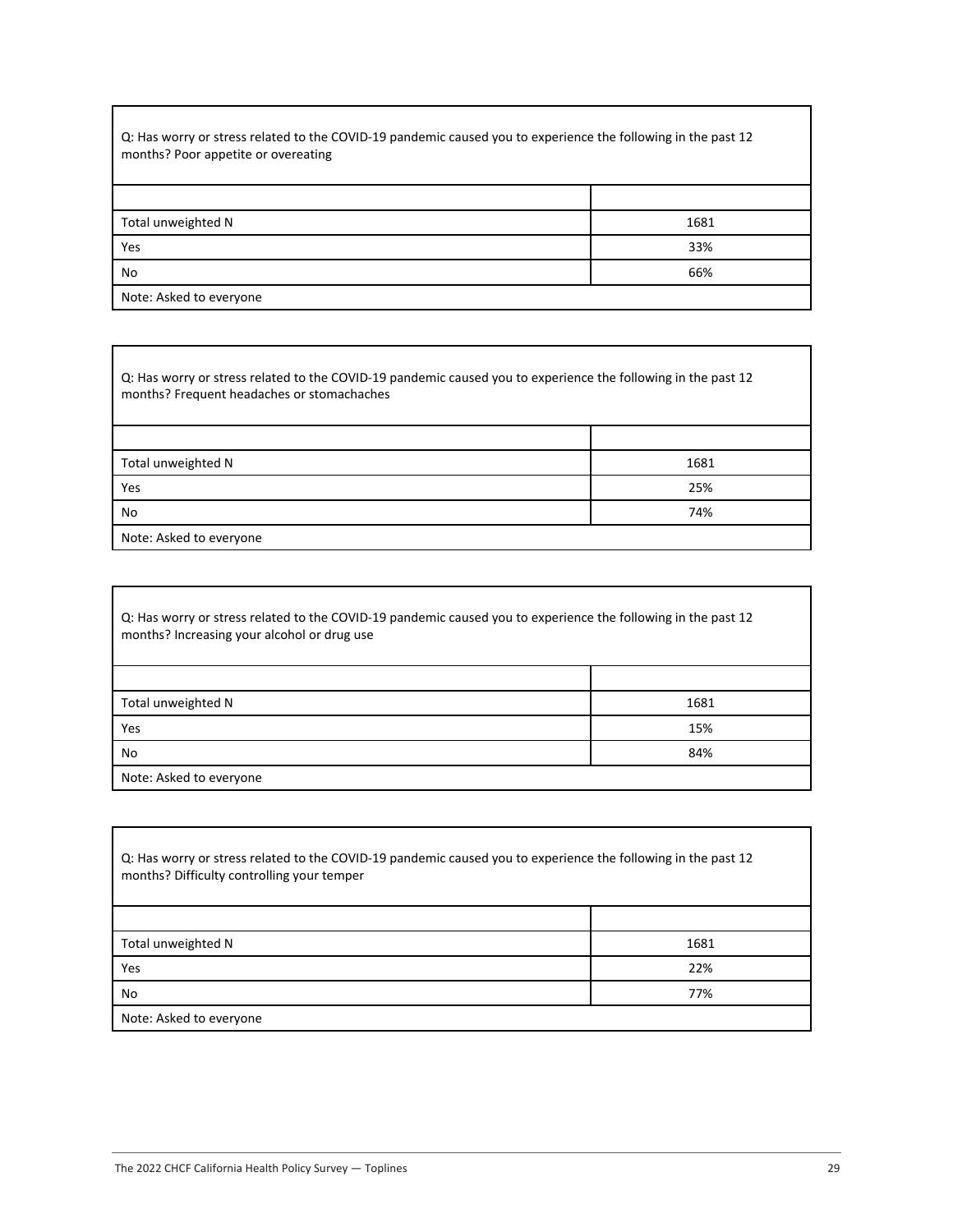Q: Has worry or stress related to the COVID-19 pandemic caused you to experience the following in the past 12 months? Worsening chronic conditions like diabetes or high blood pressure

| Total unweighted N      | 1681 |
|-------------------------|------|
| Yes                     | 11%  |
| No                      | 88%  |
| Note: Asked to everyone |      |

Q: Have you experienced stress because of any of the following during the COVID-19 pandemic? Children out of school, attending school from home, or childcare unavailable

| Total unweighted N      | 1681 |
|-------------------------|------|
| Yes                     | 27%  |
| No                      | 73%  |
| Note: Asked to everyone |      |

| Q: Have you experienced stress because of any of the following during the COVID-19 pandemic? Difficulty affording<br>basic needs, such as food, rent, and utilities |      |
|---------------------------------------------------------------------------------------------------------------------------------------------------------------------|------|
|                                                                                                                                                                     |      |
| Total unweighted N                                                                                                                                                  | 1681 |
| Yes                                                                                                                                                                 | 20%  |
| No                                                                                                                                                                  | 80%  |
| Note: Asked to everyone                                                                                                                                             |      |

| Q: Have you experienced stress because of any of the following during the COVID-19 pandemic? Conflict or stress in<br>your family relationships (with children or parents or with your partner) |      |
|-------------------------------------------------------------------------------------------------------------------------------------------------------------------------------------------------|------|
|                                                                                                                                                                                                 |      |
| Total unweighted N                                                                                                                                                                              | 1681 |
| Yes                                                                                                                                                                                             | 33%  |
| No                                                                                                                                                                                              | 67%  |
| Note: Asked to everyone                                                                                                                                                                         |      |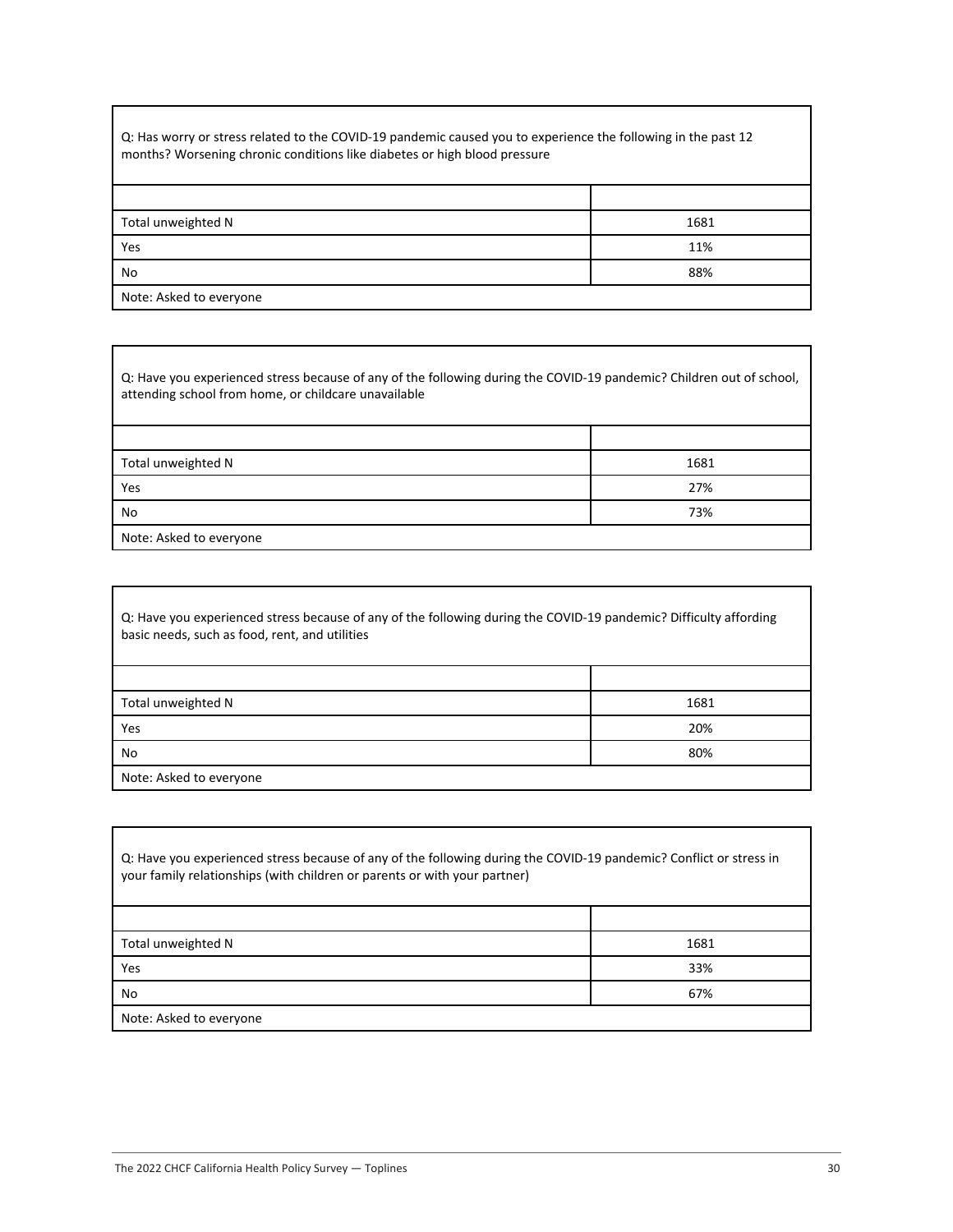Q: Have you experienced stress because of any of the following during the COVID-19 pandemic? Loss of employment or income (including being laid off, being scheduled for fewer hours at your job, taken unpaid tie off or had your salary or wages reduced)

| Total unweighted N      | 1681 |
|-------------------------|------|
| Yes                     | 27%  |
| No                      | 73%  |
| Note: Asked to everyone |      |

Q: Have you experienced stress because of any of the following during the COVID-19 pandemic? Concern about yourself or loved one getting sick with COVID-19

| Total unweighted N      | 1681 |
|-------------------------|------|
| Yes                     | 58%  |
| No                      | 42%  |
| Note: Asked to everyone |      |

| Q: Have you experienced stress because of any of the following during the COVID-19 pandemic? Death of a loved one |      |
|-------------------------------------------------------------------------------------------------------------------|------|
|                                                                                                                   |      |
| Total unweighted N                                                                                                | 1681 |
| Yes                                                                                                               | 16%  |
| No                                                                                                                | 84%  |
| Note: Asked to everyone                                                                                           |      |

| Q: Have you experienced stress because of any of the following during the COVID-19 pandemic? Isolation or loneliness |      |
|----------------------------------------------------------------------------------------------------------------------|------|
|                                                                                                                      |      |
| Total unweighted N                                                                                                   | 1681 |
| Yes                                                                                                                  | 37%  |
| No                                                                                                                   | 63%  |
| Note: Asked to everyone                                                                                              |      |

٦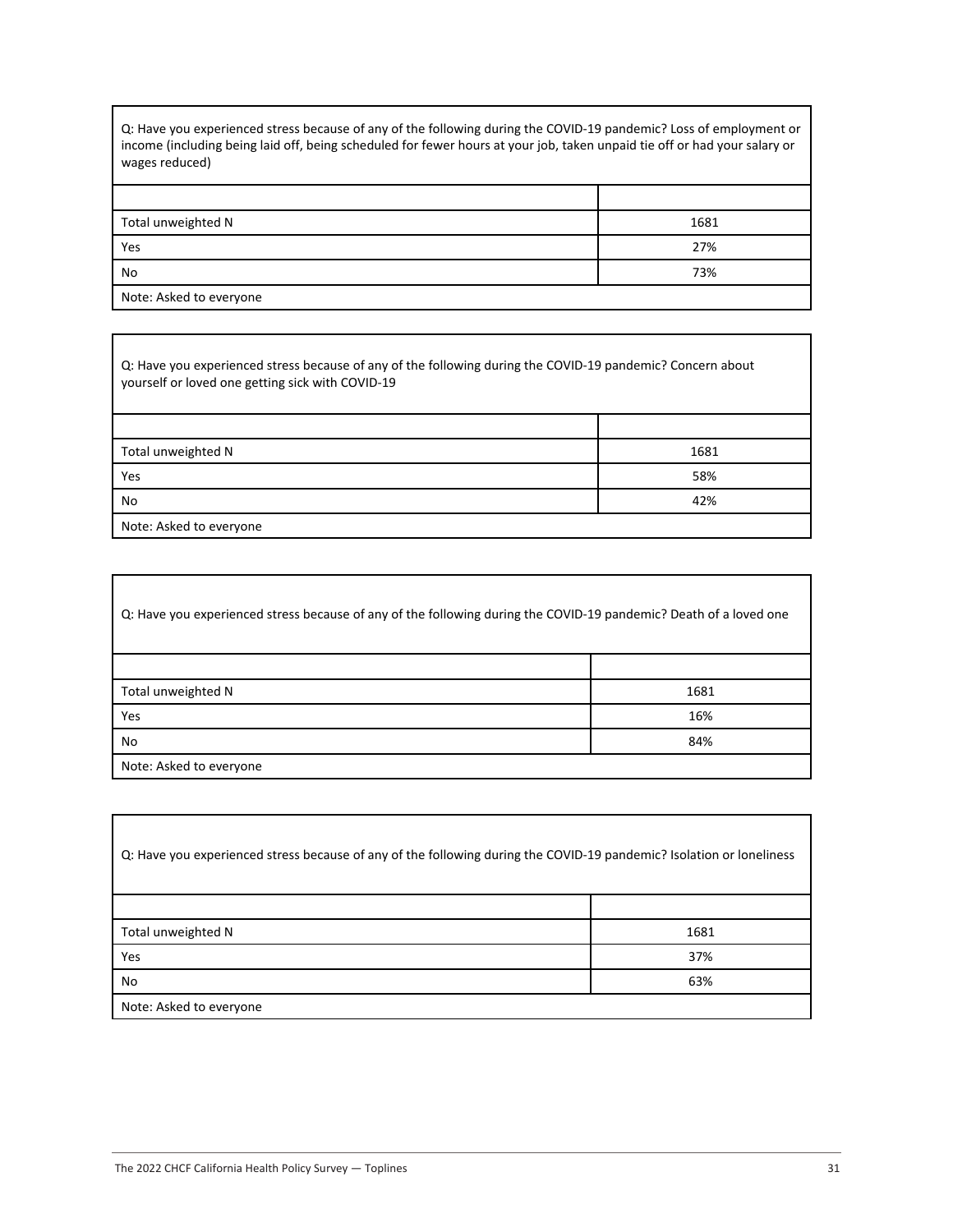| Q: Have you been vaccinated for COVID-19? |      |
|-------------------------------------------|------|
|                                           |      |
| Total unweighted N                        | 1681 |
| Yes                                       | 84%  |
| No                                        | 14%  |
| Note: Asked to everyone                   |      |

| Q: Do you have a regular primary care provider? |      |
|-------------------------------------------------|------|
|                                                 |      |
| Total unweighted N                              | 1681 |
| Yes                                             | 83%  |
| No                                              | 15%  |
| Note: Asked to everyone                         |      |

| Q: What is your gender?   |      |
|---------------------------|------|
|                           |      |
| Total unweighted N        | 1681 |
| Male                      | 45%  |
| Female                    | 52%  |
| Non-binary or transgender | 1%   |
| Note: Asked to everyone   |      |

| Q: What languages do you speak at home? English |      |
|-------------------------------------------------|------|
|                                                 |      |
| Total unweighted N                              | 1681 |
| Yes                                             | 95%  |
| No                                              | 5%   |
| Note: Asked to everyone                         |      |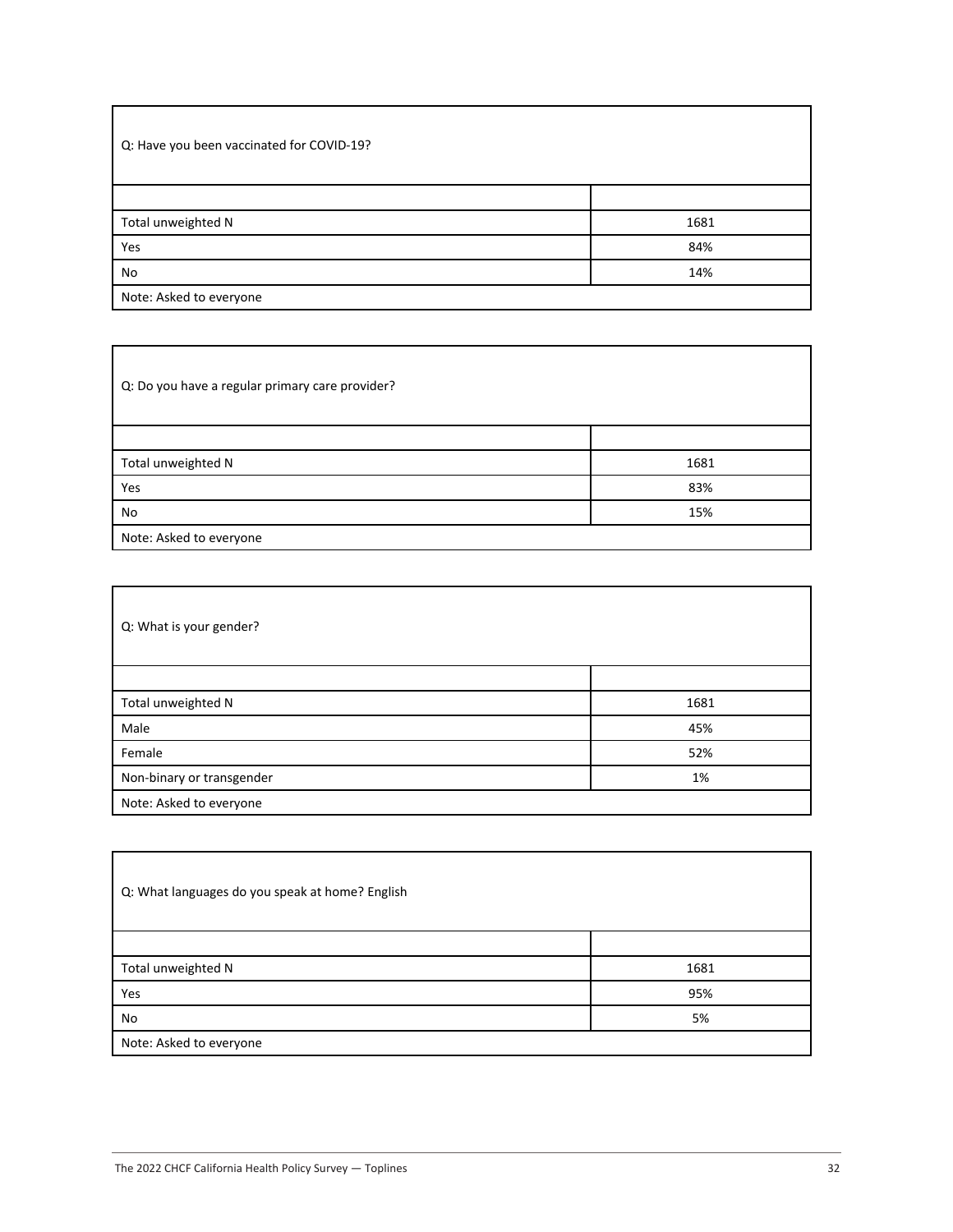| Q: What languages do you speak at home? Spanish |      |
|-------------------------------------------------|------|
|                                                 |      |
| Total unweighted N                              | 1681 |
| Yes                                             | 20%  |
| No                                              | 80%  |
| Note: Asked to everyone                         |      |

Q: What languages do you speak at home? Cantonese Total unweighted N 1681 **Yes** 2% and 2% and 2% and 2% and 2% and 2% and 2% and 2% and 2% and 2% and 2% and 2% and 2% and 2% and 2% and 2% No 98% Note: Asked to everyone

| Q: What languages do you speak at home? Vietnamese |      |
|----------------------------------------------------|------|
|                                                    |      |
| Total unweighted N                                 | 1681 |
| Yes                                                | 2%   |
| No                                                 | 98%  |
| Note: Asked to everyone                            |      |

| Q: What languages do you speak at home? Tagalog |      |
|-------------------------------------------------|------|
|                                                 |      |
| Total unweighted N                              | 1681 |
| Yes                                             | 1%   |
| No                                              | 99%  |
| Note: Asked to everyone                         |      |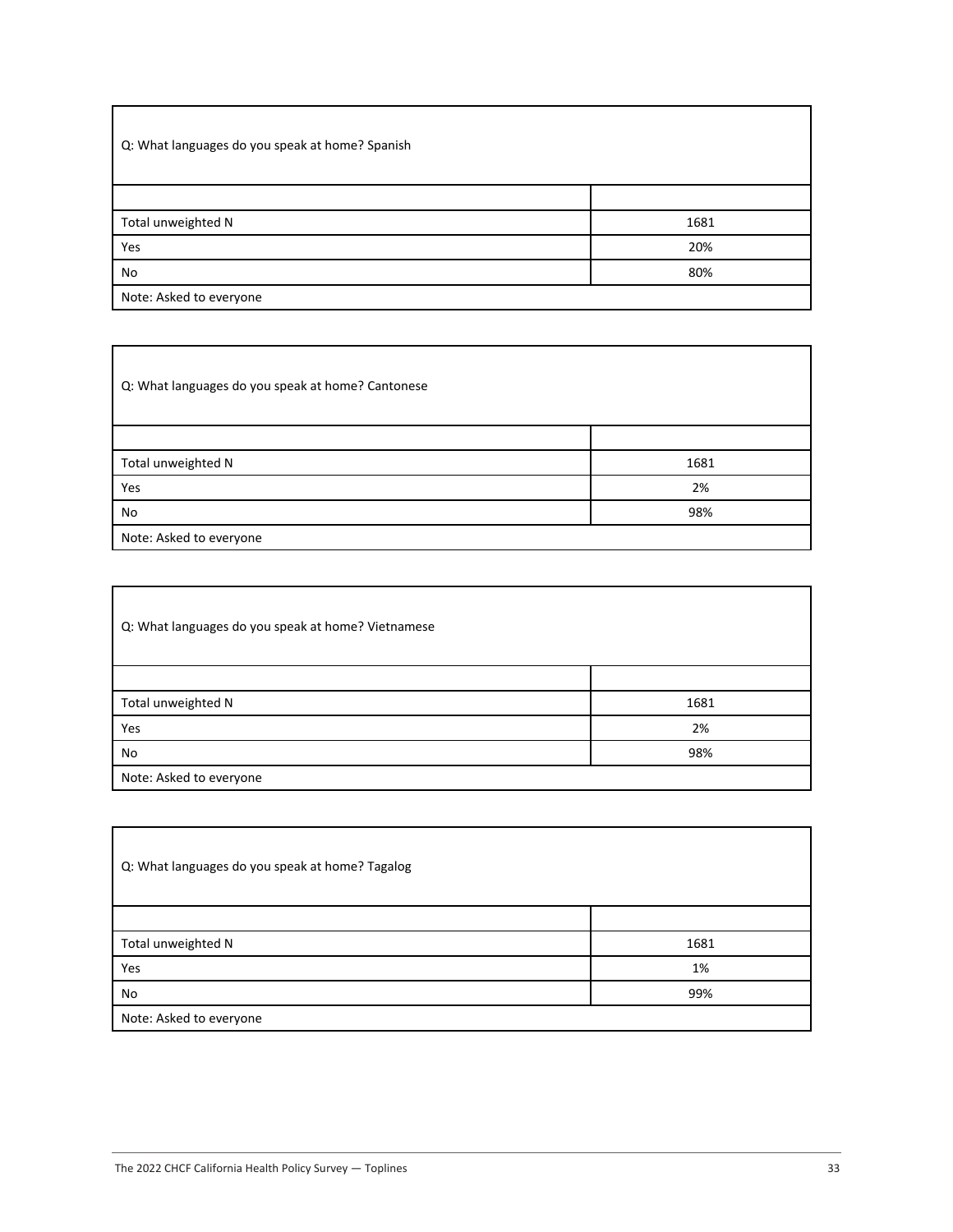| Q: What languages do you speak at home? Mandarin |      |
|--------------------------------------------------|------|
|                                                  |      |
| Total unweighted N                               | 1681 |
| Yes                                              | 3%   |
| No                                               | 97%  |
| Note: Asked to everyone                          |      |

Q: What languages do you speak at home? Korean Total unweighted N 1681 **Yes** 2% and 2% and 2% and 2% and 2% and 2% and 2% and 2% and 2% and 2% and 2% and 2% and 2% and 2% and 2% and 2% No 98% Note: Asked to everyone

| Q: What languages do you speak at home? Asian Indian Languages |      |
|----------------------------------------------------------------|------|
|                                                                |      |
| Total unweighted N                                             | 1681 |
| Yes                                                            | 2%   |
| No                                                             | 98%  |
| Note: Asked to everyone                                        |      |

| Q: What languages do you speak at home? Russian |      |
|-------------------------------------------------|------|
|                                                 |      |
| Total unweighted N                              | 1681 |
| Yes                                             | 1%   |
| No                                              | 99%  |
| Note: Asked to everyone                         |      |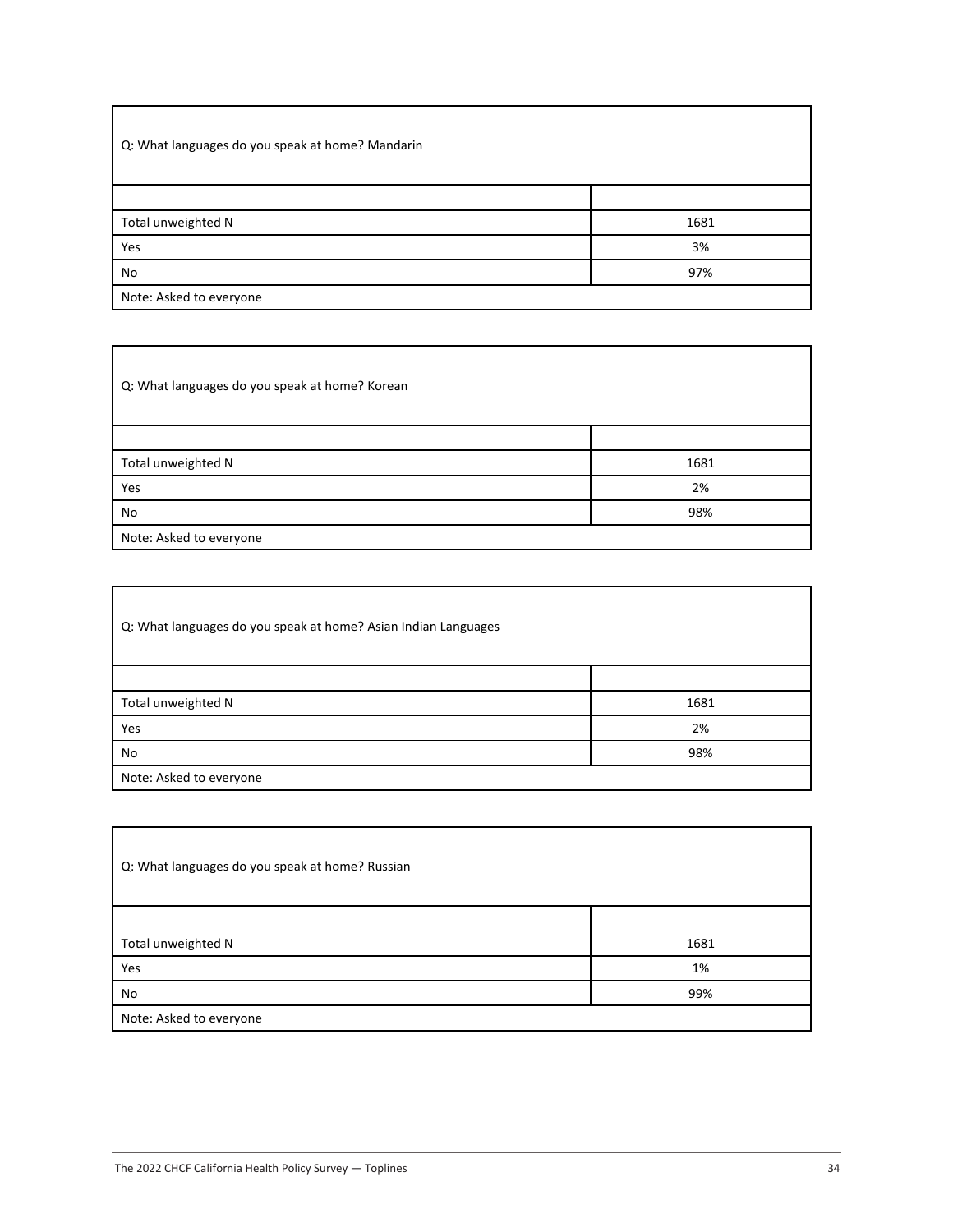| Q: What languages do you speak at home? Other 1 (specify) |      |
|-----------------------------------------------------------|------|
|                                                           |      |
| Total unweighted N                                        | 1681 |
| Yes                                                       | 5%   |
| No                                                        | 95%  |
| Note: Asked to everyone                                   |      |

Q: What languages do you speak at home? Other 2 (specify)

| Total unweighted N      | 1681 |
|-------------------------|------|
| Yes                     | 1%   |
| No                      | 99%  |
| Note: Asked to everyone |      |

| Q: What is the highest grade of education you have completed and received credit for? |      |
|---------------------------------------------------------------------------------------|------|
|                                                                                       |      |
| Total unweighted N                                                                    | 1681 |
| No formal education                                                                   | 0%   |
| Grade school                                                                          | 2%   |
| High school or equivalent                                                             | 24%  |
| 4-year college or university                                                          | 29%  |
| Graduate or professional school                                                       | 24%  |
| 2-year junior or community college                                                    | 13%  |
| Vocational, business, or trade school                                                 | 6%   |
| Note: Asked to everyone                                                               |      |

| Q: Do you currently have medical or health insurance? |      |
|-------------------------------------------------------|------|
|                                                       |      |
| Total unweighted N                                    | 1681 |
| Yes                                                   | 94%  |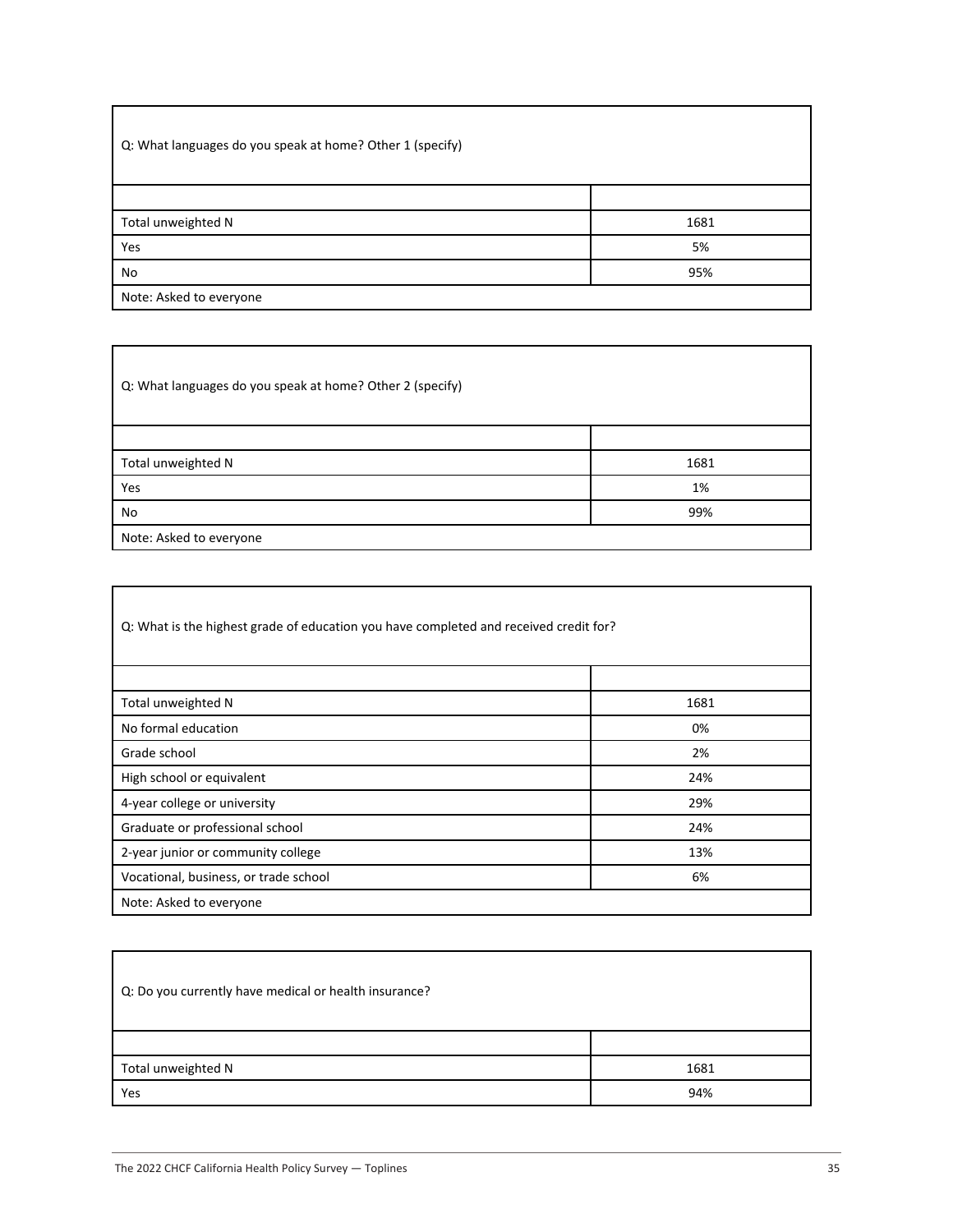Note: Asked to everyone

No  $5\%$ 

| Q: What is your main source of health insurance?                    |      |
|---------------------------------------------------------------------|------|
|                                                                     |      |
| Total unweighted N                                                  | 1599 |
| A plan provided by your employer or union, including through COBRA  | 32%  |
| A plan provided by a family member's employer or union              | 19%  |
| A plan you purchased through Covered California                     | 7%   |
| A plan you purchased directly from a health insurance company       | 3%   |
| Medi-Cal                                                            | 15%  |
| Tricare or other military healthcare, including VA healthcare       | 2%   |
| Medicare                                                            | 19%  |
| Some other source, please specify                                   | 2%   |
| Note: Asked to those who currently have medical or health insurance |      |

| Q: Do you consider yourself a Democrat, a Republican, an Independent or none of these? |      |
|----------------------------------------------------------------------------------------|------|
|                                                                                        |      |
| Total unweighted N                                                                     | 1681 |
| Democrat                                                                               | 34%  |
| Lean Democrat                                                                          | 11%  |
| Independent                                                                            | 16%  |
| Lean Republican                                                                        | 8%   |
| Republican                                                                             | 14%  |
| None of these                                                                          | 16%  |
| Note: Asked to everyone                                                                |      |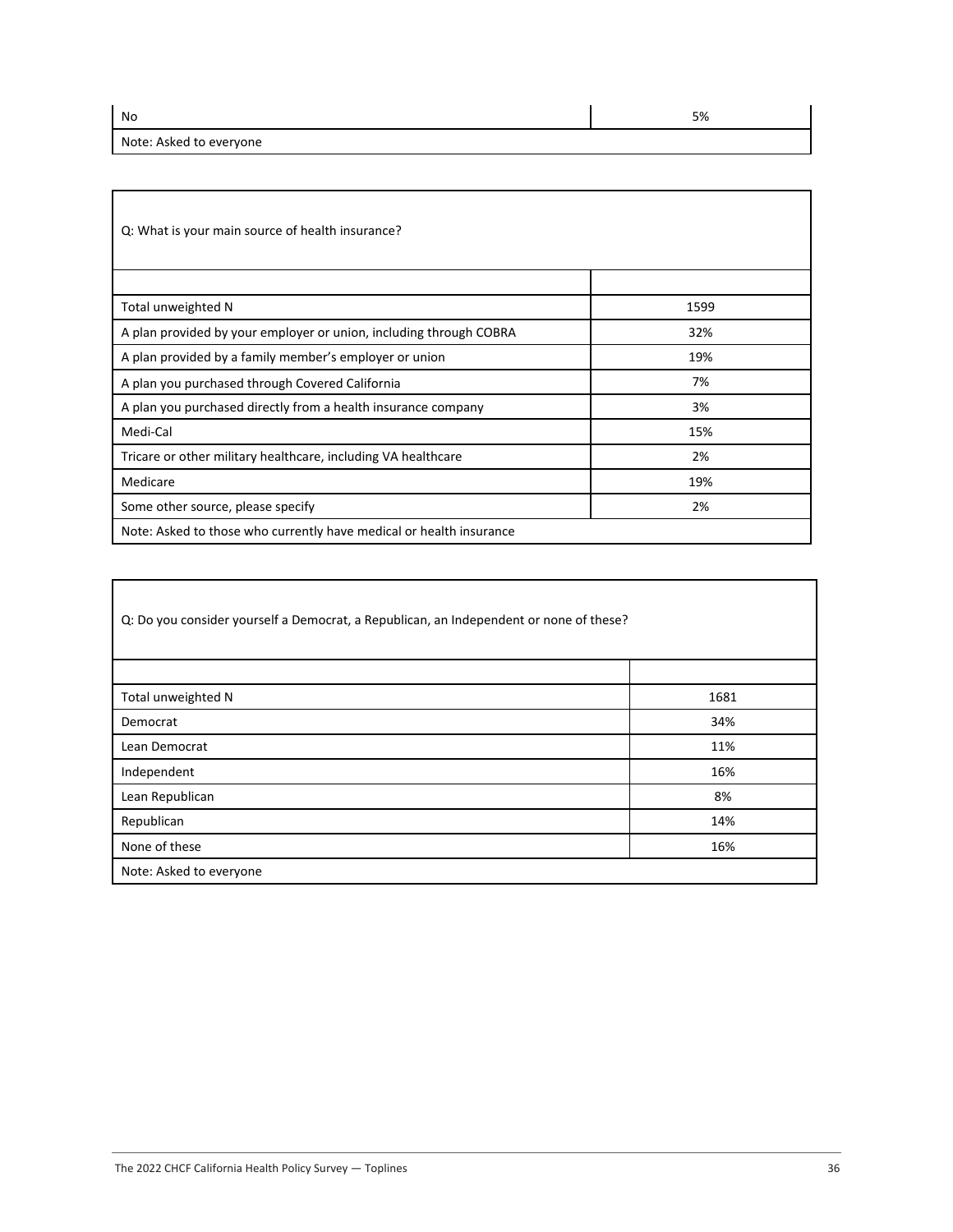## <span id="page-37-0"></span>**Tables by Region[1](#page-37-1)**

For this report, we defined regions as follows:

- **Bay Area**: Alameda, Contra Costa, Marin, Napa, San Francisco, San Mateo, Santa Clara, Solano, and Sonoma Counties
- **Inland Empire**: Riverside and San Bernardino Counties
- **Los Angeles**: Los Angeles County

they are sick compared to white people?

- **Sierra & Nevada:** Alpine, Amador, Butte, Calaveras, Colusa, Del Norte, Glenn, Humboldt, Inyo, Lake, Lassen, Mariposa, Mendocino, Modoc, Mono, Nevada, Plumas, Shasta, Sierra, Siskiyou, Sutter, Tehama, Trinity, Tuolumne, and Yuba Counties
- **South Coast**: Imperial, Orange, and San Diego Counties

|                    |       | Region          |                         |                              |                             |                |
|--------------------|-------|-----------------|-------------------------|------------------------------|-----------------------------|----------------|
|                    | Total | <b>Bay Area</b> | Inland<br><b>Empire</b> | <b>Los</b><br><b>Angeles</b> | <b>Northern</b><br>& Sierra | South<br>Coast |
| Total unweighted N | 1681  | 320             | 188                     | 416                          | 157                         | 283            |
| Much harder        | 14%   | 18%             | 15%                     | 20%                          | 12%                         | 6%             |
| Harder             | 36%   | 45%             | 26%                     | 34%                          | 29%                         | 44%            |
| About the same     | 40%   | 33%             | 47%                     | 38%                          | 42%                         | 41%            |
| Easier             | 5%    | 2%              | 4%                      | 5%                           | 10%                         | 5%             |
| Much easier        | 4%    | 1%              | 6%                      | 4%                           | 7%                          | 3%             |

Q: Do you think it is harder, about the same, or easier for Hispanic or Latino people to get the health care they need when

Q: Do you think it is harder, about the same, or easier for Black or African American people to get the health care they need when they are sick compared to white people?

|                    |       |          |                                | Region                |                             |                |  |  |  |
|--------------------|-------|----------|--------------------------------|-----------------------|-----------------------------|----------------|--|--|--|
|                    | Total | Bay Area | <b>Inland</b><br><b>Empire</b> | Los<br><b>Angeles</b> | <b>Northern</b><br>& Sierra | South<br>Coast |  |  |  |
| Total unweighted N | 1681  | 320      | 188                            | 416                   | 157                         | 283            |  |  |  |
| Much harder        | 18%   | 25%      | 19%                            | 19%                   | 14%                         | 11%            |  |  |  |

<span id="page-37-1"></span> $1$  Regions not reported are due to numbers too small for statistically valid analysis.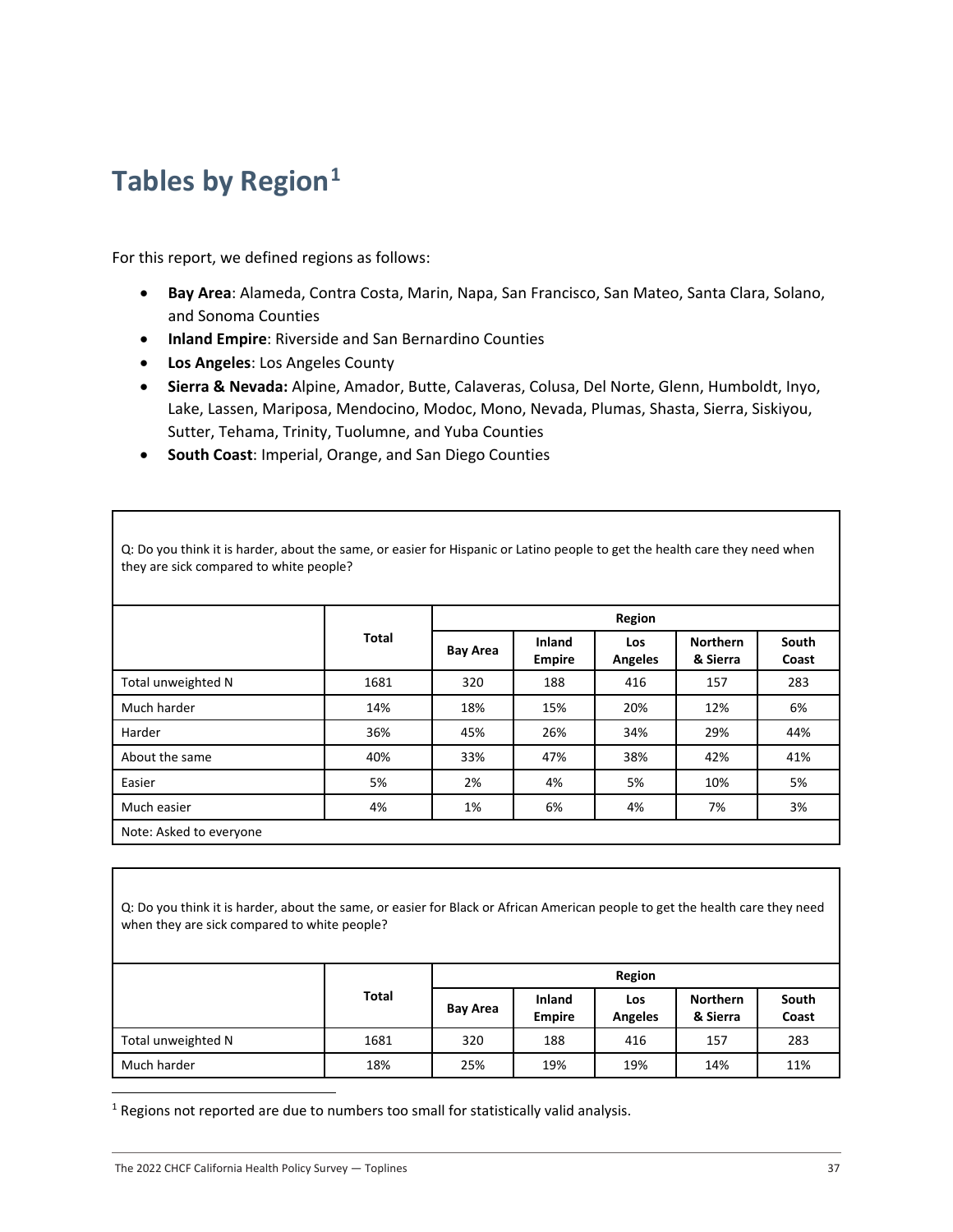| Harder                  | 34% | 39% | 25% | 36% | 29% | 40% |
|-------------------------|-----|-----|-----|-----|-----|-----|
| About the same          | 40% | 30% | 44% | 38% | 44% | 44% |
| Easier                  | 4%  | 3%  | 5%  | 3%  | 5%  | 3%  |
| Much easier             | 3%  | 2%  | 6%  | 3%  | 7%  | 1%  |
| Note: Asked to everyone |     |     |     |     |     |     |

Q: Is each of the following doing too much, too little, or the right amount to address racial and ethnic inequality in the health care system? Federal government

|                    |              |                 | Region             |                    |
|--------------------|--------------|-----------------|--------------------|--------------------|
|                    | <b>Total</b> | <b>Bay Area</b> | <b>Los Angeles</b> | <b>South Coast</b> |
| Total unweighted N | 980          | 222             | 266                | 162                |
| Too much           | 6%           | 3%              | 6%                 | 5%                 |
| Too little         | 81%          | 84%             | 83%                | 77%                |
| The right amount   | 13%          | 12%             | 10%                | 18%                |

Note: Asked to those who think it is harder or much harder for Hispanic or Latino people or Black or African American people to get the health care they need when they are sick compared to white people

Q: Is each of the following doing too much, too little, or the right amount to address racial and ethnic inequality in the health care system? State government

|                    |              |                 | Region             |                    |
|--------------------|--------------|-----------------|--------------------|--------------------|
|                    | <b>Total</b> | <b>Bay Area</b> | <b>Los Angeles</b> | <b>South Coast</b> |
| Total unweighted N | 980          | 222             | 266                | 162                |
| Too much           | 6%           | 4%              | 6%                 | 4%                 |
| Too little         | 76%          | 81%             | 77%                | 72%                |
| The right amount   | 17%          | 14%             | 15%                | 24%                |

Note: Asked to those who think it is harder or much harder for Hispanic or Latino people or Black or African American people to get the health care they need when they are sick compared to white people

| Q: Is each of the following doing too much, too little, or the right amount to address racial and ethnic inequality in the health |  |
|-----------------------------------------------------------------------------------------------------------------------------------|--|
| care system? Hospitals                                                                                                            |  |

|                    |       |                 | Region             |                    |
|--------------------|-------|-----------------|--------------------|--------------------|
|                    | Total | <b>Bay Area</b> | <b>Los Angeles</b> | <b>South Coast</b> |
| Total unweighted N | 980   | 222             | 266                | 162                |
| Too much           | 4%    | 1%              | 6%                 | 3%                 |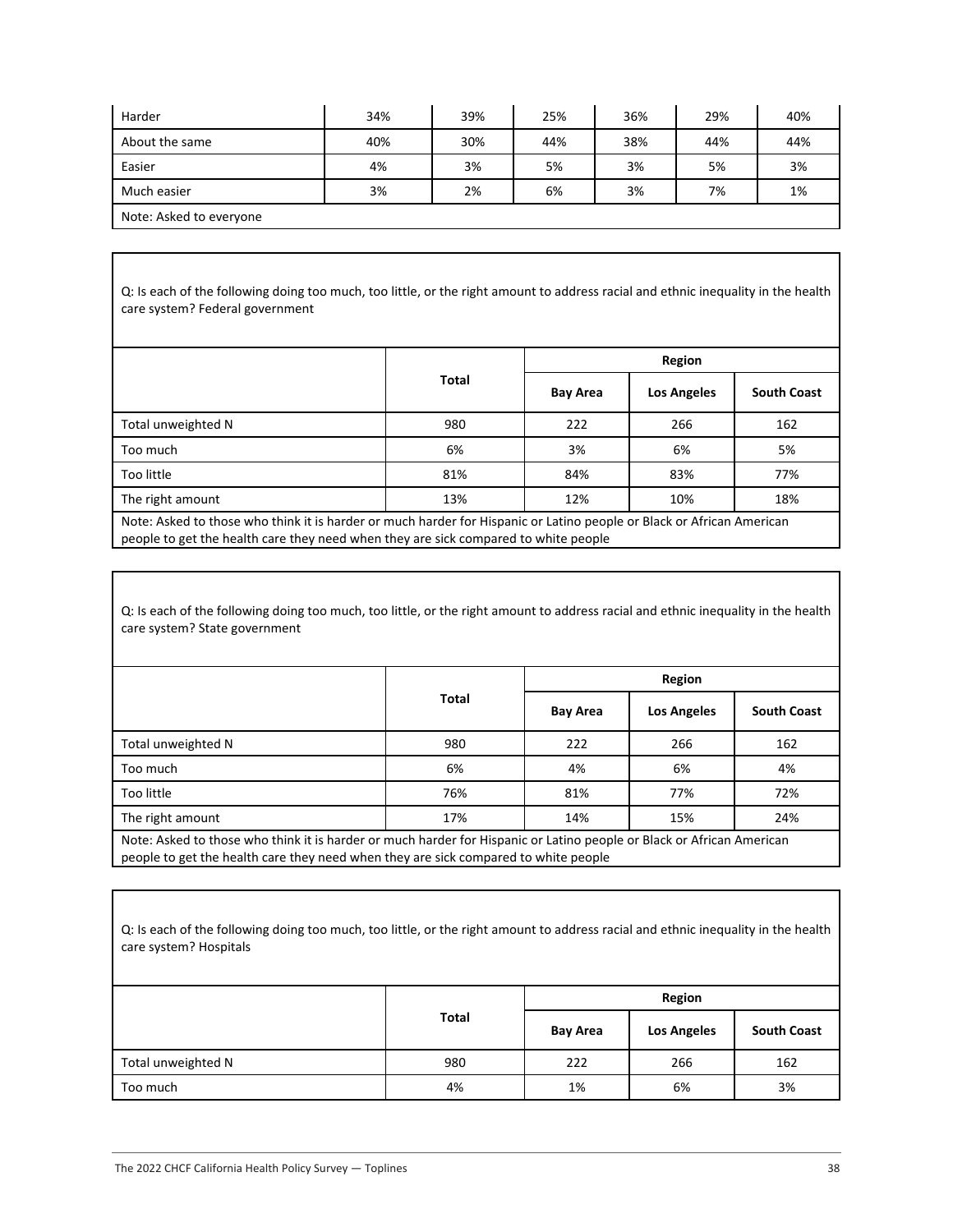| Too little                                                                                                            | 67% | 70% | 67% | 62% |  |  |
|-----------------------------------------------------------------------------------------------------------------------|-----|-----|-----|-----|--|--|
| The right amount                                                                                                      | 27% | 26% | 25% | 35% |  |  |
| Note: Asked to those who think it is harder or much harder for Hispanic or Latino people or Black or African American |     |     |     |     |  |  |
| people to get the health care they need when they are sick compared to white people                                   |     |     |     |     |  |  |

| Q: Is each of the following doing too much, too little, or the right amount to address racial and ethnic inequality in the health |
|-----------------------------------------------------------------------------------------------------------------------------------|
| care system? Individual health care providers                                                                                     |

|                                                                                                                       |       |                 | Region             |                    |
|-----------------------------------------------------------------------------------------------------------------------|-------|-----------------|--------------------|--------------------|
|                                                                                                                       | Total | <b>Bay Area</b> | <b>Los Angeles</b> | <b>South Coast</b> |
| Total unweighted N                                                                                                    | 980   | 222             | 266                | 162                |
| Too much                                                                                                              | 4%    | 2%              | 5%                 | 5%                 |
| Too little                                                                                                            | 66%   | 68%             | 65%                | 59%                |
| The right amount                                                                                                      | 27%   | 28%             | 26%                | 33%                |
| Note: Asked to those who think it is barder or mush barder for Hispanis or Latino neegle or Plask or African American |       |                 |                    |                    |

Note: Asked to those who think it is harder or much harder for Hispanic or Latino people or Black or African American people to get the health care they need when they are sick compared to white people

Q: Is each of the following doing too much, too little, or the right amount to address racial and ethnic inequality in the health care system? Health insurance plans

|                                                                                                                       |              |          | Region             |                    |  |  |
|-----------------------------------------------------------------------------------------------------------------------|--------------|----------|--------------------|--------------------|--|--|
|                                                                                                                       | <b>Total</b> | Bay Area | <b>Los Angeles</b> | <b>South Coast</b> |  |  |
| Total unweighted N                                                                                                    | 980          | 222      | 266                | 162                |  |  |
| Too much                                                                                                              | 4%           | 1%       | 5%                 | 3%                 |  |  |
| Too little                                                                                                            | 72%          | 73%      | 77%                | 65%                |  |  |
| The right amount                                                                                                      | 21%          | 23%      | 14%                | 28%                |  |  |
| Note: Asked to those who think it is harder or much harder for Hispanic or Latino people or Black or African American |              |          |                    |                    |  |  |

people to get the health care they need when they are sick compared to white people

| Q: Is each of the following doing too much, too little, or the right amount to address racial and ethnic inequality in the health<br>care system? Public health departments |              |                 |                    |                    |  |  |  |
|-----------------------------------------------------------------------------------------------------------------------------------------------------------------------------|--------------|-----------------|--------------------|--------------------|--|--|--|
|                                                                                                                                                                             |              |                 | Region             |                    |  |  |  |
|                                                                                                                                                                             | <b>Total</b> | <b>Bay Area</b> | <b>Los Angeles</b> | <b>South Coast</b> |  |  |  |
| Total unweighted N                                                                                                                                                          | 980          | 222             | 266                | 162                |  |  |  |
| Too much                                                                                                                                                                    | 5%           | 2%              | 5%                 | 4%                 |  |  |  |
| Too little                                                                                                                                                                  | 64%          | 68%             | 64%                | 60%                |  |  |  |
| The right amount                                                                                                                                                            | 28%          | 27%             | 27%                | 32%                |  |  |  |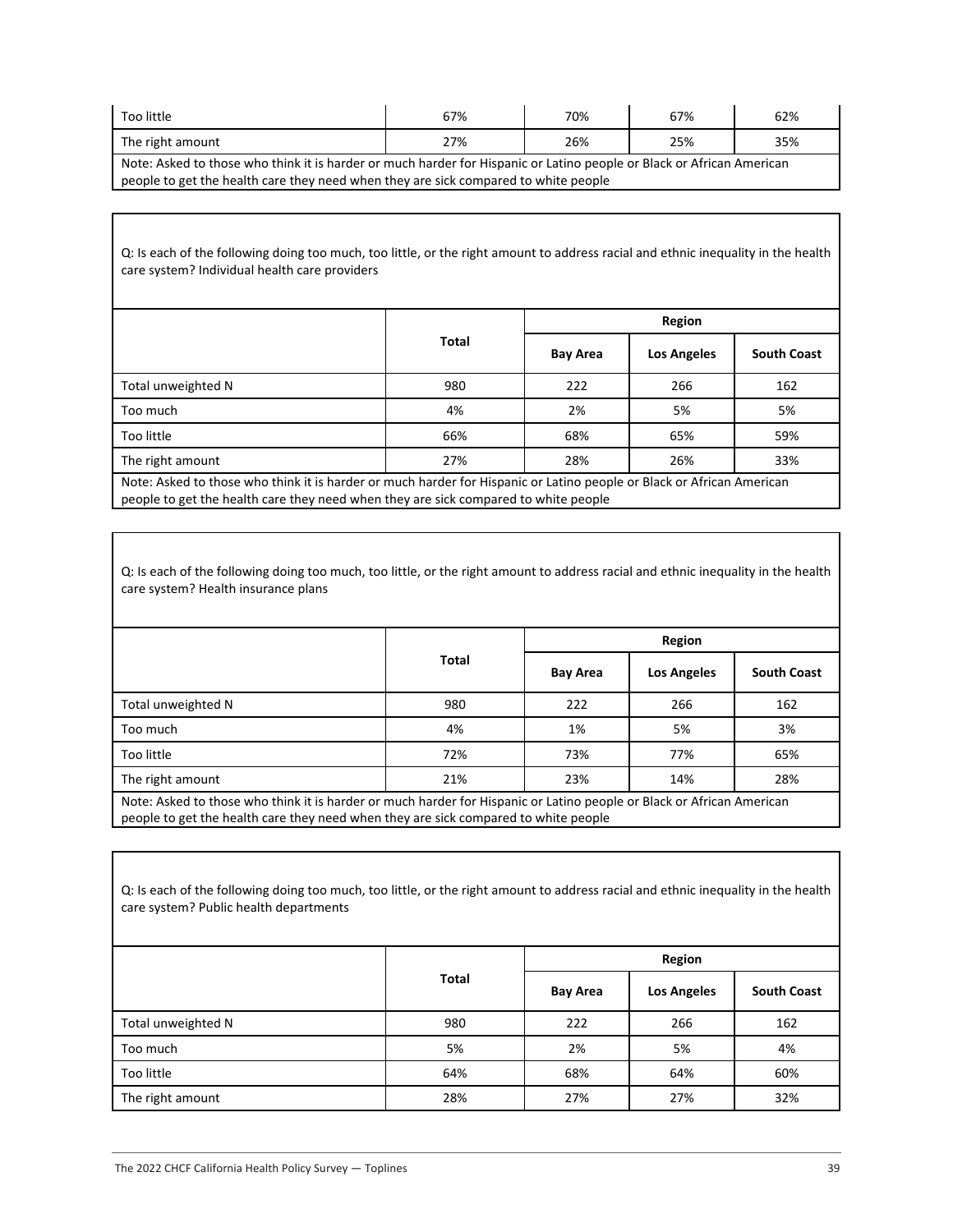Note: Asked to those who think it is harder or much harder for Hispanic or Latino people or Black or African American people to get the health care they need when they are sick compared to white people

Q: Generally speaking, how often do you think the health care system treats people unfairly based on their race or ethnic background?

|                         |              |                 | Region                         |                              |                             |                |  |  |
|-------------------------|--------------|-----------------|--------------------------------|------------------------------|-----------------------------|----------------|--|--|
|                         | <b>Total</b> | <b>Bay Area</b> | <b>Inland</b><br><b>Empire</b> | <b>Los</b><br><b>Angeles</b> | <b>Northern</b><br>& Sierra | South<br>Coast |  |  |
| Total unweighted N      | 1681         | 320             | 188                            | 416                          | 157                         | 283            |  |  |
| Regularly               | 26%          | 33%             | 22%                            | 28%                          | 23%                         | 19%            |  |  |
| Occasionally            | 33%          | 29%             | 37%                            | 34%                          | 24%                         | 37%            |  |  |
| Rarely                  | 24%          | 21%             | 24%                            | 23%                          | 21%                         | 29%            |  |  |
| Never                   | 6%           | 4%              | 7%                             | 5%                           | 14%                         | 5%             |  |  |
| Note: Asked to everyone |              |                 |                                |                              |                             |                |  |  |

Q: To the extent that the health care system treats people unfairly based on their race or ethnic background, do you think this is more because of the actions and beliefs of health care providers, more because of policies and practices built into the health care system, or is it an equal mix of both?

|                                                                                                                       |       |                 | Region                         |                    |                    |  |  |  |  |  |
|-----------------------------------------------------------------------------------------------------------------------|-------|-----------------|--------------------------------|--------------------|--------------------|--|--|--|--|--|
|                                                                                                                       | Total | <b>Bay Area</b> | <b>Inland</b><br><b>Empire</b> | <b>Los Angeles</b> | <b>South Coast</b> |  |  |  |  |  |
| Total unweighted N                                                                                                    | 1399  | 270             | 155                            | 352                | 240                |  |  |  |  |  |
| Actions and beliefs of health care<br>providers                                                                       | 14%   | 12%             | 15%                            | 12%                | 13%                |  |  |  |  |  |
| Policies and practices built into the<br>health care system                                                           | 21%   | 21%             | 25%                            | 22%                | 18%                |  |  |  |  |  |
| Equal mix of both                                                                                                     | 49%   | 52%             | 48%                            | 52%                | 52%                |  |  |  |  |  |
| Note: Asked to those who think the health care system treats people unfairly based on their race or ethnic background |       |                 |                                |                    |                    |  |  |  |  |  |

Q: Thinking about your experiences with health care visits in the last few years, have you ever felt that a doctor or health care provider didn't believe you were telling the truth?

|                         |              |                 | Region                         |                       |                             |                |  |  |
|-------------------------|--------------|-----------------|--------------------------------|-----------------------|-----------------------------|----------------|--|--|
|                         | <b>Total</b> | <b>Bay Area</b> | <b>Inland</b><br><b>Empire</b> | Los<br><b>Angeles</b> | <b>Northern</b><br>& Sierra | South<br>Coast |  |  |
| Total unweighted N      | 1681         | 320             | 188                            | 416                   | 157                         | 283            |  |  |
| Yes, I have felt this   | 21%          | 21%             | 28%                            | 16%                   | 28%                         | 16%            |  |  |
| No, I have not          | 70%          | 67%             | 64%                            | 75%                   | 67%                         | 76%            |  |  |
| Note: Asked to everyone |              |                 |                                |                       |                             |                |  |  |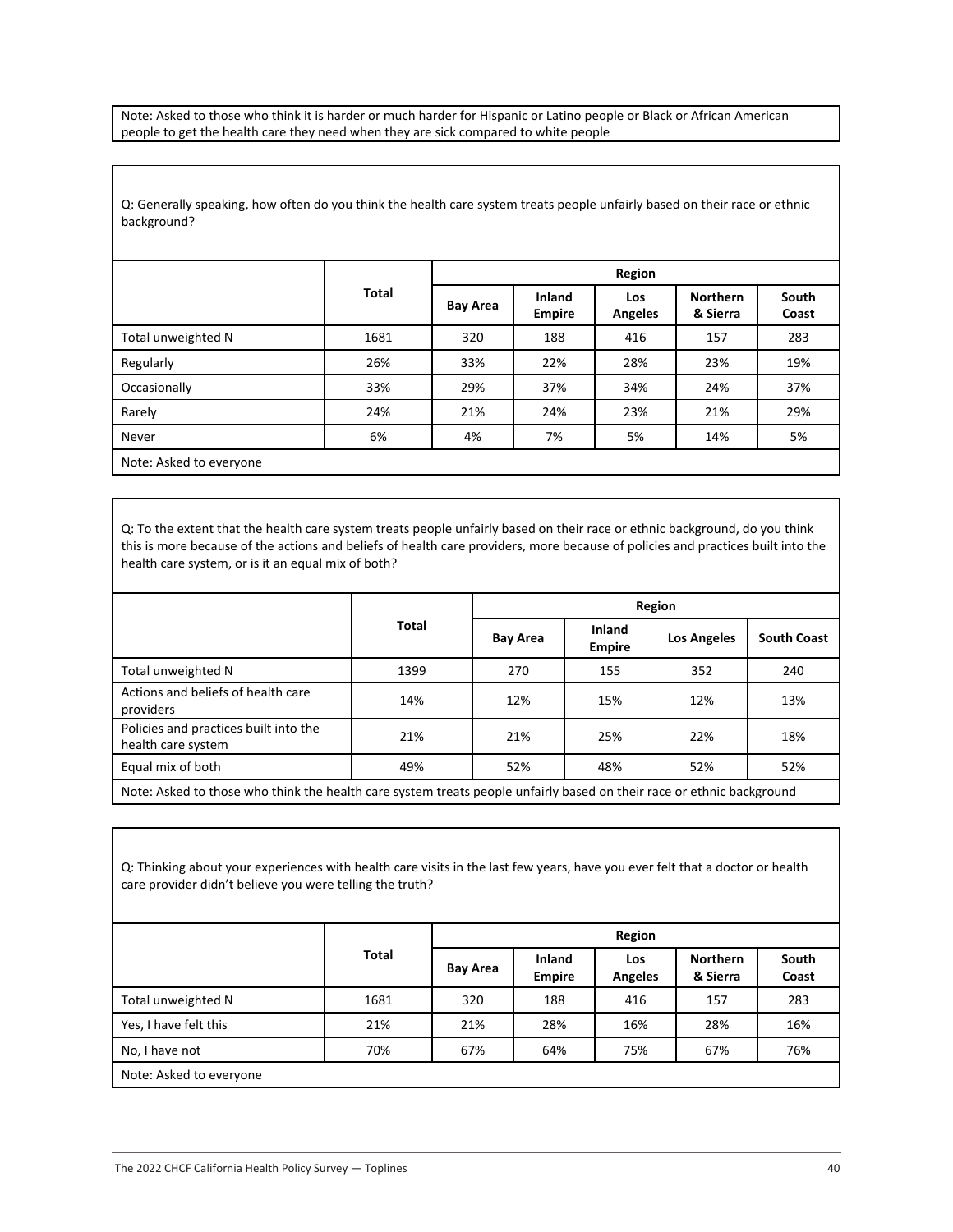Q: Thinking about your experiences with health care visits in the last few years, have you ever felt that a doctor or health care provider didn't listen to what you had to say?

|                         |              |                 | Region                  |                       |                             |                |  |  |
|-------------------------|--------------|-----------------|-------------------------|-----------------------|-----------------------------|----------------|--|--|
|                         | <b>Total</b> | <b>Bay Area</b> | Inland<br><b>Empire</b> | Los<br><b>Angeles</b> | <b>Northern</b><br>& Sierra | South<br>Coast |  |  |
| Total unweighted N      | 1681         | 320             | 188                     | 416                   | 157                         | 283            |  |  |
| Yes, I have felt this   | 33%          | 27%             | 39%                     | 28%                   | 43%                         | 32%            |  |  |
| No, I have not          | 61%          | 67%             | 58%                     | 65%                   | 50%                         | 63%            |  |  |
| Note: Asked to everyone |              |                 |                         |                       |                             |                |  |  |

Q: Thinking about your experiences with health care visits in the last few years, have you ever felt that a doctor or health care provider refused to order a test or treatment you thought you needed?

|                         |              |                 | Region                  |                       |                             |                |  |  |  |
|-------------------------|--------------|-----------------|-------------------------|-----------------------|-----------------------------|----------------|--|--|--|
|                         | <b>Total</b> | <b>Bay Area</b> | Inland<br><b>Empire</b> | Los<br><b>Angeles</b> | <b>Northern</b><br>& Sierra | South<br>Coast |  |  |  |
| Total unweighted N      | 1681         | 320             | 188                     | 416                   | 157                         | 283            |  |  |  |
| Yes, I have felt this   | 21%          | 21%             | 23%                     | 20%                   | 25%                         | 16%            |  |  |  |
| No, I have not          | 73%          | 71%             | 72%                     | 74%                   | 72%                         | 81%            |  |  |  |
| Note: Asked to everyone |              |                 |                         |                       |                             |                |  |  |  |

Q: Thinking about your experiences with health care visits in the last few years, have you ever felt that a doctor or health care provider refused to prescribe medication you thought you needed?

|                         |       |                 | Region                  |                       |                             |                |  |  |
|-------------------------|-------|-----------------|-------------------------|-----------------------|-----------------------------|----------------|--|--|
|                         | Total | <b>Bay Area</b> | Inland<br><b>Empire</b> | Los<br><b>Angeles</b> | <b>Northern</b><br>& Sierra | South<br>Coast |  |  |
| Total unweighted N      | 1681  | 320             | 188                     | 416                   | 157                         | 283            |  |  |
| Yes, I have felt this   | 16%   | 16%             | 20%                     | 13%                   | 20%                         | 10%            |  |  |
| No, I have not          | 78%   | 78%             | 73%                     | 79%                   | 77%                         | 85%            |  |  |
| Note: Asked to everyone |       |                 |                         |                       |                             |                |  |  |

| Q: Thinking about your experiences with health care visits in the last few years, have you ever felt that a doctor or health<br>care provider suggested you were personally to blame for a health problem you were experiencing? |       |          |                         |                       |                             |                |
|----------------------------------------------------------------------------------------------------------------------------------------------------------------------------------------------------------------------------------|-------|----------|-------------------------|-----------------------|-----------------------------|----------------|
|                                                                                                                                                                                                                                  |       |          |                         | Region                |                             |                |
|                                                                                                                                                                                                                                  | Total | Bay Area | Inland<br><b>Empire</b> | Los<br><b>Angeles</b> | <b>Northern</b><br>& Sierra | South<br>Coast |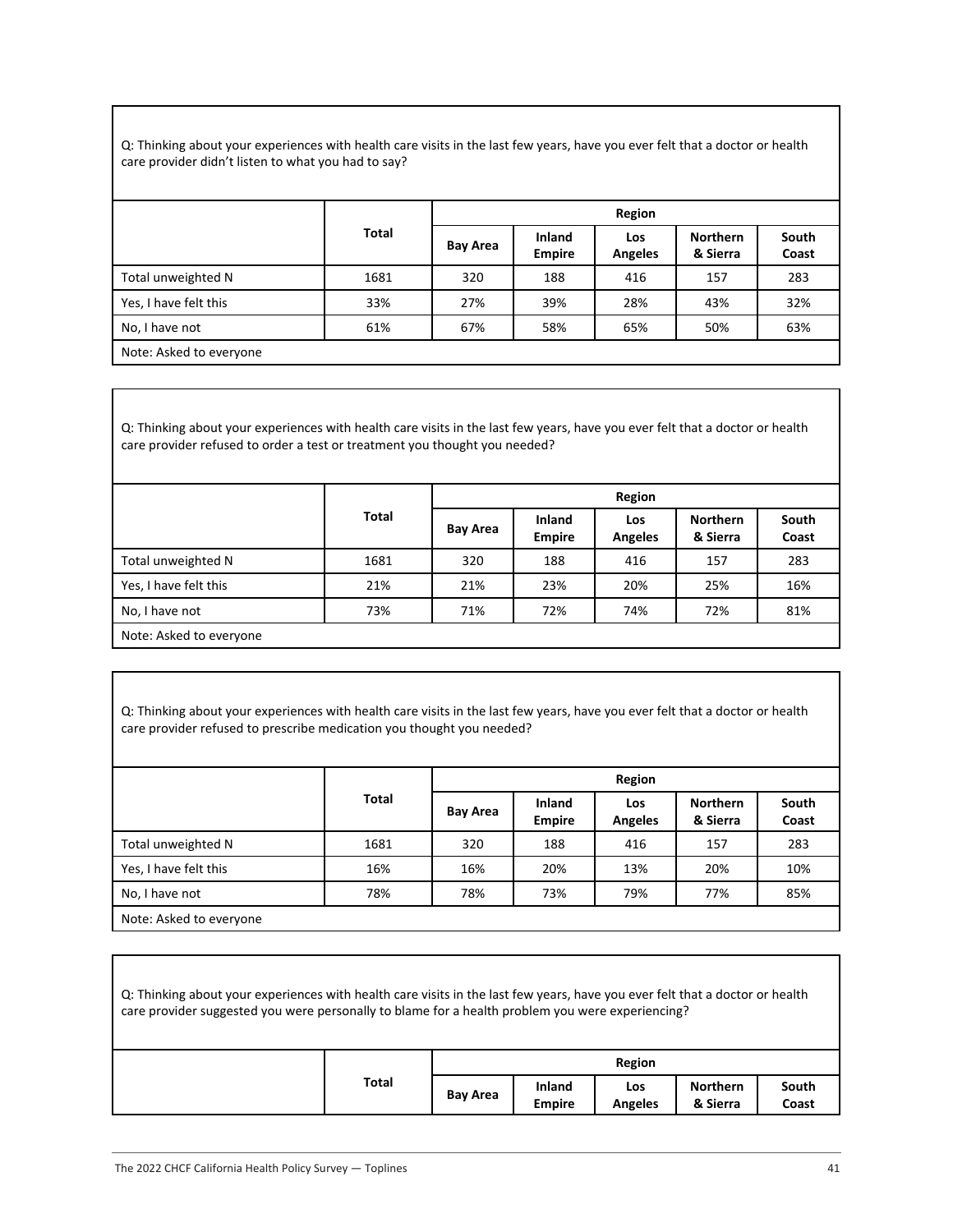| Total unweighted N      | 1681 | 320 | 188 | 416 | 157 | 283 |
|-------------------------|------|-----|-----|-----|-----|-----|
| Yes, I have felt this   | 19%  | 15% | 25% | 15% | 28% | 17% |
| No, I have not          | 74%  | 78% | 70% | 76% | 71% | 78% |
| Note: Asked to everyone |      |     |     |     |     |     |

Q: Thinking about your experiences with health care visits in the last few years, have you ever felt that a doctor or health care provider assumed something about you without asking?

|                         | <b>Total</b> | Region          |                                |                       |                             |                |  |
|-------------------------|--------------|-----------------|--------------------------------|-----------------------|-----------------------------|----------------|--|
|                         |              | <b>Bay Area</b> | <b>Inland</b><br><b>Empire</b> | Los<br><b>Angeles</b> | <b>Northern</b><br>& Sierra | South<br>Coast |  |
| Total unweighted N      | 1681         | 320             | 188                            | 416                   | 157                         | 283            |  |
| Yes, I have felt this   | 28%          | 26%             | 26%                            | 24%                   | 41%                         | 27%            |  |
| No, I have not          | 62%          | 62%             | 63%                            | 66%                   | 55%                         | 66%            |  |
| Nets: Asked to suppress |              |                 |                                |                       |                             |                |  |

Note: Asked to everyone

Q: Thinking about your experiences with health care visits in the last few years, have you ever felt that a doctor or health care provider talked down to you or didn't treat you with respect?

|                         | <b>Total</b> |                 | Region                         |                       |                             |                |  |  |  |
|-------------------------|--------------|-----------------|--------------------------------|-----------------------|-----------------------------|----------------|--|--|--|
|                         |              | <b>Bay Area</b> | <b>Inland</b><br><b>Empire</b> | Los<br><b>Angeles</b> | <b>Northern</b><br>& Sierra | South<br>Coast |  |  |  |
| Total unweighted N      | 1681         | 320             | 188                            | 416                   | 157                         | 283            |  |  |  |
| Yes, I have felt this   | 25%          | 27%             | 27%                            | 20%                   | 31%                         | 18%            |  |  |  |
| No, I have not          | 70%          | 70%             | 67%                            | 71%                   | 69%                         | 79%            |  |  |  |
| Note: Asked to everyone |              |                 |                                |                       |                             |                |  |  |  |

Q: Was there ever a time in the last few years when you think you would have gotten better medical care if you had belonged to a different race or ethnic group?

|                         | <b>Total</b> |                 | Region                  |                       |                             |                |  |  |
|-------------------------|--------------|-----------------|-------------------------|-----------------------|-----------------------------|----------------|--|--|
|                         |              | <b>Bay Area</b> | Inland<br><b>Empire</b> | Los<br><b>Angeles</b> | <b>Northern</b><br>& Sierra | South<br>Coast |  |  |
| Total unweighted N      | 1681         | 320             | 188                     | 416                   | 157                         | 283            |  |  |
| Yes                     | 17%          | 18%             | 22%                     | 19%                   | 16%                         | 12%            |  |  |
| No                      | 70%          | 71%             | 61%                     | 64%                   | 72%                         | 80%            |  |  |
| Note: Asked to everyone |              |                 |                         |                       |                             |                |  |  |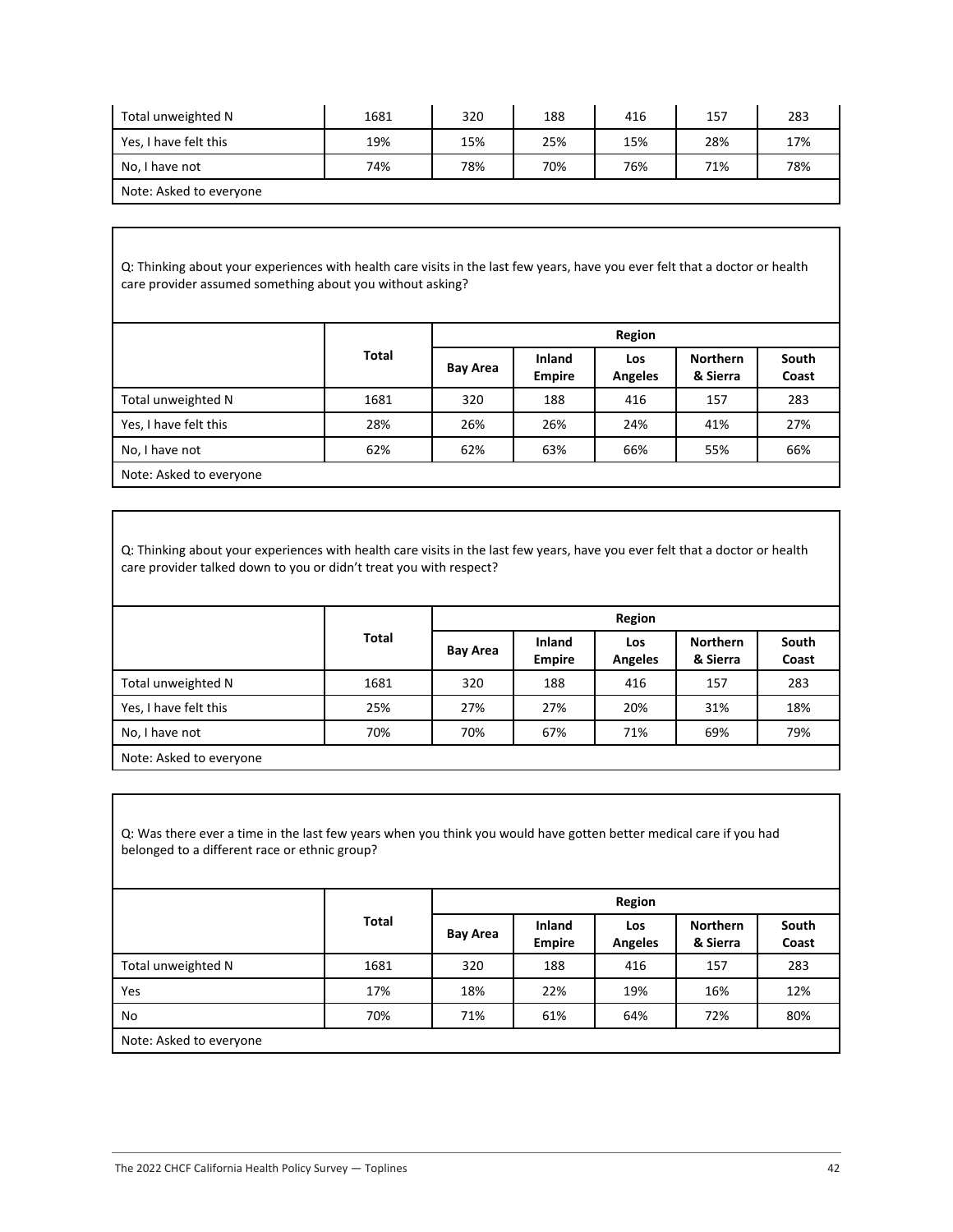Q: Thinking about your experiences getting health care for yourself and your family in the last few years, how easy or difficult is it to find a doctor who treats you with dignity and respect?

|                         |              |                 | Region                  |                       |                             |                |  |  |
|-------------------------|--------------|-----------------|-------------------------|-----------------------|-----------------------------|----------------|--|--|
|                         | <b>Total</b> | <b>Bay Area</b> | Inland<br><b>Empire</b> | Los<br><b>Angeles</b> | <b>Northern</b><br>& Sierra | South<br>Coast |  |  |
| Total unweighted N      | 1681         | 320             | 188                     | 416                   | 157                         | 283            |  |  |
| Very easy               | 43%          | 46%             | 41%                     | 42%                   | 45%                         | 48%            |  |  |
| Somewhat easy           | 41%          | 46%             | 39%                     | 42%                   | 37%                         | 39%            |  |  |
| Somewhat difficult      | 13%          | 7%              | 17%                     | 12%                   | 17%                         | 11%            |  |  |
| Very difficult          | 2%           | 0%              | 3%                      | 2%                    | 1%                          | 2%             |  |  |
| Note: Asked to everyone |              |                 |                         |                       |                             |                |  |  |

Q: Thinking about your experiences getting health care for yourself and your family in the last few years, how easy or difficult is it to find a doctor who shares the same background or experiences as you?

|                         | Total |                 | Region                         |                       |                             |                |  |  |
|-------------------------|-------|-----------------|--------------------------------|-----------------------|-----------------------------|----------------|--|--|
|                         |       | <b>Bay Area</b> | <b>Inland</b><br><b>Empire</b> | Los<br><b>Angeles</b> | <b>Northern</b><br>& Sierra | South<br>Coast |  |  |
| Total unweighted N      | 1681  | 320             | 188                            | 416                   | 157                         | 283            |  |  |
| Very easy               | 22%   | 23%             | 21%                            | 15%                   | 23%                         | 26%            |  |  |
| Somewhat easy           | 38%   | 40%             | 31%                            | 41%                   | 32%                         | 39%            |  |  |
| Somewhat difficult      | 30%   | 28%             | 38%                            | 31%                   | 24%                         | 27%            |  |  |
| Very difficult          | 9%    | 8%              | 8%                             | 10%                   | 17%                         | 7%             |  |  |
| Note: Asked to everyone |       |                 |                                |                       |                             |                |  |  |

Q: Thinking about your experiences getting health care for yourself and your family in the last few years, how easy or difficult is it to find a doctor who speaks the same language as you?

|                         | Total | Region          |                                |                       |                             |                |  |
|-------------------------|-------|-----------------|--------------------------------|-----------------------|-----------------------------|----------------|--|
|                         |       | <b>Bay Area</b> | <b>Inland</b><br><b>Empire</b> | Los<br><b>Angeles</b> | <b>Northern</b><br>& Sierra | South<br>Coast |  |
| Total unweighted N      | 1681  | 320             | 188                            | 416                   | 157                         | 283            |  |
| Very easy               | 67%   | 67%             | 67%                            | 62%                   | 70%                         | 74%            |  |
| Somewhat easy           | 21%   | 24%             | 23%                            | 26%                   | 14%                         | 16%            |  |
| Somewhat difficult      | 9%    | 7%              | 9%                             | 9%                    | 3%                          | 7%             |  |
| Very difficult          | 3%    | 1%              | 1%                             | 1%                    | 13%                         | 2%             |  |
| Note: Asked to everyone |       |                 |                                |                       |                             |                |  |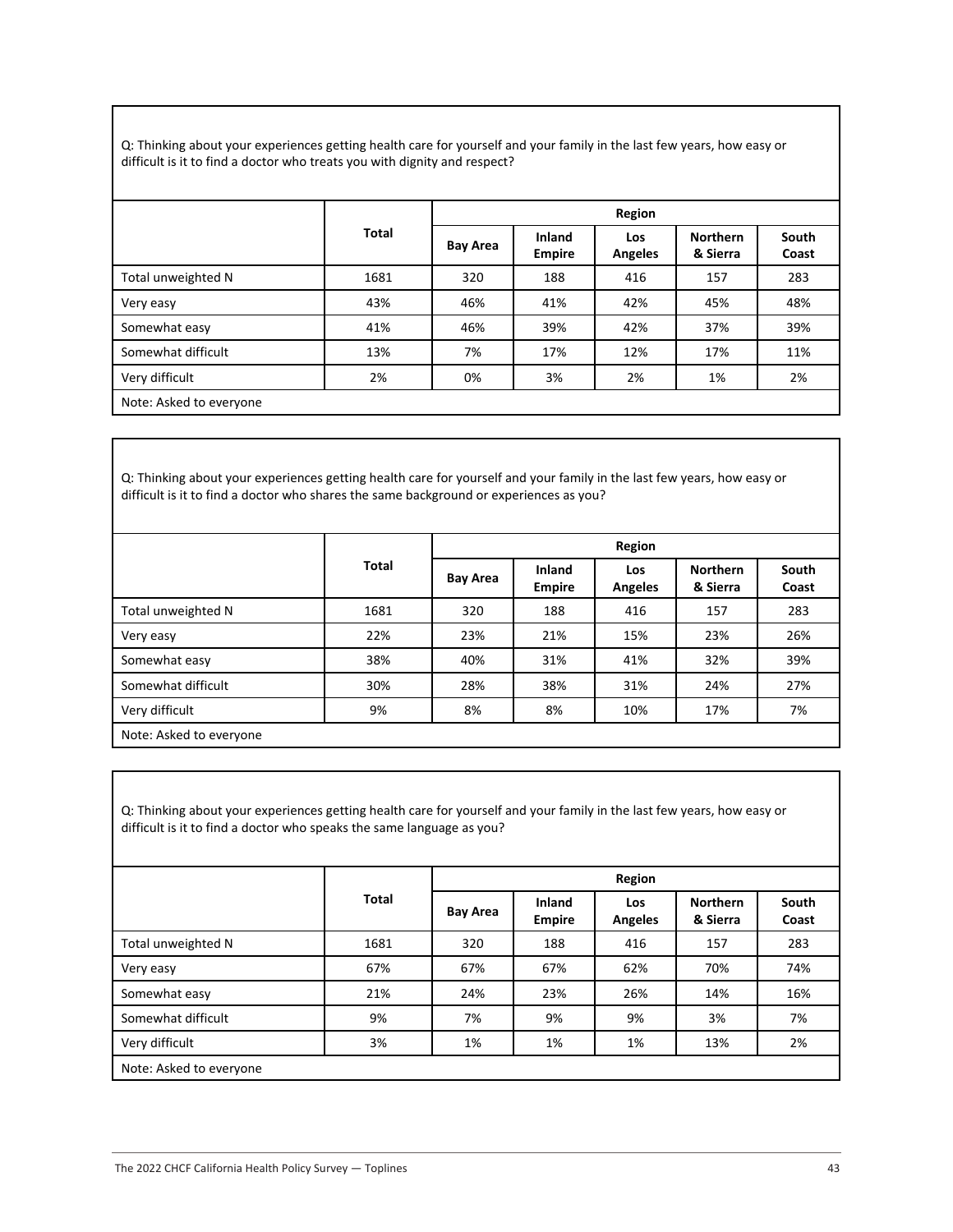Q: Thinking about your experiences getting health care for yourself and your family in the last few years, how easy or difficult is it to find health care at a location that is easy for you to get to?

|                         |       |                 | Region                  |                       |                             |                |  |  |
|-------------------------|-------|-----------------|-------------------------|-----------------------|-----------------------------|----------------|--|--|
|                         | Total | <b>Bay Area</b> | Inland<br><b>Empire</b> | Los<br><b>Angeles</b> | <b>Northern</b><br>& Sierra | South<br>Coast |  |  |
| Total unweighted N      | 1681  | 320             | 188                     | 416                   | 157                         | 283            |  |  |
| Very easy               | 44%   | 50%             | 42%                     | 38%                   | 37%                         | 52%            |  |  |
| Somewhat easy           | 37%   | 35%             | 38%                     | 40%                   | 28%                         | 37%            |  |  |
| Somewhat difficult      | 15%   | 13%             | 14%                     | 19%                   | 24%                         | 9%             |  |  |
| Very difficult          | 3%    | 1%              | 6%                      | 2%                    | 11%                         | 1%             |  |  |
| Note: Asked to everyone |       |                 |                         |                       |                             |                |  |  |

Q: Thinking about your experiences getting health care for yourself and your family in the last few years, how easy or difficult is it to find health care that you can afford?

|                         | <b>Total</b> |                 | Region                  |                       |                             |                |  |  |
|-------------------------|--------------|-----------------|-------------------------|-----------------------|-----------------------------|----------------|--|--|
|                         |              | <b>Bay Area</b> | Inland<br><b>Empire</b> | Los<br><b>Angeles</b> | <b>Northern</b><br>& Sierra | South<br>Coast |  |  |
| Total unweighted N      | 1681         | 320             | 188                     | 416                   | 157                         | 283            |  |  |
| Very easy               | 25%          | 28%             | 26%                     | 19%                   | 25%                         | 29%            |  |  |
| Somewhat easy           | 38%          | 37%             | 37%                     | 43%                   | 28%                         | 39%            |  |  |
| Somewhat difficult      | 24%          | 23%             | 27%                     | 23%                   | 30%                         | 23%            |  |  |
| Very difficult          | 11%          | 11%             | 8%                      | 13%                   | 17%                         | 8%             |  |  |
| Note: Asked to everyone |              |                 |                         |                       |                             |                |  |  |

Q: How worried are you about being able to afford the following for you and your family? Monthly health insurance premium

|                         | <b>Total</b> | Region          |                         |                              |                             |                |  |
|-------------------------|--------------|-----------------|-------------------------|------------------------------|-----------------------------|----------------|--|
|                         |              | <b>Bay Area</b> | Inland<br><b>Empire</b> | <b>Los</b><br><b>Angeles</b> | <b>Northern</b><br>& Sierra | South<br>Coast |  |
| Total unweighted N      | 1681         | 320             | 188                     | 416                          | 157                         | 283            |  |
| Very worried            | 22%          | 18%             | 24%                     | 27%                          | 33%                         | 16%            |  |
| Somewhat worried        | 29%          | 26%             | 28%                     | 30%                          | 31%                         | 31%            |  |
| Not too worried         | 27%          | 30%             | 28%                     | 23%                          | 19%                         | 33%            |  |
| Not at all worried      | 21%          | 25%             | 19%                     | 19%                          | 18%                         | 20%            |  |
| Note: Asked to everyone |              |                 |                         |                              |                             |                |  |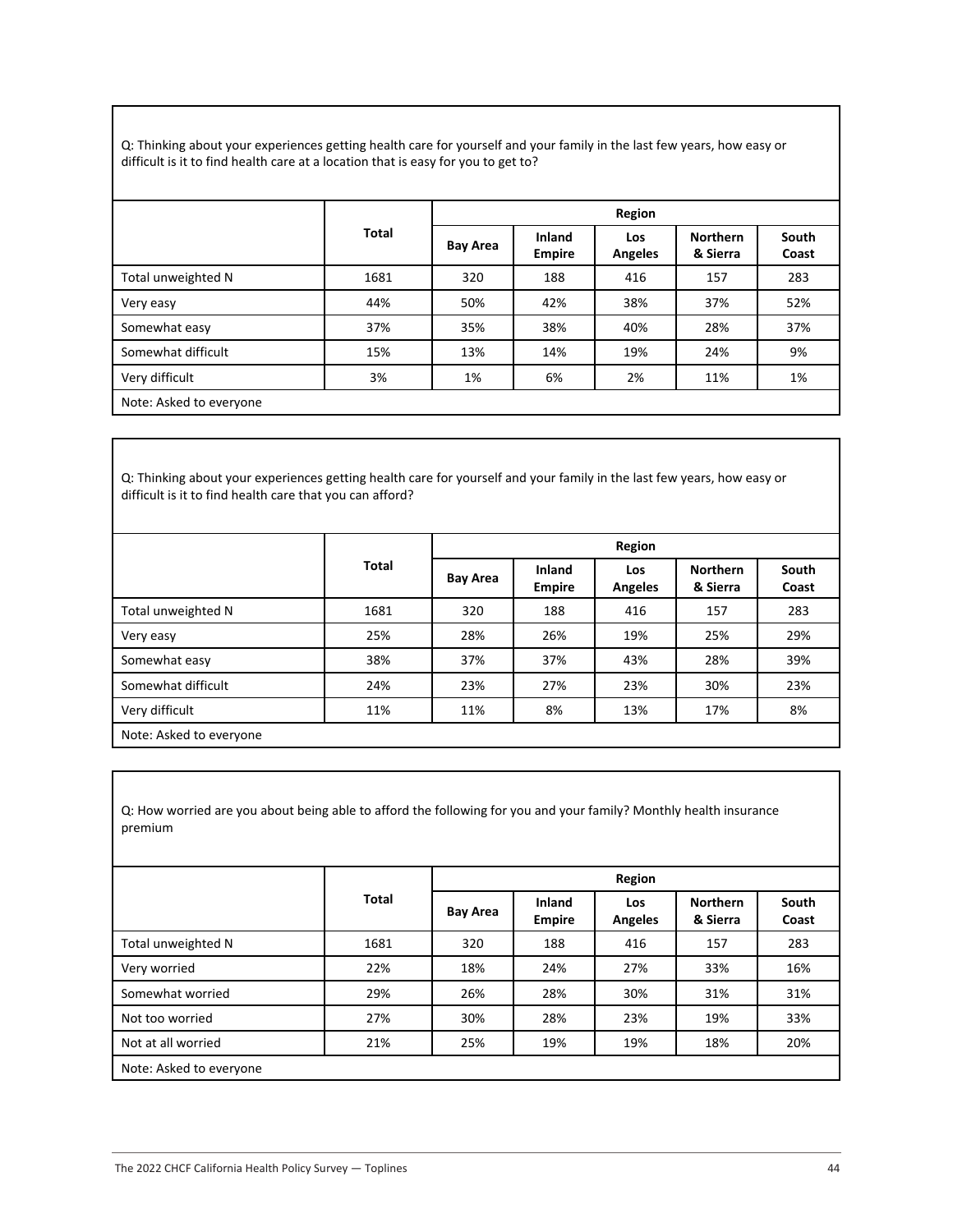Q: How worried are you about being able to afford the following for you and your family? Out-of-pocket costs when using health care services

|                         |       |                 | Region                  |                       |                             |                |  |  |  |
|-------------------------|-------|-----------------|-------------------------|-----------------------|-----------------------------|----------------|--|--|--|
|                         | Total | <b>Bay Area</b> | Inland<br><b>Empire</b> | Los<br><b>Angeles</b> | <b>Northern</b><br>& Sierra | South<br>Coast |  |  |  |
| Total unweighted N      | 1681  | 320             | 188                     | 416                   | 157                         | 283            |  |  |  |
| Very worried            | 28%   | 23%             | 30%                     | 32%                   | 40%                         | 23%            |  |  |  |
| Somewhat worried        | 32%   | 34%             | 27%                     | 35%                   | 23%                         | 31%            |  |  |  |
| Not too worried         | 25%   | 22%             | 29%                     | 20%                   | 28%                         | 30%            |  |  |  |
| Not at all worried      | 14%   | 20%             | 14%                     | 12%                   | 8%                          | 16%            |  |  |  |
| Note: Asked to everyone |       |                 |                         |                       |                             |                |  |  |  |

Q: How worried are you about being able to afford the following for you and your family? Prescription drug costs

|                         |              |                 | Region                         |                       |                             |                |  |  |
|-------------------------|--------------|-----------------|--------------------------------|-----------------------|-----------------------------|----------------|--|--|
|                         | <b>Total</b> | <b>Bay Area</b> | <b>Inland</b><br><b>Empire</b> | Los<br><b>Angeles</b> | <b>Northern</b><br>& Sierra | South<br>Coast |  |  |
| Total unweighted N      | 1681         | 320             | 188                            | 416                   | 157                         | 283            |  |  |
| Very worried            | 19%          | 15%             | 21%                            | 23%                   | 29%                         | 13%            |  |  |
| Somewhat worried        | 30%          | 33%             | 26%                            | 31%                   | 31%                         | 26%            |  |  |
| Not too worried         | 31%          | 25%             | 34%                            | 26%                   | 25%                         | 42%            |  |  |
| Not at all worried      | 20%          | 26%             | 20%                            | 19%                   | 13%                         | 19%            |  |  |
| Note: Asked to everyone |              |                 |                                |                       |                             |                |  |  |

Q: How worried are you about being able to afford the following for you and your family? Rent or mortgage

|                         | Total | Region          |                         |                       |                             |                |  |
|-------------------------|-------|-----------------|-------------------------|-----------------------|-----------------------------|----------------|--|
|                         |       | <b>Bay Area</b> | Inland<br><b>Empire</b> | Los<br><b>Angeles</b> | <b>Northern</b><br>& Sierra | South<br>Coast |  |
| Total unweighted N      | 1681  | 320             | 188                     | 416                   | 157                         | 283            |  |
| Very worried            | 23%   | 16%             | 25%                     | 30%                   | 25%                         | 18%            |  |
| Somewhat worried        | 27%   | 27%             | 27%                     | 33%                   | 25%                         | 22%            |  |
| Not too worried         | 26%   | 29%             | 24%                     | 20%                   | 25%                         | 31%            |  |
| Not at all worried      | 23%   | 27%             | 24%                     | 17%                   | 25%                         | 29%            |  |
| Note: Asked to everyone |       |                 |                         |                       |                             |                |  |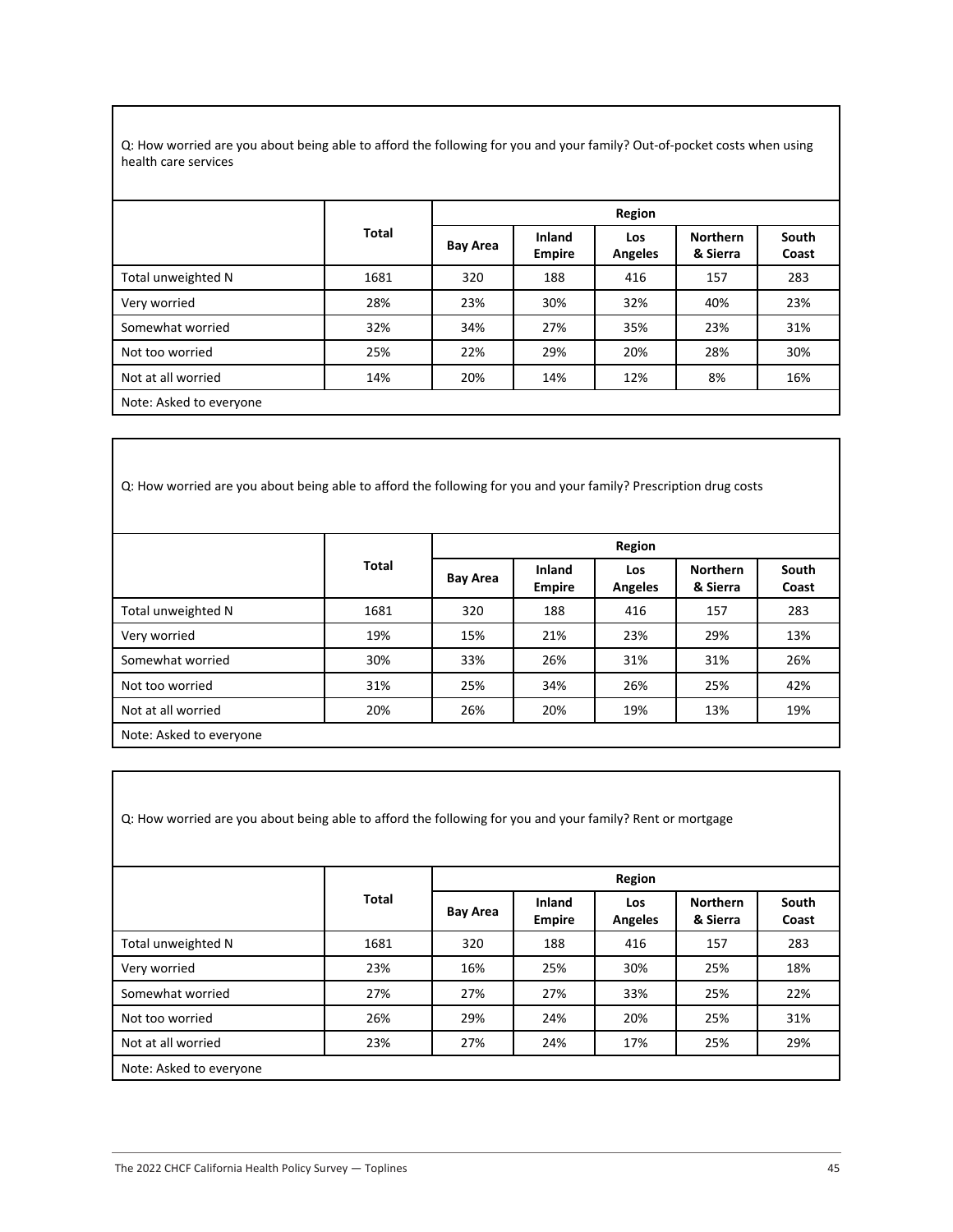Q: How worried are you about being able to afford the following for you and your family? Gasoline or other transportation costs

|                         |              |                 | Region                  |                       |                             |                |  |  |  |
|-------------------------|--------------|-----------------|-------------------------|-----------------------|-----------------------------|----------------|--|--|--|
|                         | <b>Total</b> | <b>Bay Area</b> | Inland<br><b>Empire</b> | Los<br><b>Angeles</b> | <b>Northern</b><br>& Sierra | South<br>Coast |  |  |  |
| Total unweighted N      | 1681         | 320             | 188                     | 416                   | 157                         | 283            |  |  |  |
| Very worried            | 25%          | 15%             | 40%                     | 28%                   | 32%                         | 15%            |  |  |  |
| Somewhat worried        | 27%          | 24%             | 26%                     | 27%                   | 23%                         | 26%            |  |  |  |
| Not too worried         | 29%          | 32%             | 18%                     | 27%                   | 28%                         | 39%            |  |  |  |
| Not at all worried      | 20%          | 28%             | 16%                     | 17%                   | 17%                         | 20%            |  |  |  |
| Note: Asked to everyone |              |                 |                         |                       |                             |                |  |  |  |

Q: How worried are you about being able to afford the following for you and your family? Monthly utilities like electricity or heat

|                         | <b>Total</b> |          | Region                  |                       |                             |                |  |  |
|-------------------------|--------------|----------|-------------------------|-----------------------|-----------------------------|----------------|--|--|
|                         |              | Bay Area | Inland<br><b>Empire</b> | Los<br><b>Angeles</b> | <b>Northern</b><br>& Sierra | South<br>Coast |  |  |
| Total unweighted N      | 1681         | 320      | 188                     | 416                   | 157                         | 283            |  |  |
| Very worried            | 16%          | 9%       | 23%                     | 20%                   | 23%                         | 8%             |  |  |
| Somewhat worried        | 28%          | 27%      | 32%                     | 27%                   | 29%                         | 21%            |  |  |
| Not too worried         | 32%          | 33%      | 23%                     | 32%                   | 28%                         | 43%            |  |  |
| Not at all worried      | 24%          | 30%      | 22%                     | 21%                   | 20%                         | 28%            |  |  |
| Note: Asked to everyone |              |          |                         |                       |                             |                |  |  |

Q: How worried are you about being able to afford the following for you and your family? Unexpected medical bills

|                         | <b>Total</b> | Region          |                         |                       |                             |                |  |
|-------------------------|--------------|-----------------|-------------------------|-----------------------|-----------------------------|----------------|--|
|                         |              | <b>Bay Area</b> | Inland<br><b>Empire</b> | Los<br><b>Angeles</b> | <b>Northern</b><br>& Sierra | South<br>Coast |  |
| Total unweighted N      | 1681         | 320             | 188                     | 416                   | 157                         | 283            |  |
| Very worried            | 30%          | 27%             | 30%                     | 36%                   | 41%                         | 23%            |  |
| Somewhat worried        | 33%          | 34%             | 30%                     | 30%                   | 33%                         | 36%            |  |
| Not too worried         | 24%          | 21%             | 24%                     | 25%                   | 15%                         | 29%            |  |
| Not at all worried      | 13%          | 17%             | 15%                     | 9%                    | 11%                         | 12%            |  |
| Note: Asked to everyone |              |                 |                         |                       |                             |                |  |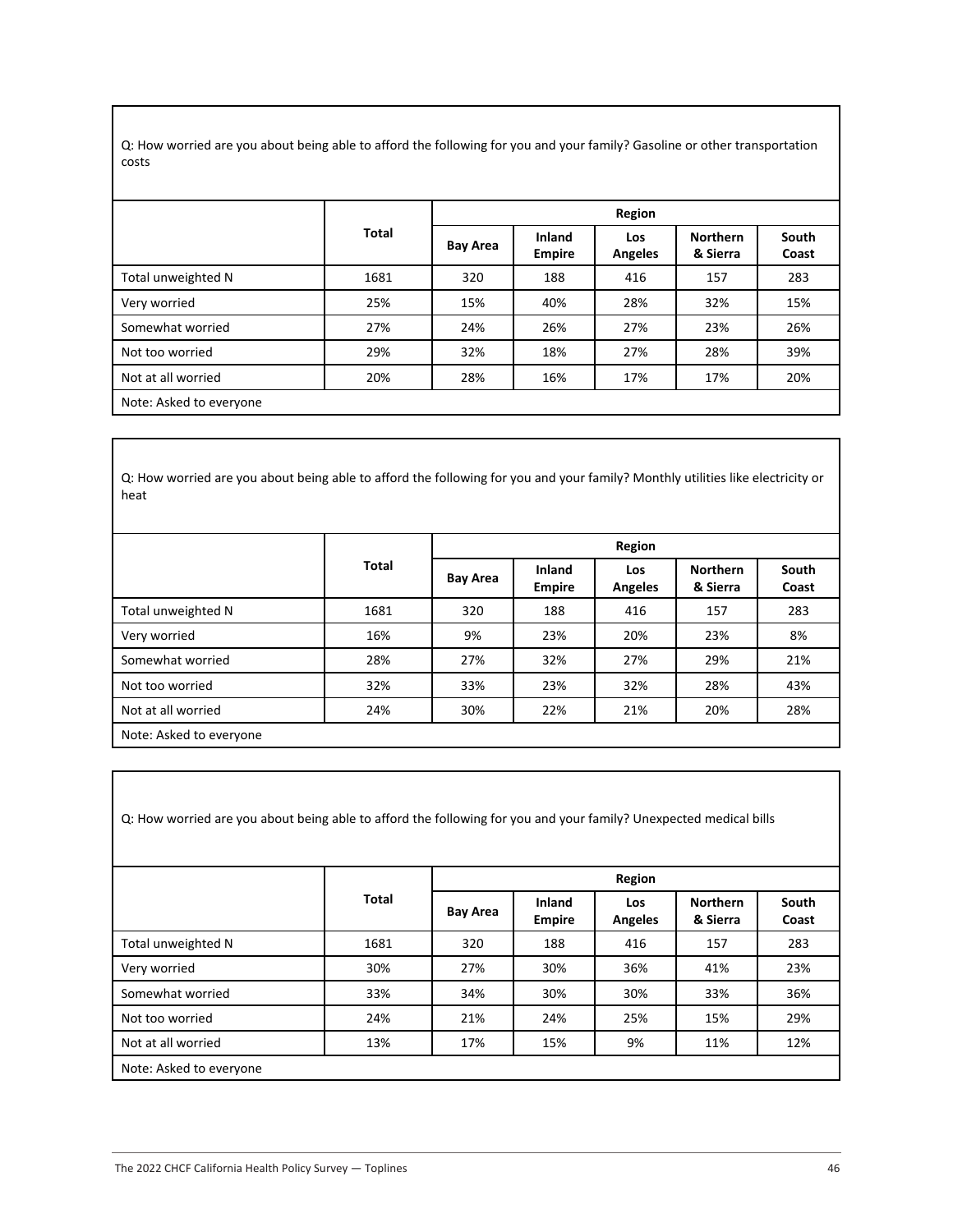Q: How worried are you about being able to afford the following for you and your family? Treatment for COVID-19

|                    |              |                 | Region                         |                       |                             |                |  |  |
|--------------------|--------------|-----------------|--------------------------------|-----------------------|-----------------------------|----------------|--|--|
|                    | <b>Total</b> | <b>Bay Area</b> | <b>Inland</b><br><b>Empire</b> | Los<br><b>Angeles</b> | <b>Northern</b><br>& Sierra | South<br>Coast |  |  |
| Total unweighted N | 1681         | 320             | 188                            | 416                   | 157                         | 283            |  |  |
| Very worried       | 15%          | 11%             | 14%                            | 21%                   | 18%                         | 10%            |  |  |
| Somewhat worried   | 25%          | 28%             | 21%                            | 23%                   | 24%                         | 18%            |  |  |
| Not too worried    | 32%          | 31%             | 29%                            | 32%                   | 24%                         | 40%            |  |  |
| Not at all worried | 28%          | 29%             | 35%                            | 24%                   | 33%                         | 31%            |  |  |

Q: How worried are you about being able to afford the following for you and your family? Food or groceries

|                         |              |                 | Region                         |                       |                             |                |  |  |
|-------------------------|--------------|-----------------|--------------------------------|-----------------------|-----------------------------|----------------|--|--|
|                         | <b>Total</b> | <b>Bay Area</b> | <b>Inland</b><br><b>Empire</b> | Los<br><b>Angeles</b> | <b>Northern</b><br>& Sierra | South<br>Coast |  |  |
| Total unweighted N      | 1681         | 320             | 188                            | 416                   | 157                         | 283            |  |  |
| Very worried            | 14%          | 10%             | 23%                            | 21%                   | 19%                         | 7%             |  |  |
| Somewhat worried        | 24%          | 21%             | 27%                            | 19%                   | 29%                         | 23%            |  |  |
| Not too worried         | 34%          | 36%             | 28%                            | 36%                   | 27%                         | 39%            |  |  |
| Not at all worried      | 27%          | 33%             | 22%                            | 24%                   | 24%                         | 30%            |  |  |
| Note: Asked to everyone |              |                 |                                |                       |                             |                |  |  |

Q: In the past 12 months, have you or another family member done the following because of the cost? Skipped a recommended medical test or treatment

|                         |              |                               | Region                  |                       |                             |                |  |  |
|-------------------------|--------------|-------------------------------|-------------------------|-----------------------|-----------------------------|----------------|--|--|
|                         | <b>Total</b> | <b>Bay Area</b><br>320<br>19% | Inland<br><b>Empire</b> | Los<br><b>Angeles</b> | <b>Northern</b><br>& Sierra | South<br>Coast |  |  |
| Total unweighted N      | 1681         |                               | 188                     | 416                   | 157                         | 283            |  |  |
| Yes                     | 23%          |                               | 25%                     | 23%                   | 29%                         | 23%            |  |  |
| No                      | 76%          | 80%                           | 75%                     | 76%                   | 71%                         | 77%            |  |  |
| Note: Asked to everyone |              |                               |                         |                       |                             |                |  |  |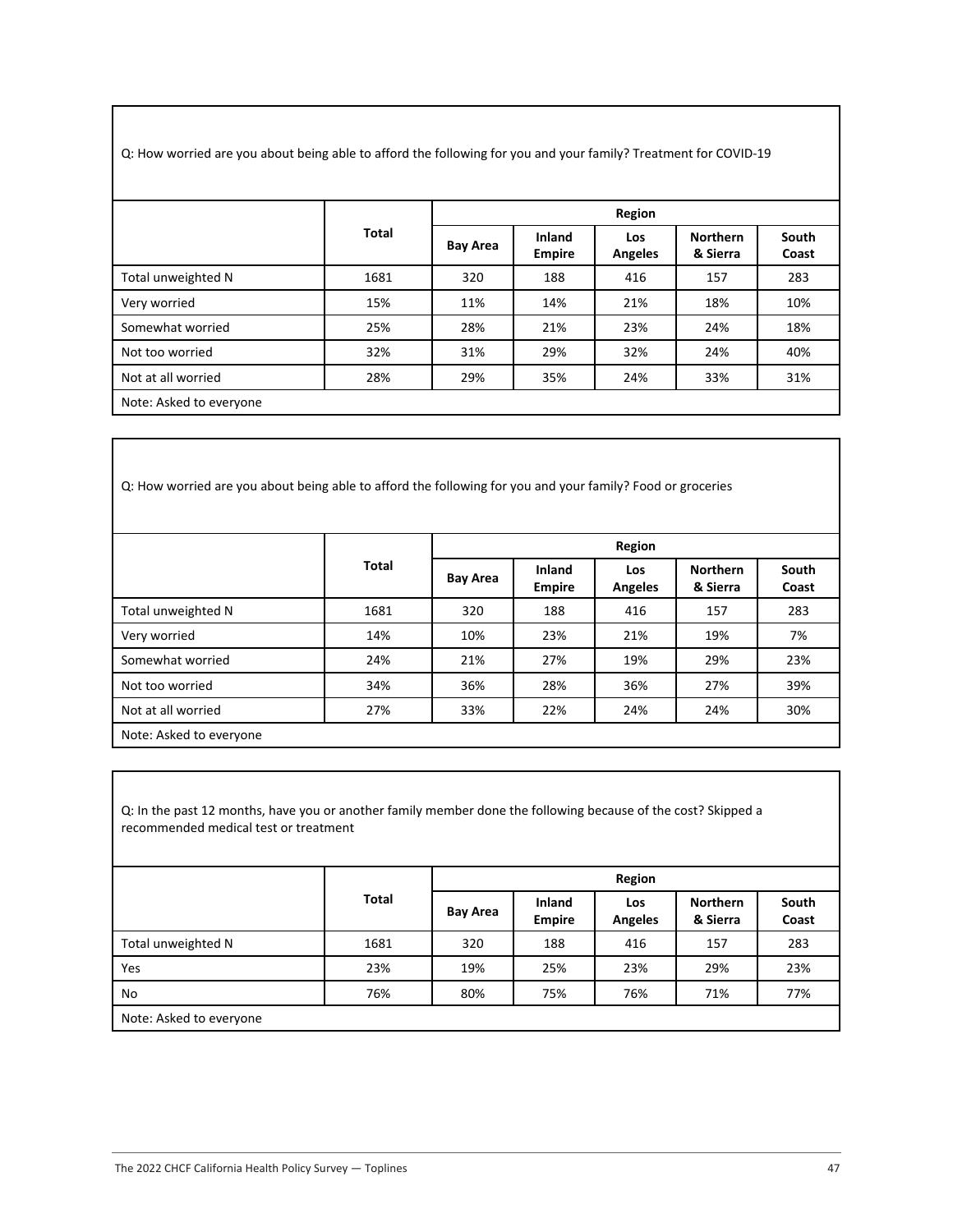Q: In the past 12 months, have you or another family member done the following because of the cost? Not filled a prescription for a medicine

|                         |              | Region          |                                |                |                             |                |  |
|-------------------------|--------------|-----------------|--------------------------------|----------------|-----------------------------|----------------|--|
|                         | <b>Total</b> | <b>Bay Area</b> | <b>Inland</b><br><b>Empire</b> | Los<br>Angeles | <b>Northern</b><br>& Sierra | South<br>Coast |  |
| Total unweighted N      | 1681         | 320             | 188                            | 416            | 157                         | 283            |  |
| Yes                     | 15%          | 12%             | 20%                            | 15%            | 18%                         | 13%            |  |
| No                      | 84%          | 87%             | 80%                            | 83%            | 82%                         | 87%            |  |
| Note: Asked to everyone |              |                 |                                |                |                             |                |  |

Q: In the past 12 months, have you or another family member done the following because of the cost? Cut pills in half or skipped doses of medicine

|                         |              |                                      | Region                  |                       |                             |                |  |  |  |
|-------------------------|--------------|--------------------------------------|-------------------------|-----------------------|-----------------------------|----------------|--|--|--|
|                         | <b>Total</b> | <b>Bay Area</b><br>320<br>10%<br>89% | Inland<br><b>Empire</b> | Los<br><b>Angeles</b> | <b>Northern</b><br>& Sierra | South<br>Coast |  |  |  |
| Total unweighted N      | 1681         |                                      | 188                     | 416                   | 157                         | 283            |  |  |  |
| Yes                     | 13%          |                                      | 18%                     | 11%                   | 21%                         | 11%            |  |  |  |
| No                      | 86%          |                                      | 82%                     | 88%                   | 79%                         | 89%            |  |  |  |
| Note: Asked to everyone |              |                                      |                         |                       |                             |                |  |  |  |

Q: In the past 12 months, have you or another family member done the following because of the cost? Put off or postponed getting mental health care

|                         |       |                        | Region                  |                       |                             |                |  |  |
|-------------------------|-------|------------------------|-------------------------|-----------------------|-----------------------------|----------------|--|--|
|                         | Total | <b>Bay Area</b><br>320 | Inland<br><b>Empire</b> | Los<br><b>Angeles</b> | <b>Northern</b><br>& Sierra | South<br>Coast |  |  |
| Total unweighted N      | 1681  |                        | 188                     | 416                   | 157                         | 283            |  |  |
| Yes                     | 21%   | 19%                    | 23%                     | 19%                   | 20%                         | 22%            |  |  |
| No                      | 78%   | 80%                    | 77%                     | 78%                   | 79%                         | 77%            |  |  |
| Note: Asked to everyone |       |                        |                         |                       |                             |                |  |  |

| Q: In the past 12 months, have you or another family member done the following because of the cost? Put off or postponed<br>getting physical health care |       |                 |                         |                       |                             |                |
|----------------------------------------------------------------------------------------------------------------------------------------------------------|-------|-----------------|-------------------------|-----------------------|-----------------------------|----------------|
|                                                                                                                                                          |       |                 |                         | Region                |                             |                |
|                                                                                                                                                          | Total | <b>Bay Area</b> | Inland<br><b>Empire</b> | Los<br><b>Angeles</b> | <b>Northern</b><br>& Sierra | South<br>Coast |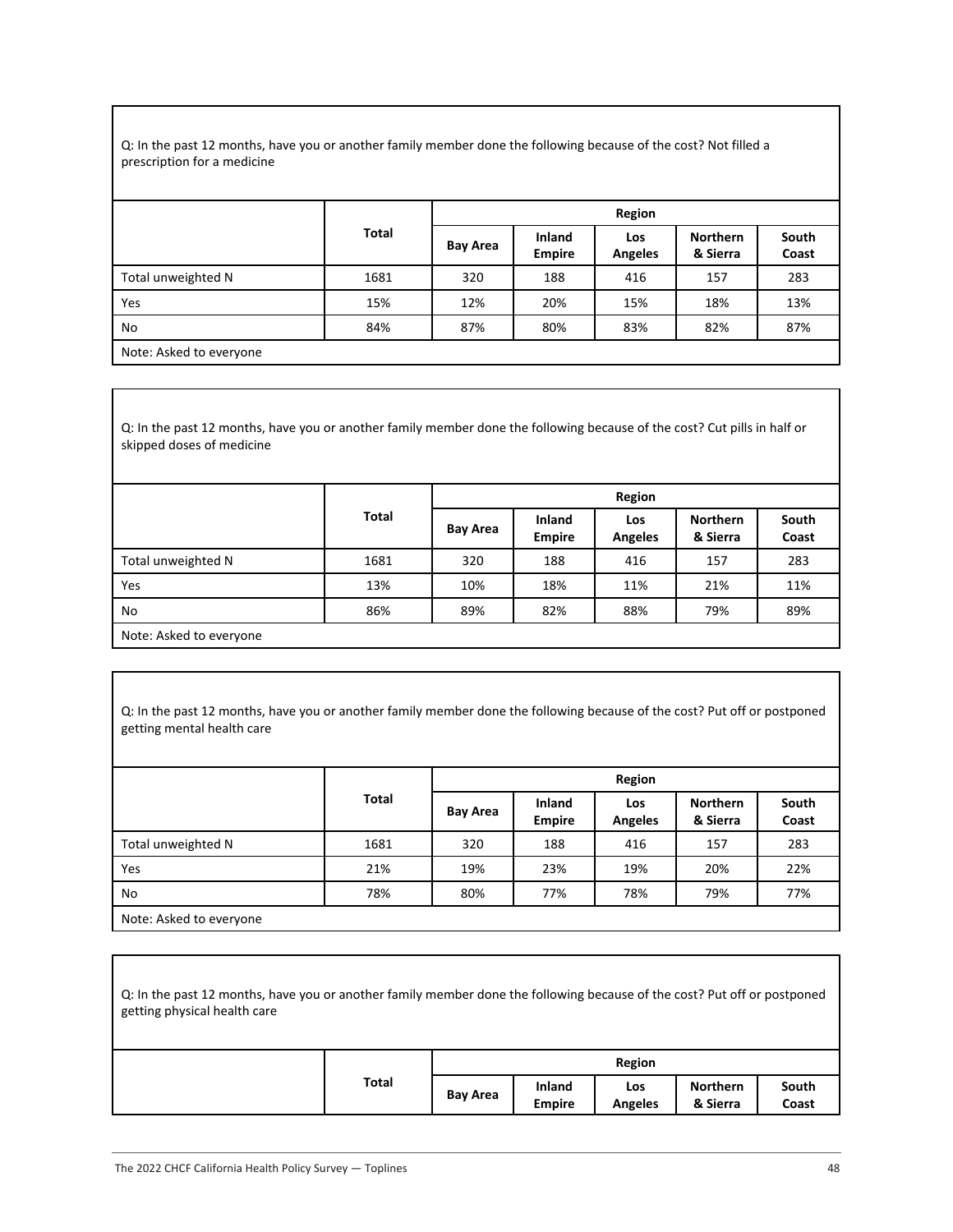| Total unweighted N      | 1681 | 320 | 188 | 416 | 157 | 283 |
|-------------------------|------|-----|-----|-----|-----|-----|
| Yes                     | 25%  | 22% | 30% | 23% | 33% | 26% |
| No.                     | 74%  | 78% | 70% | 75% | 67% | 74% |
| Note: Asked to everyone |      |     |     |     |     |     |

Q: In the past 12 months, have you or another family member done the following because of the cost? Skipped dental care or checkups

|                    |       |                 | Region                  |                       |                             |                |  |  |
|--------------------|-------|-----------------|-------------------------|-----------------------|-----------------------------|----------------|--|--|
|                    | Total | <b>Bay Area</b> | Inland<br><b>Empire</b> | Los<br><b>Angeles</b> | <b>Northern</b><br>& Sierra | South<br>Coast |  |  |
| Total unweighted N | 1681  | 320             | 188                     | 416                   | 157                         | 283            |  |  |
| Yes                | 38%   | 37%             | 44%                     | 39%                   | 39%                         | 33%            |  |  |
| No                 | 61%   | 63%             | 56%                     | 59%                   | 60%                         | 66%            |  |  |
|                    |       |                 |                         |                       |                             |                |  |  |

Note: Asked to everyone

Q: Did any of those steps you took because of the cost make your health condition worse?

|                                                                    | <b>Total</b> | Region                         |     |  |  |  |  |
|--------------------------------------------------------------------|--------------|--------------------------------|-----|--|--|--|--|
|                                                                    |              | Los Angeles<br><b>Bay Area</b> |     |  |  |  |  |
| Total unweighted N                                                 | 821          | 153                            | 203 |  |  |  |  |
| Yes                                                                | 47%          | 40%                            | 52% |  |  |  |  |
| No                                                                 | 53%          | 60%                            | 48% |  |  |  |  |
| Note: Asked to those who skinned or postponed care because of cost |              |                                |     |  |  |  |  |

Note: Asked to those who skipped or postponed care because of cost

Q: In the past 12 months, did you or anyone in your family have problems paying any medical bills, such as bills for doctors, dentists, medication, or home care?

|                         |       |                               |                         | Region                |                             |                |  |  |
|-------------------------|-------|-------------------------------|-------------------------|-----------------------|-----------------------------|----------------|--|--|
|                         | Total | <b>Bay Area</b><br>320<br>16% | Inland<br><b>Empire</b> | Los<br><b>Angeles</b> | <b>Northern</b><br>& Sierra | South<br>Coast |  |  |
| Total unweighted N      | 1681  |                               | 188                     | 416                   | 157                         | 283            |  |  |
| Yes                     | 25%   |                               | 36%                     | 27%                   | 40%                         | 16%            |  |  |
| No                      | 75%   | 83%                           | 63%                     | 73%                   | 60%                         | 84%            |  |  |
| Note: Asked to everyone |       |                               |                         |                       |                             |                |  |  |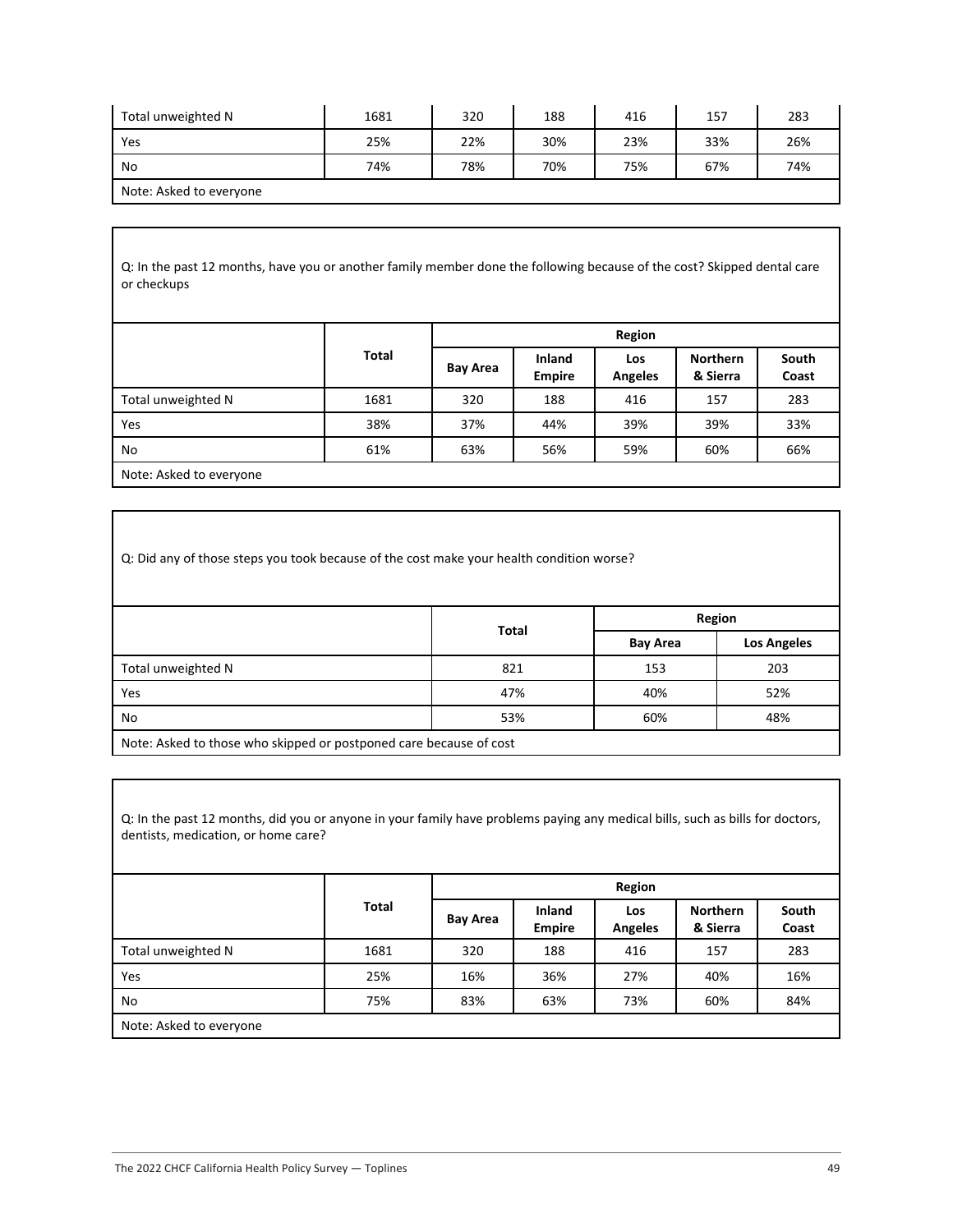Q: In the past 12 months, did you or a family member receive treatment or counseling for any of the following? Any physical health condition such as high blood pressure, heart disease, cancer, diabetes, asthma or an injury

|                         |       |                 | Region                  |                       |                             |                |  |  |
|-------------------------|-------|-----------------|-------------------------|-----------------------|-----------------------------|----------------|--|--|
|                         | Total | <b>Bay Area</b> | Inland<br><b>Empire</b> | Los<br><b>Angeles</b> | <b>Northern</b><br>& Sierra | South<br>Coast |  |  |
| Total unweighted N      | 1681  | 320             | 188                     | 416                   | 157                         | 283            |  |  |
| Yes                     | 49%   | 46%             | 56%                     | 47%                   | 60%                         | 46%            |  |  |
| No                      | 51%   | 51%             | 44%                     | 52%                   | 40%                         | 54%            |  |  |
| Note: Asked to everyone |       |                 |                         |                       |                             |                |  |  |

Q: In the past 12 months, did you or a family member receive treatment or counseling for any of the following? Any mental health condition, such as depression or anxiety

|                         |       |                 | Region                         |                       |                             |                |  |  |  |
|-------------------------|-------|-----------------|--------------------------------|-----------------------|-----------------------------|----------------|--|--|--|
|                         | Total | <b>Bay Area</b> | <b>Inland</b><br><b>Empire</b> | Los<br><b>Angeles</b> | <b>Northern</b><br>& Sierra | South<br>Coast |  |  |  |
| Total unweighted N      | 1681  | 320             | 188                            | 416                   | 157                         | 283            |  |  |  |
| Yes                     | 30%   | 39%             | 31%                            | 26%                   | 32%                         | 26%            |  |  |  |
| No                      | 69%   | 58%             | 69%                            | 73%                   | 68%                         | 74%            |  |  |  |
| Note: Asked to everyone |       |                 |                                |                       |                             |                |  |  |  |

Q: In the past 12 months, did you or a family member receive treatment or counseling for any of the following? Alcohol or drug use problems, including addiction

|                         |              |                 | Region                  |                       |                             |                |  |  |
|-------------------------|--------------|-----------------|-------------------------|-----------------------|-----------------------------|----------------|--|--|
|                         | <b>Total</b> | <b>Bay Area</b> | Inland<br><b>Empire</b> | Los<br><b>Angeles</b> | <b>Northern</b><br>& Sierra | South<br>Coast |  |  |
| Total unweighted N      | 1681         | 320             | 188                     | 416                   | 157                         | 283            |  |  |
| Yes                     | 5%           | 3%              | 9%                      | 4%                    | 6%                          | 4%             |  |  |
| No                      | 94%          | 95%             | 89%                     | 95%                   | 94%                         | 96%            |  |  |
| Note: Asked to everyone |              |                 |                         |                       |                             |                |  |  |

| Q: In the past 12 months, did you or a family member receive treatment or counseling for any of the following? Any other<br>health problem, please specify: |       |                 |                                |                       |                             |                |
|-------------------------------------------------------------------------------------------------------------------------------------------------------------|-------|-----------------|--------------------------------|-----------------------|-----------------------------|----------------|
|                                                                                                                                                             |       |                 |                                | Region                |                             |                |
|                                                                                                                                                             | Total | <b>Bay Area</b> | <b>Inland</b><br><b>Empire</b> | Los<br><b>Angeles</b> | <b>Northern</b><br>& Sierra | South<br>Coast |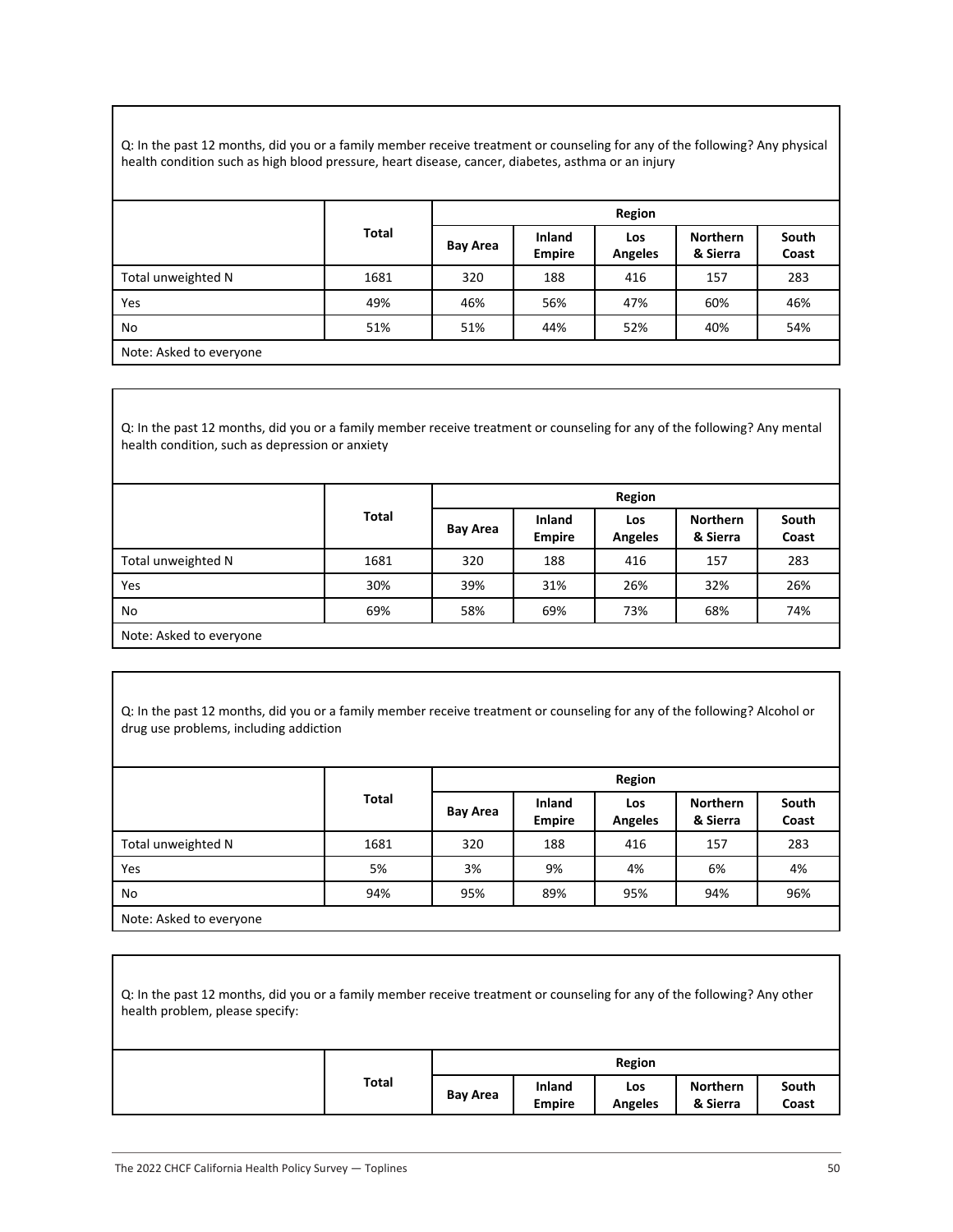| Total unweighted N      | 1681 | 320 | 188 | 416 | 157 | 283 |
|-------------------------|------|-----|-----|-----|-----|-----|
| Yes                     | 15%  | 16% | 11% | 15% | 28% | 11% |
| No                      | 83%  | 81% | 88% | 84% | 65% | 86% |
| Note: Asked to everyone |      |     |     |     |     |     |

Q: In the past 12 months, have you tried to make an appointment for physical health care, such as high blood pressure, heart disease, cancer, diabetes, asthma or an injury?

|                    |              |                 | Region                  |                       |                             |                |  |  |
|--------------------|--------------|-----------------|-------------------------|-----------------------|-----------------------------|----------------|--|--|
|                    | <b>Total</b> | <b>Bay Area</b> | Inland<br><b>Empire</b> | Los<br><b>Angeles</b> | <b>Northern</b><br>& Sierra | South<br>Coast |  |  |
| Total unweighted N | 1681         | 320             | 188                     | 416                   | 157                         | 283            |  |  |
| Yes                | 42%          | 36%             | 46%                     | 41%                   | 58%                         | 44%            |  |  |
| No                 | 57%          | 61%             | 54%                     | 59%                   | 42%                         | 56%            |  |  |
|                    |              |                 |                         |                       |                             |                |  |  |

Note: Asked to everyone

Q: In the past 12 months, have you had to wait longer than you thought was reasonable to get an appointment for physical health care (such as for high blood pressure, heart disease, cancer, diabetes, asthma or an injury)?

|                                                                                |              | Region          |                    |  |  |  |  |
|--------------------------------------------------------------------------------|--------------|-----------------|--------------------|--|--|--|--|
|                                                                                | <b>Total</b> | <b>Bay Area</b> | <b>Los Angeles</b> |  |  |  |  |
| Total unweighted N                                                             | 777          | 150             | 173                |  |  |  |  |
| Yes                                                                            | 44%          | 34%             | 41%                |  |  |  |  |
| No                                                                             | 55%          | 66%             | 55%                |  |  |  |  |
| Note: Asked to those who triad to make an appointment for physical boalth sare |              |                 |                    |  |  |  |  |

Note: Asked to those who tried to make an appointment for physical health care

Q: How easy or difficult was it to find a <u>physical health</u> care provider who took your insurance?

|                                                                                | <b>Total</b> |                 | Region             |  |  |  |  |
|--------------------------------------------------------------------------------|--------------|-----------------|--------------------|--|--|--|--|
|                                                                                |              | <b>Bay Area</b> | <b>Los Angeles</b> |  |  |  |  |
| Total unweighted N                                                             | 777          | 150             | 173                |  |  |  |  |
| Very easy                                                                      | 51%          | 65%             | 50%                |  |  |  |  |
| Somewhat easy                                                                  | 29%          | 20%             | 26%                |  |  |  |  |
| Somewhat difficult                                                             | 12%          | 9%              | 18%                |  |  |  |  |
| Very difficult                                                                 | 5%           | 4%              | 2%                 |  |  |  |  |
| Not applicable because I do not have insurance                                 | 2%           | 3%              | 3%                 |  |  |  |  |
| Note: Asked to those who tried to make an appointment for physical health care |              |                 |                    |  |  |  |  |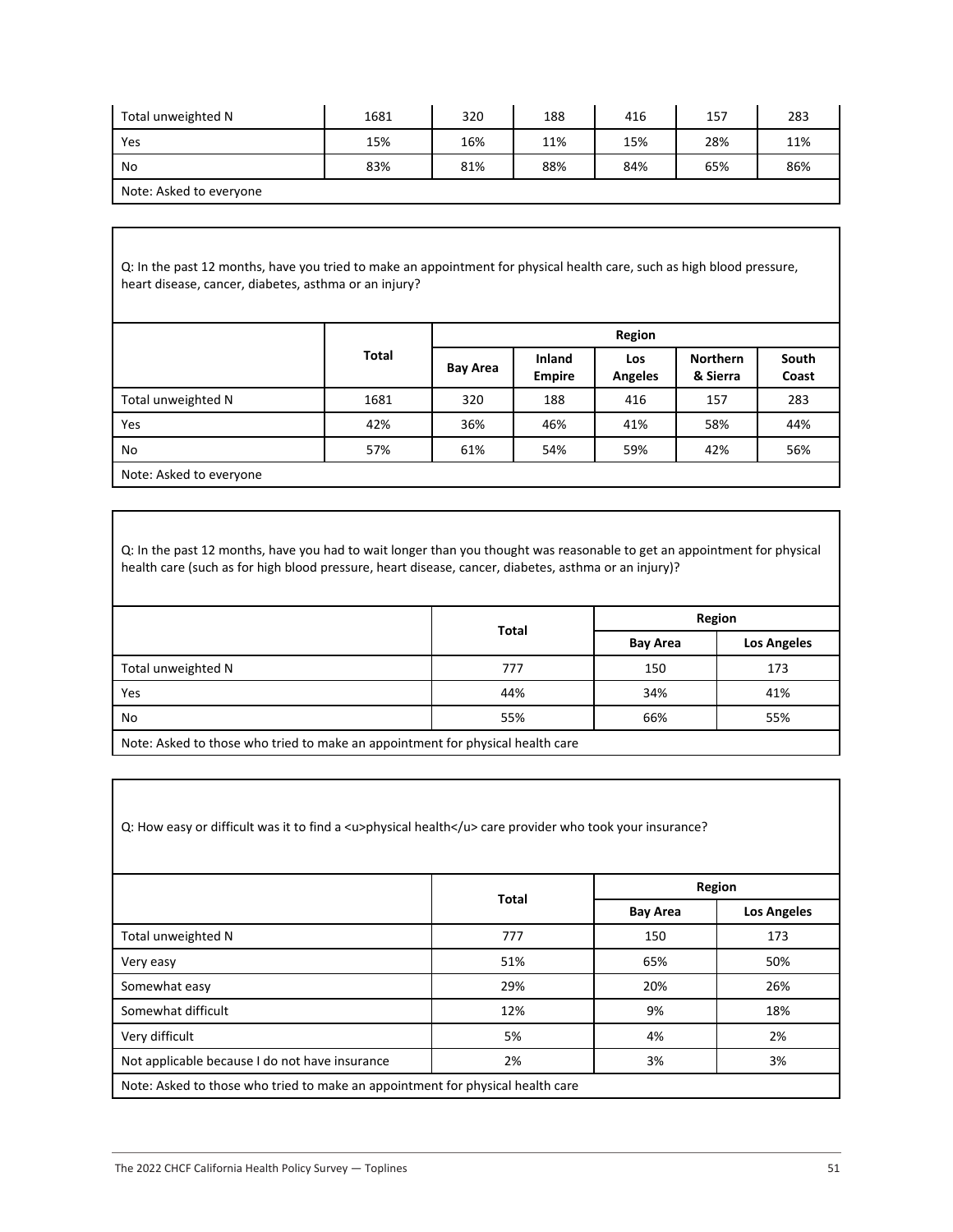Q: In the past 12 months, have you tried to make an appointment with a mental health provider?

|                         |              |                 | Region                  |                       |                             |                |  |  |
|-------------------------|--------------|-----------------|-------------------------|-----------------------|-----------------------------|----------------|--|--|
|                         | <b>Total</b> | <b>Bay Area</b> | Inland<br><b>Empire</b> | Los<br><b>Angeles</b> | <b>Northern</b><br>& Sierra | South<br>Coast |  |  |
| Total unweighted N      | 1681         | 320             | 188                     | 416                   | 157                         | 283            |  |  |
| Yes                     | 18%          | 26%             | 18%                     | 15%                   | 18%                         | 18%            |  |  |
| No                      | 81%          | 73%             | 81%                     | 84%                   | 82%                         | 82%            |  |  |
| Note: Asked to everyone |              |                 |                         |                       |                             |                |  |  |

Q: In the last five years, have you had to: Repeat medical history to a new health care provider

|                         |              |                 | Region                         |                       |                             |                |  |  |
|-------------------------|--------------|-----------------|--------------------------------|-----------------------|-----------------------------|----------------|--|--|
|                         | <b>Total</b> | <b>Bay Area</b> | <b>Inland</b><br><b>Empire</b> | Los<br><b>Angeles</b> | <b>Northern</b><br>& Sierra | South<br>Coast |  |  |
| Total unweighted N      | 1681         | 320             | 188                            | 416                   | 157                         | 283            |  |  |
| Yes                     | 41%          | 30%             | 50%                            | 41%                   | 53%                         | 42%            |  |  |
| No                      | 54%          | 60%             | 47%                            | 54%                   | 43%                         | 56%            |  |  |
| Note: Asked to everyone |              |                 |                                |                       |                             |                |  |  |

| Q: In the last five years, have you had to: Repeat a medical test because prior results weren't available to the new provider |       |                 |                                |                              |                             |                |
|-------------------------------------------------------------------------------------------------------------------------------|-------|-----------------|--------------------------------|------------------------------|-----------------------------|----------------|
|                                                                                                                               |       |                 |                                | Region                       |                             |                |
|                                                                                                                               | Total | <b>Bay Area</b> | <b>Inland</b><br><b>Empire</b> | <b>Los</b><br><b>Angeles</b> | <b>Northern</b><br>& Sierra | South<br>Coast |
| Total unweighted N                                                                                                            | 1681  | 320             | 188                            | 416                          | 157                         | 283            |
| <b>Yes</b>                                                                                                                    | 18%   | 11%             | 24%                            | 18%                          | 25%                         | 16%            |
| No                                                                                                                            | 75%   | 81%             | 69%                            | 75%                          | 66%                         | 80%            |
| Note: Asked to everyone                                                                                                       |       |                 |                                |                              |                             |                |

| Q: In the last five years, have you had to: Communicate other information about your condition or treatment from one<br>provider to another provider |       |                 |                                |                       |                             |                |
|------------------------------------------------------------------------------------------------------------------------------------------------------|-------|-----------------|--------------------------------|-----------------------|-----------------------------|----------------|
|                                                                                                                                                      |       |                 |                                | Region                |                             |                |
|                                                                                                                                                      | Total | <b>Bay Area</b> | <b>Inland</b><br><b>Empire</b> | Los<br><b>Angeles</b> | <b>Northern</b><br>& Sierra | South<br>Coast |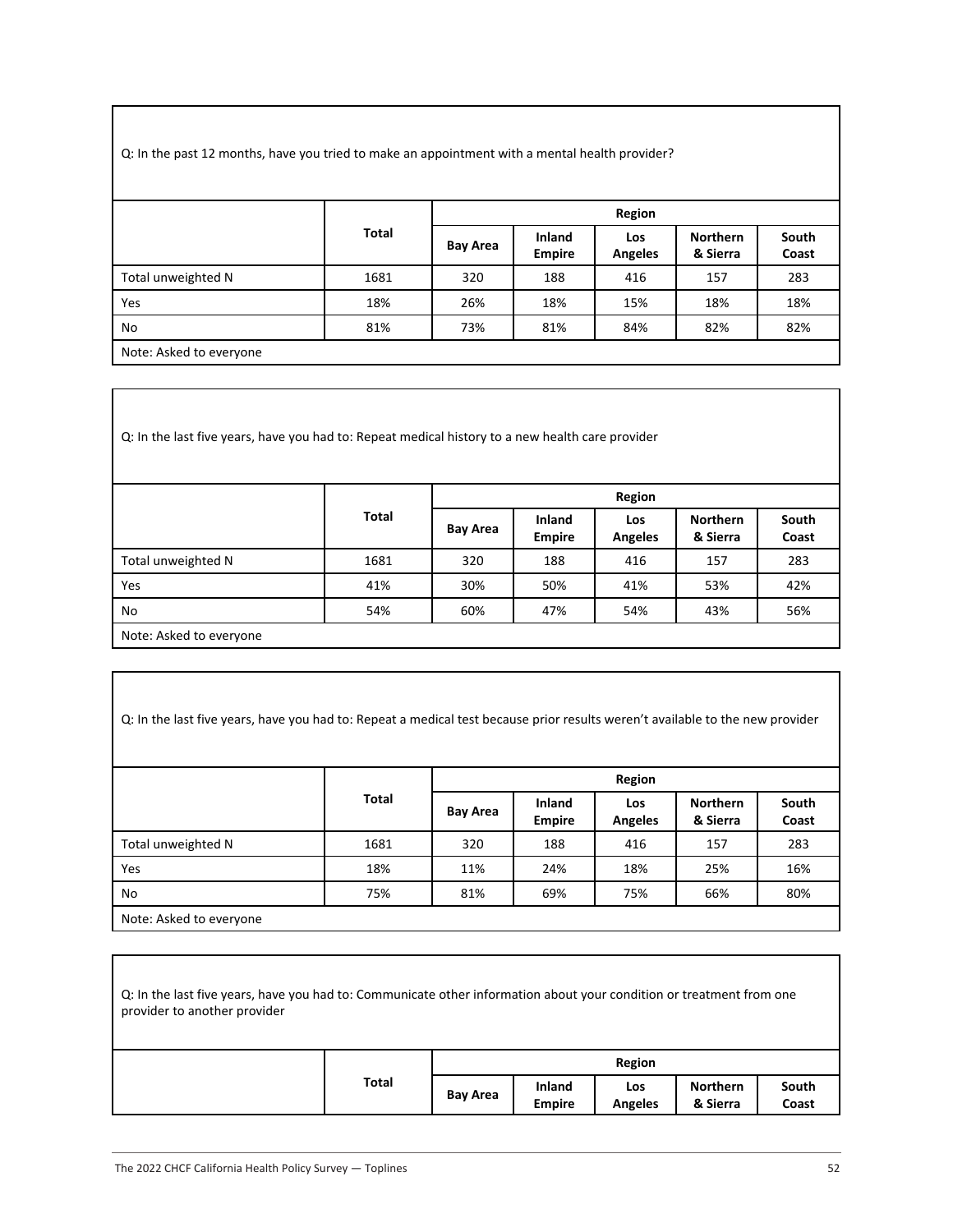| Total unweighted N      | 1681 | 320 | 188 | 416 | 157 | 283 |
|-------------------------|------|-----|-----|-----|-----|-----|
| Yes                     | 41%  | 33% | 50% | 39% | 56% | 43% |
| No                      | 53%  | 62% | 43% | 55% | 41% | 53% |
| Note: Asked to everyone |      |     |     |     |     |     |

| Q: How much effort, if any, do you put into doing the following: Exercising during your leisure time |              |                 |                         |                       |                             |                |  |
|------------------------------------------------------------------------------------------------------|--------------|-----------------|-------------------------|-----------------------|-----------------------------|----------------|--|
|                                                                                                      |              |                 | Region                  |                       |                             |                |  |
|                                                                                                      | <b>Total</b> | <b>Bay Area</b> | Inland<br><b>Empire</b> | Los<br><b>Angeles</b> | <b>Northern</b><br>& Sierra | South<br>Coast |  |
| Total unweighted N                                                                                   | 1681         | 320             | 188                     | 416                   | 157                         | 283            |  |
| Not at all                                                                                           | 5%           | 6%              | 2%                      | 5%                    | 4%                          | 4%             |  |
| Very little                                                                                          | 19%          | 17%             | 18%                     | 23%                   | 11%                         | 17%            |  |
| Some                                                                                                 | 38%          | 45%             | 44%                     | 31%                   | 41%                         | 36%            |  |
| Quite a bit                                                                                          | 20%          | 19%             | 17%                     | 23%                   | 18%                         | 22%            |  |
| A great deal                                                                                         | 15%          | 11%             | 14%                     | 15%                   | 25%                         | 21%            |  |
| Note: Asked to everyone                                                                              |              |                 |                         |                       |                             |                |  |

Q: How much effort, if any, do you put into doing the following: Limiting portion size of food or drinks

|                         |              |                 | Region                         |                       |                             |                |  |
|-------------------------|--------------|-----------------|--------------------------------|-----------------------|-----------------------------|----------------|--|
|                         | <b>Total</b> | <b>Bay Area</b> | <b>Inland</b><br><b>Empire</b> | Los<br><b>Angeles</b> | <b>Northern</b><br>& Sierra | South<br>Coast |  |
| Total unweighted N      | 1681         | 320             | 188                            | 416                   | 157                         | 283            |  |
| Not at all              | 5%           | 4%              | 6%                             | 6%                    | 1%                          | 5%             |  |
| Very little             | 13%          | 18%             | 13%                            | 12%                   | 19%                         | 10%            |  |
| Some                    | 40%          | 42%             | 35%                            | 44%                   | 38%                         | 40%            |  |
| Quite a bit             | 25%          | 21%             | 26%                            | 20%                   | 27%                         | 32%            |  |
| A great deal            | 15%          | 12%             | 17%                            | 16%                   | 15%                         | 13%            |  |
| Note: Asked to everyone |              |                 |                                |                       |                             |                |  |

| Q: How much effort, if any, do you put into doing the following: Praying or meditating |       |                 |                                |                       |                             |                |
|----------------------------------------------------------------------------------------|-------|-----------------|--------------------------------|-----------------------|-----------------------------|----------------|
|                                                                                        |       |                 |                                | Region                |                             |                |
|                                                                                        | Total | <b>Bay Area</b> | <b>Inland</b><br><b>Empire</b> | Los<br><b>Angeles</b> | <b>Northern</b><br>& Sierra | South<br>Coast |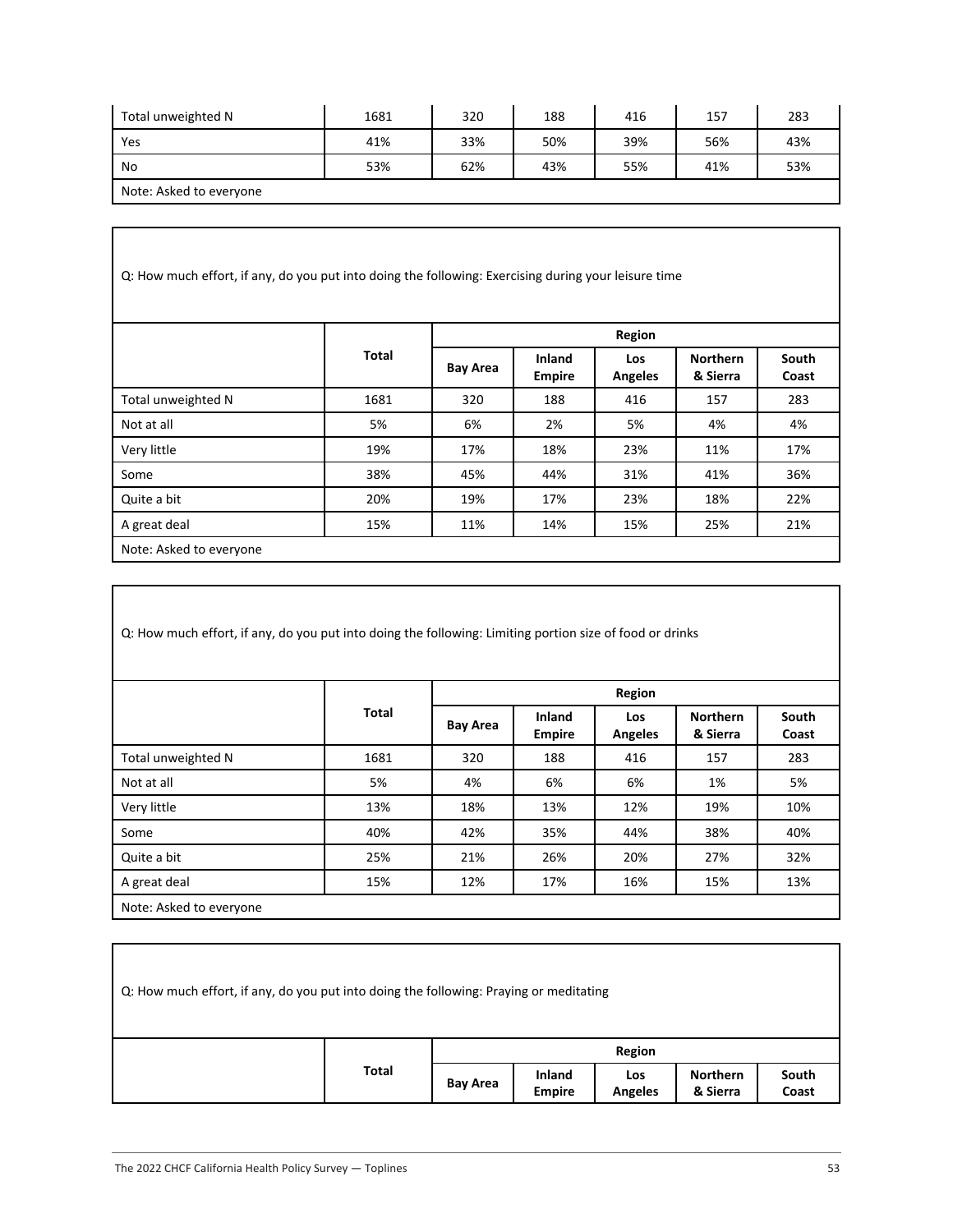| Total unweighted N      | 1681 | 320 | 188 | 416 | 157 | 283 |  |
|-------------------------|------|-----|-----|-----|-----|-----|--|
| Not at all              | 25%  | 27% | 21% | 22% | 32% | 33% |  |
| Very little             | 19%  | 19% | 11% | 20% | 15% | 23% |  |
| Some                    | 23%  | 26% | 27% | 21% | 22% | 15% |  |
| Quite a bit             | 16%  | 10% | 19% | 20% | 16% | 15% |  |
| A great deal            | 15%  | 15% | 21% | 14% | 14% | 14% |  |
| Note: Asked to everyone |      |     |     |     |     |     |  |

Q: How much effort, if any, do you put into doing the following: Actively trying to reduce stress

|                         |              |                 | Region                  |                       |                             |                |  |
|-------------------------|--------------|-----------------|-------------------------|-----------------------|-----------------------------|----------------|--|
|                         | <b>Total</b> | <b>Bay Area</b> | Inland<br><b>Empire</b> | Los<br><b>Angeles</b> | <b>Northern</b><br>& Sierra | South<br>Coast |  |
| Total unweighted N      | 1681         | 320             | 188                     | 416                   | 157                         | 283            |  |
| Not at all              | 5%           | 6%              | 6%                      | 3%                    | 5%                          | 7%             |  |
| Very little             | 14%          | 13%             | 16%                     | 15%                   | 19%                         | 13%            |  |
| Some                    | 35%          | 33%             | 33%                     | 40%                   | 32%                         | 36%            |  |
| Quite a bit             | 29%          | 32%             | 25%                     | 25%                   | 28%                         | 34%            |  |
| A great deal            | 14%          | 14%             | 17%                     | 15%                   | 14%                         | 9%             |  |
| Note: Asked to everyone |              |                 |                         |                       |                             |                |  |

|  |  | Q: How much effort, if any, do you put into doing the following: Getting appropriate screenings or preventive care |  |
|--|--|--------------------------------------------------------------------------------------------------------------------|--|
|--|--|--------------------------------------------------------------------------------------------------------------------|--|

|                         |              |                 |                         | <b>Region</b>                |                             |                |  |  |
|-------------------------|--------------|-----------------|-------------------------|------------------------------|-----------------------------|----------------|--|--|
|                         | <b>Total</b> | <b>Bay Area</b> | Inland<br><b>Empire</b> | <b>Los</b><br><b>Angeles</b> | <b>Northern</b><br>& Sierra | South<br>Coast |  |  |
| Total unweighted N      | 1681         | 320             | 188                     | 416                          | 157                         | 283            |  |  |
| Not at all              | 10%          | 8%              | 10%                     | 10%                          | 11%                         | 11%            |  |  |
| Very little             | 18%          | 20%             | 19%                     | 23%                          | 15%                         | 13%            |  |  |
| Some                    | 35%          | 35%             | 34%                     | 33%                          | 30%                         | 37%            |  |  |
| Quite a bit             | 21%          | 15%             | 23%                     | 20%                          | 28%                         | 22%            |  |  |
| A great deal            | 14%          | 17%             | 13%                     | 12%                          | 9%                          | 16%            |  |  |
| Note: Asked to everyone |              |                 |                         |                              |                             |                |  |  |

Q: How much effort, if any, do you put into doing the following: Speaking up about your concerns when you visit your doctor even if he or she does not ask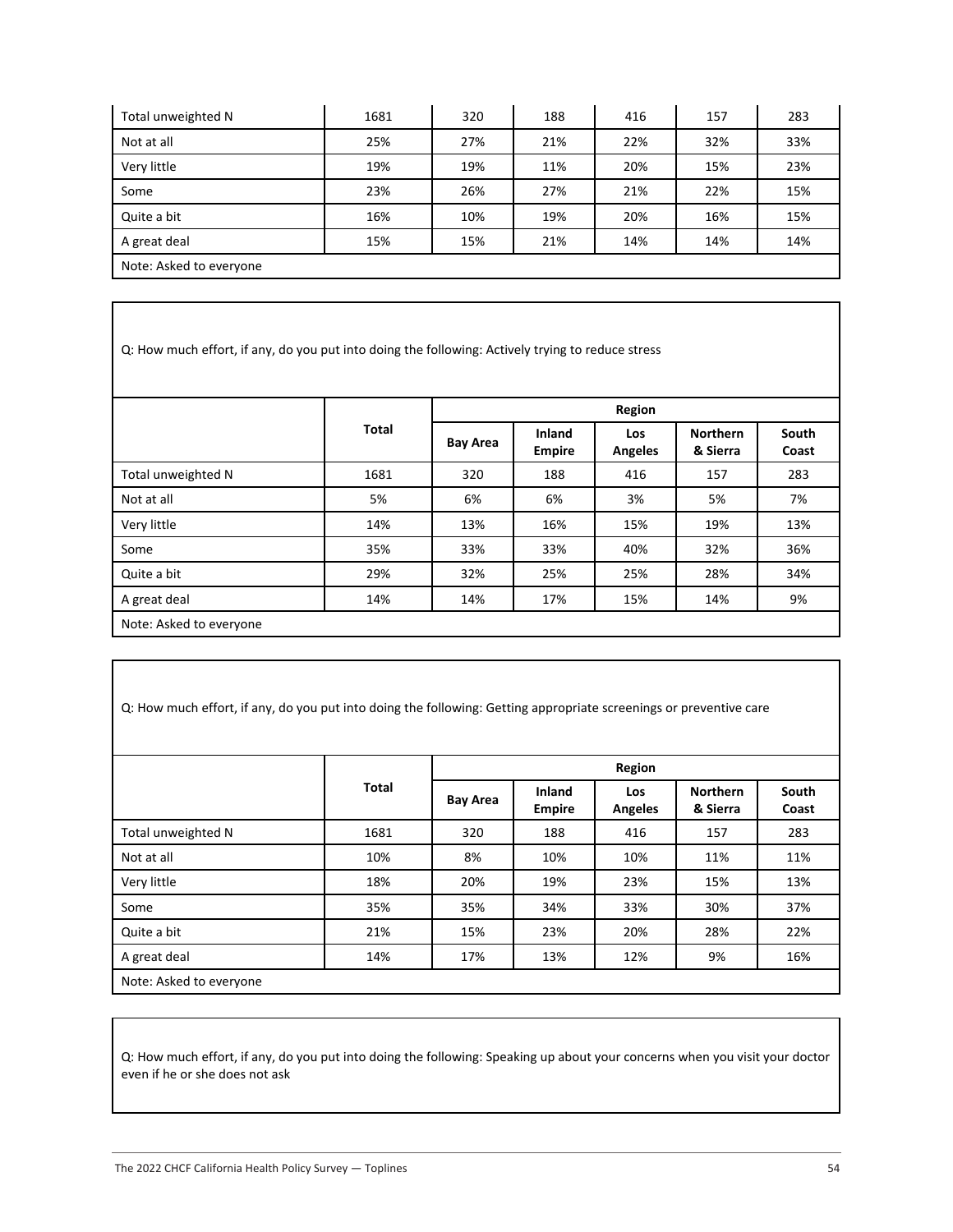|                         |              |                 | Region                  |                       |                             |                |  |
|-------------------------|--------------|-----------------|-------------------------|-----------------------|-----------------------------|----------------|--|
|                         | <b>Total</b> | <b>Bay Area</b> | Inland<br><b>Empire</b> | Los<br><b>Angeles</b> | <b>Northern</b><br>& Sierra | South<br>Coast |  |
| Total unweighted N      | 1681         | 320             | 188                     | 416                   | 157                         | 283            |  |
| Not at all              | 8%           | 7%              | 12%                     | 7%                    | 7%                          | 7%             |  |
| Very little             | 15%          | 19%             | 10%                     | 20%                   | 11%                         | 14%            |  |
| Some                    | 28%          | 28%             | 28%                     | 27%                   | 27%                         | 31%            |  |
| Quite a bit             | 6%           | 24%             | 30%                     | 23%                   | 32%                         | 25%            |  |
| A great deal            | 20%          | 16%             | 18%                     | 18%                   | 20%                         | 22%            |  |
| Note: Asked to everyone |              |                 |                         |                       |                             |                |  |

Q: Which of the following statements best describes you, even if neither is exactly right?

|                                                                                                    |              |                 | Region                  |                       |                             |                |  |
|----------------------------------------------------------------------------------------------------|--------------|-----------------|-------------------------|-----------------------|-----------------------------|----------------|--|
|                                                                                                    | <b>Total</b> | <b>Bay Area</b> | Inland<br><b>Empire</b> | Los<br><b>Angeles</b> | <b>Northern</b><br>& Sierra | South<br>Coast |  |
| Total unweighted N                                                                                 | 1681         | 320             | 188                     | 416                   | 157                         | 283            |  |
| almost always make my health a<br>priority.                                                        | 41%          | 38%             | 39%                     | 45%                   | 45%                         | 45%            |  |
| I try to make my health a priority,<br>but I often have to put other<br>things ahead of my health. | 52%          | 51%             | 55%                     | 49%                   | 49%                         | 52%            |  |
| Note: Asked to everyone                                                                            |              |                 |                         |                       |                             |                |  |

| Q: How well is California doing in making affordable housing available for people with low incomes? |       |                 |                         |                       |                             |                |  |
|-----------------------------------------------------------------------------------------------------|-------|-----------------|-------------------------|-----------------------|-----------------------------|----------------|--|
|                                                                                                     |       |                 |                         | Region                |                             |                |  |
|                                                                                                     | Total | <b>Bay Area</b> | Inland<br><b>Empire</b> | Los<br><b>Angeles</b> | <b>Northern</b><br>& Sierra | South<br>Coast |  |
| Total unweighted N                                                                                  | 1681  | 320             | 188                     | 416                   | 157                         | 283            |  |
| Very well                                                                                           | 2%    | 1%              | 2%                      | 1%                    | 4%                          | 4%             |  |
| Somewhat well                                                                                       | 13%   | 16%             | 15%                     | 10%                   | 19%                         | 8%             |  |
| Not too well                                                                                        | 30%   | 28%             | 23%                     | 32%                   | 22%                         | 36%            |  |
| Not well at all                                                                                     | 38%   | 40%             | 42%                     | 40%                   | 38%                         | 34%            |  |
| Note: Asked to everyone                                                                             |       |                 |                         |                       |                             |                |  |

Q: How much do you think lack of affordable housing impacts mental or physical health among people with low incomes?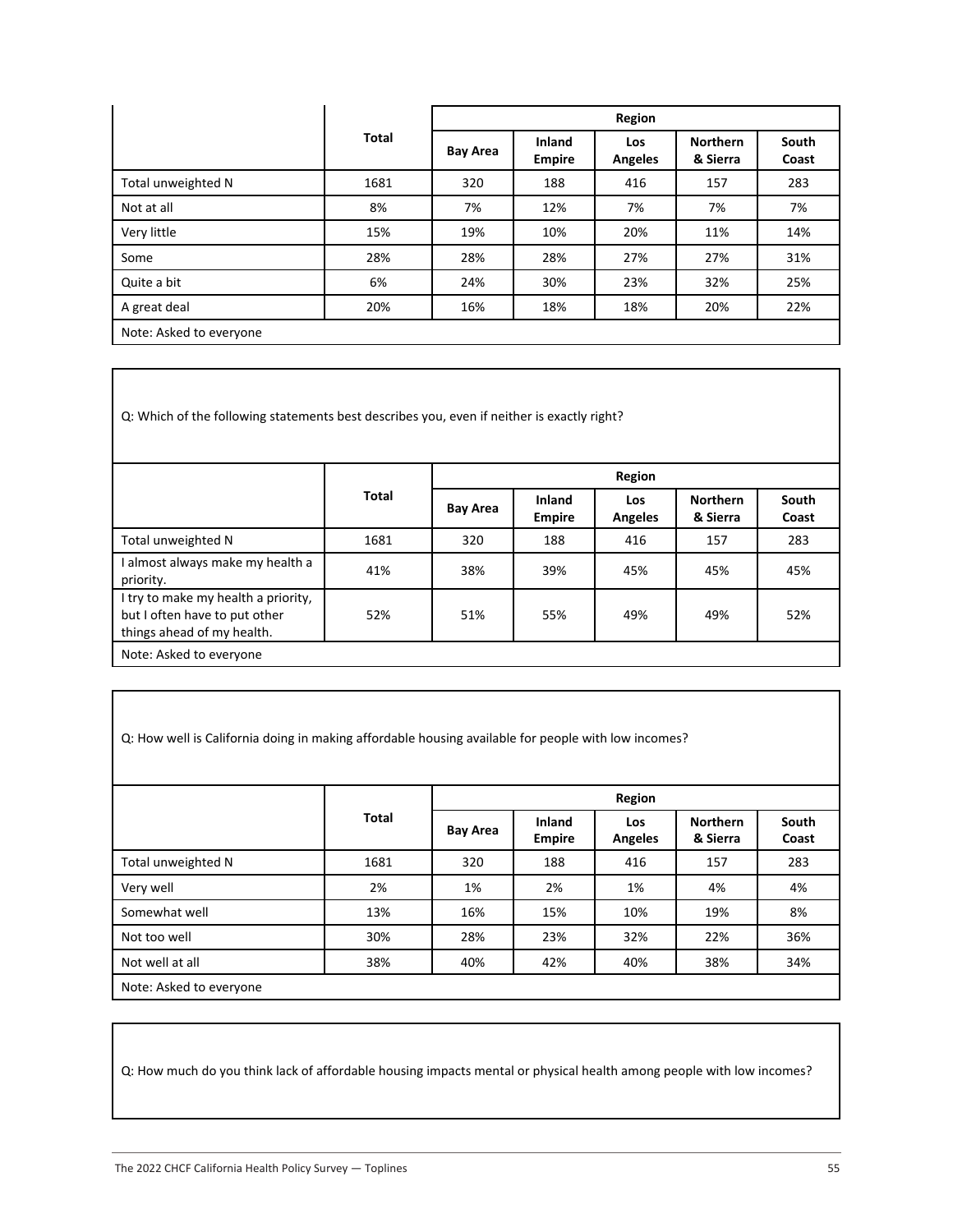|                         |              |                 | Region                         |                       |                             |                |  |  |
|-------------------------|--------------|-----------------|--------------------------------|-----------------------|-----------------------------|----------------|--|--|
|                         | <b>Total</b> | <b>Bay Area</b> | <b>Inland</b><br><b>Empire</b> | Los<br><b>Angeles</b> | <b>Northern</b><br>& Sierra | South<br>Coast |  |  |
| Total unweighted N      | 1681         | 320             | 188                            | 416                   | 157                         | 283            |  |  |
| A lot                   | 57%          | 64%             | 49%                            | 58%                   | 65%                         | 52%            |  |  |
| Some                    | 23%          | 18%             | 31%                            | 23%                   | 16%                         | 31%            |  |  |
| Only a little           | 8%           | 4%              | 9%                             | 9%                    | 7%                          | 8%             |  |  |
| Not at all              | 2%           | 3%              | 1%                             | 1%                    | 2%                          | 2%             |  |  |
| Note: Asked to everyone |              |                 |                                |                       |                             |                |  |  |

Q: Thinking of the last five years, have you or anyone close to you experienced a period of homelessness?

|                         |              |                 | Region                         |                       |                             |                |  |  |
|-------------------------|--------------|-----------------|--------------------------------|-----------------------|-----------------------------|----------------|--|--|
|                         | <b>Total</b> | <b>Bay Area</b> | <b>Inland</b><br><b>Empire</b> | Los<br><b>Angeles</b> | <b>Northern</b><br>& Sierra | South<br>Coast |  |  |
| Total unweighted N      | 1681         | 320             | 188                            | 416                   | 157                         | 283            |  |  |
| Yes                     | 19%          | 18%             | 27%                            | 21%                   | 34%                         | 11%            |  |  |
| No                      | 80%          | 80%             | 73%                            | 79%                   | 66%                         | 89%            |  |  |
| Note: Asked to everyone |              |                 |                                |                       |                             |                |  |  |

| Q: How worried are you currently about experiencing a period of homelessness? |       |                 |                                |                       |                             |                |
|-------------------------------------------------------------------------------|-------|-----------------|--------------------------------|-----------------------|-----------------------------|----------------|
|                                                                               |       | Region          |                                |                       |                             |                |
|                                                                               | Total | <b>Bay Area</b> | <b>Inland</b><br><b>Empire</b> | <b>Los</b><br>Angeles | <b>Northern</b><br>& Sierra | South<br>Coast |
| Total unweighted N                                                            | 1681  | 320             | 188                            | 416                   | 157                         | 283            |
| Very worried                                                                  | 6%    | 4%              | 6%                             | 7%                    | 12%                         | 2%             |
| Somewhat worried                                                              | 14%   | 12%             | 18%                            | 15%                   | 15%                         | 11%            |
| Not too worried                                                               | 30%   | 32%             | 29%                            | 29%                   | 22%                         | 29%            |
| Not at all worried                                                            | 50%   | 51%             | 46%                            | 48%                   | 51%                         | 58%            |

| Q: Do you agree, disagree, or neither agree nor disagree with the following statement: The health care system should help<br>patients who are experiencing homelessness find housing. |       |                 |                         |                       |                             |                |
|---------------------------------------------------------------------------------------------------------------------------------------------------------------------------------------|-------|-----------------|-------------------------|-----------------------|-----------------------------|----------------|
|                                                                                                                                                                                       |       |                 |                         | Region                |                             |                |
|                                                                                                                                                                                       | Total | <b>Bay Area</b> | Inland<br><b>Empire</b> | Los<br><b>Angeles</b> | <b>Northern</b><br>& Sierra | South<br>Coast |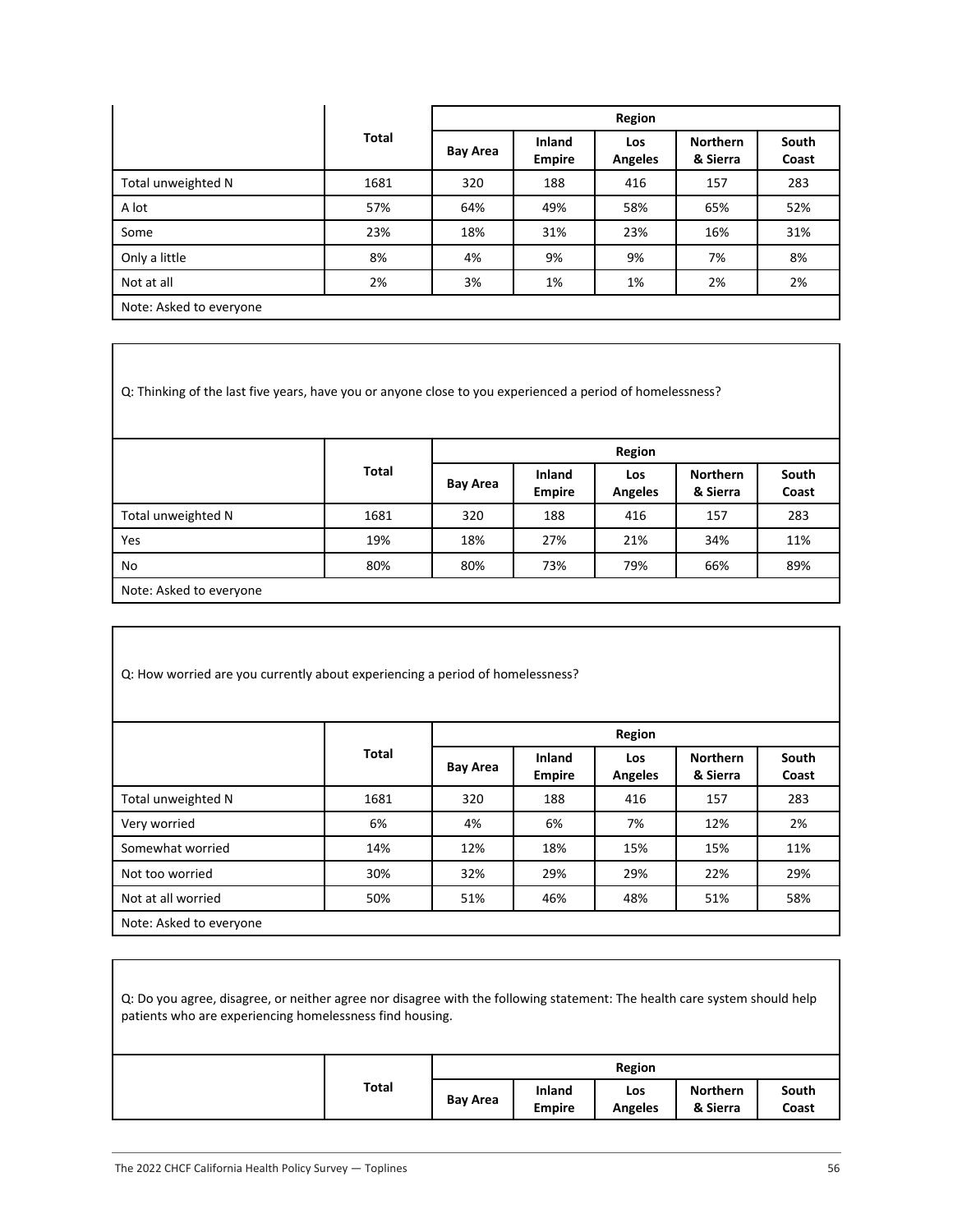| Total unweighted N         | 1681 | 320 | 188 | 416 | 157 | 283 |  |
|----------------------------|------|-----|-----|-----|-----|-----|--|
| Strongly agree             | 16%  | 20% | 17% | 22% | 19% | 12% |  |
| Agree                      | 21%  | 22% | 12% | 22% | 19% | 24% |  |
| Neither agree nor disagree | 25%  | 24% | 32% | 22% | 21% | 19% |  |
| <b>Disagree</b>            | 18%  | 17% | 19% | 16% | 21% | 18% |  |
| Strongly disagree          | 14%  | 11% | 11% | 9%  | 17% | 21% |  |
| Note: Asked to everyone    |      |     |     |     |     |     |  |

Q: In the past 12 months, have you received any care using any of the following? By live video, where you and your health care provider can see each other

|                         |       |                 | Region                         |                       |                             |                |  |  |
|-------------------------|-------|-----------------|--------------------------------|-----------------------|-----------------------------|----------------|--|--|
|                         | Total | <b>Bay Area</b> | <b>Inland</b><br><b>Empire</b> | Los<br><b>Angeles</b> | <b>Northern</b><br>& Sierra | South<br>Coast |  |  |
| Total unweighted N      | 1681  | 320             | 188                            | 416                   | 157                         | 283            |  |  |
| Yes                     | 44%   | 54%             | 44%                            | 40%                   | 40%                         | 44%            |  |  |
| No                      | 56%   | 46%             | 56%                            | 60%                   | 60%                         | 56%            |  |  |
| Note: Asked to everyone |       |                 |                                |                       |                             |                |  |  |

Q: In the past 12 months, have you received any care using any of the following? Talking on the telephone

|                         |              | Region          |                         |                       |                             |                |  |
|-------------------------|--------------|-----------------|-------------------------|-----------------------|-----------------------------|----------------|--|
|                         | <b>Total</b> | <b>Bay Area</b> | Inland<br><b>Empire</b> | Los<br><b>Angeles</b> | <b>Northern</b><br>& Sierra | South<br>Coast |  |
| Total unweighted N      | 1681         | 320             | 188                     | 416                   | 157                         | 283            |  |
| Yes                     | 55%          | 51%             | 65%                     | 54%                   | 68%                         | 43%            |  |
| No                      | 45%          | 49%             | 35%                     | 46%                   | 32%                         | 57%            |  |
| Note: Asked to everyone |              |                 |                         |                       |                             |                |  |

| Q: In the past 12 months, have you received any care using any of the following? Haven't received any telehealth care |              |                 |                         |                       |                             |                |  |
|-----------------------------------------------------------------------------------------------------------------------|--------------|-----------------|-------------------------|-----------------------|-----------------------------|----------------|--|
|                                                                                                                       |              |                 | Region                  |                       |                             |                |  |
|                                                                                                                       | <b>Total</b> | <b>Bay Area</b> | Inland<br><b>Empire</b> | <b>Los</b><br>Angeles | <b>Northern</b><br>& Sierra | South<br>Coast |  |
| Total unweighted N                                                                                                    | 1681         | 320             | 188                     | 416                   | 157                         | 283            |  |
| Yes                                                                                                                   | 1%           | 0%              | 2%                      | 0%                    | 0%                          | 0%             |  |
| No                                                                                                                    | 99%          | 100%            | 98%                     | 100%                  | 100%                        | 100%           |  |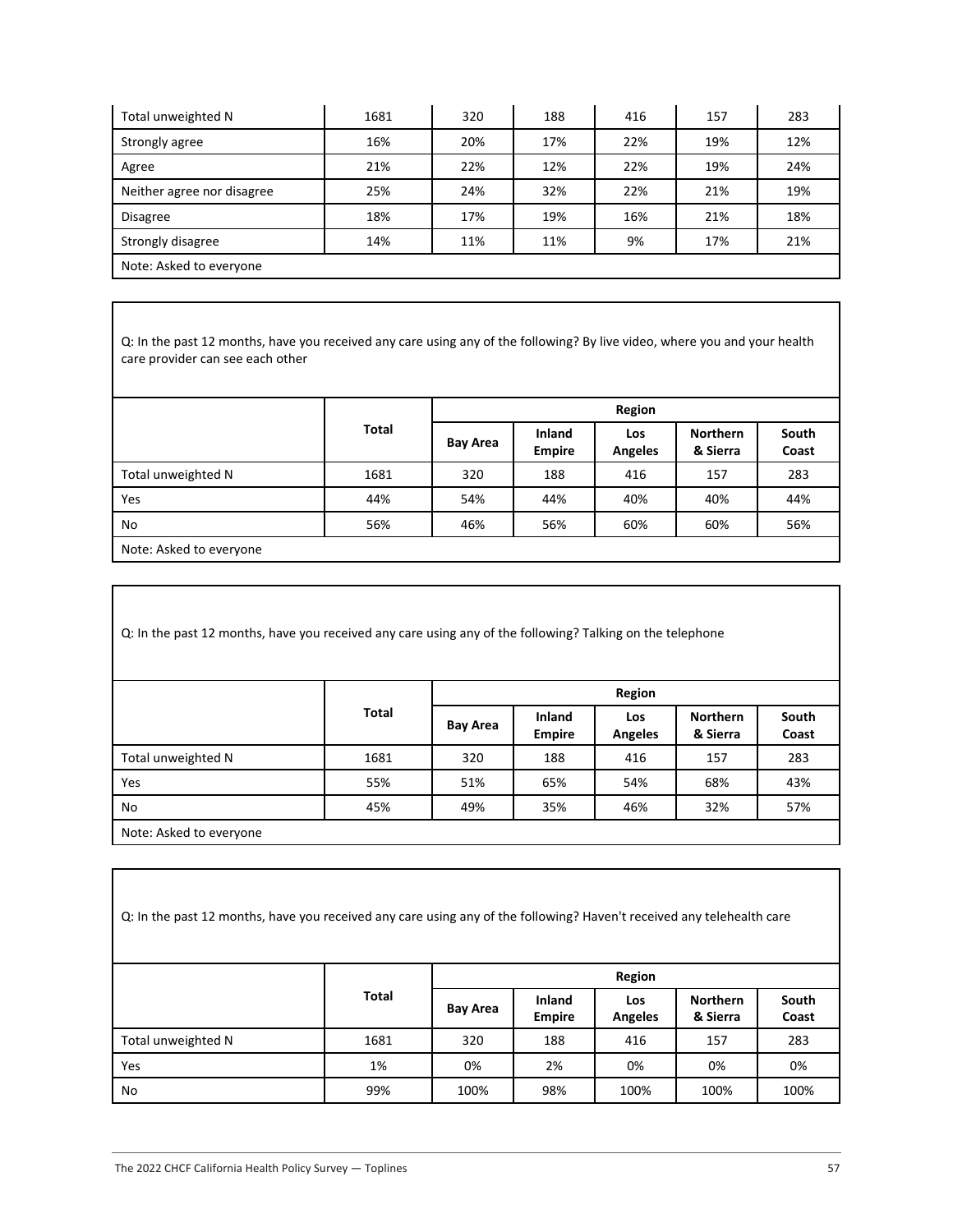Note: Asked to everyone

Q: How satisfied or dissatisfied are you with the quality of the health care you received via video?

|                                                                                  |              | Region          |                    |  |
|----------------------------------------------------------------------------------|--------------|-----------------|--------------------|--|
|                                                                                  | <b>Total</b> | <b>Bay Area</b> | <b>Los Angeles</b> |  |
| Total unweighted N                                                               | 749          | 171             | 163                |  |
| Very satisfied                                                                   | 29%          | 26%             | 27%                |  |
| Satisfied                                                                        | 54%          | 58%             | 56%                |  |
| Dissatisfied                                                                     | 13%          | 15%             | 13%                |  |
| Very dissatisfied                                                                | 3%           | 1%              | 4%                 |  |
| Note: Asked to those who received telehealth by live video in the past 12 months |              |                 |                    |  |

Q: How satisfied or dissatisfied are you with the quality of the health care you received via phone?

|                                                                                            |              |                 | Region             |  |  |  |
|--------------------------------------------------------------------------------------------|--------------|-----------------|--------------------|--|--|--|
|                                                                                            | <b>Total</b> | <b>Bay Area</b> | <b>Los Angeles</b> |  |  |  |
| Total unweighted N                                                                         | 927          | 179             | 244                |  |  |  |
| Very satisfied                                                                             | 22%          | 23%             | 22%                |  |  |  |
| Satisfied                                                                                  | 57%          | 60%             | 61%                |  |  |  |
| Dissatisfied                                                                               | 18%          | 17%             | 16%                |  |  |  |
| Very dissatisfied                                                                          | 3%           | 0%              | 1%                 |  |  |  |
| Note: Asked to those who received telehealth by talking on the phone in the past 12 months |              |                 |                    |  |  |  |

Q: Thinking about the last time you received in-person care, are you more satisfied with the care you received via telehealth or in-person?

|                                                                |              | Region          |                                |                    |                    |  |
|----------------------------------------------------------------|--------------|-----------------|--------------------------------|--------------------|--------------------|--|
|                                                                | <b>Total</b> | <b>Bay Area</b> | <b>Inland</b><br><b>Empire</b> | <b>Los Angeles</b> | <b>South Coast</b> |  |
| Total unweighted N                                             | 1260         | 249             | 153                            | 310                | 204                |  |
| More satisfied with telehealth than in-<br>person care         | 8%           | 6%              | 9%                             | 12%                | 9%                 |  |
| More satisfied with in-person care<br>than telehealth          | 54%          | 51%             | 59%                            | 53%                | 50%                |  |
| Equally satisfied with both in-person<br>and telehealth        | 31%          | 38%             | 26%                            | 29%                | 38%                |  |
| Note: Asked to those who received telehealth by video or phone |              |                 |                                |                    |                    |  |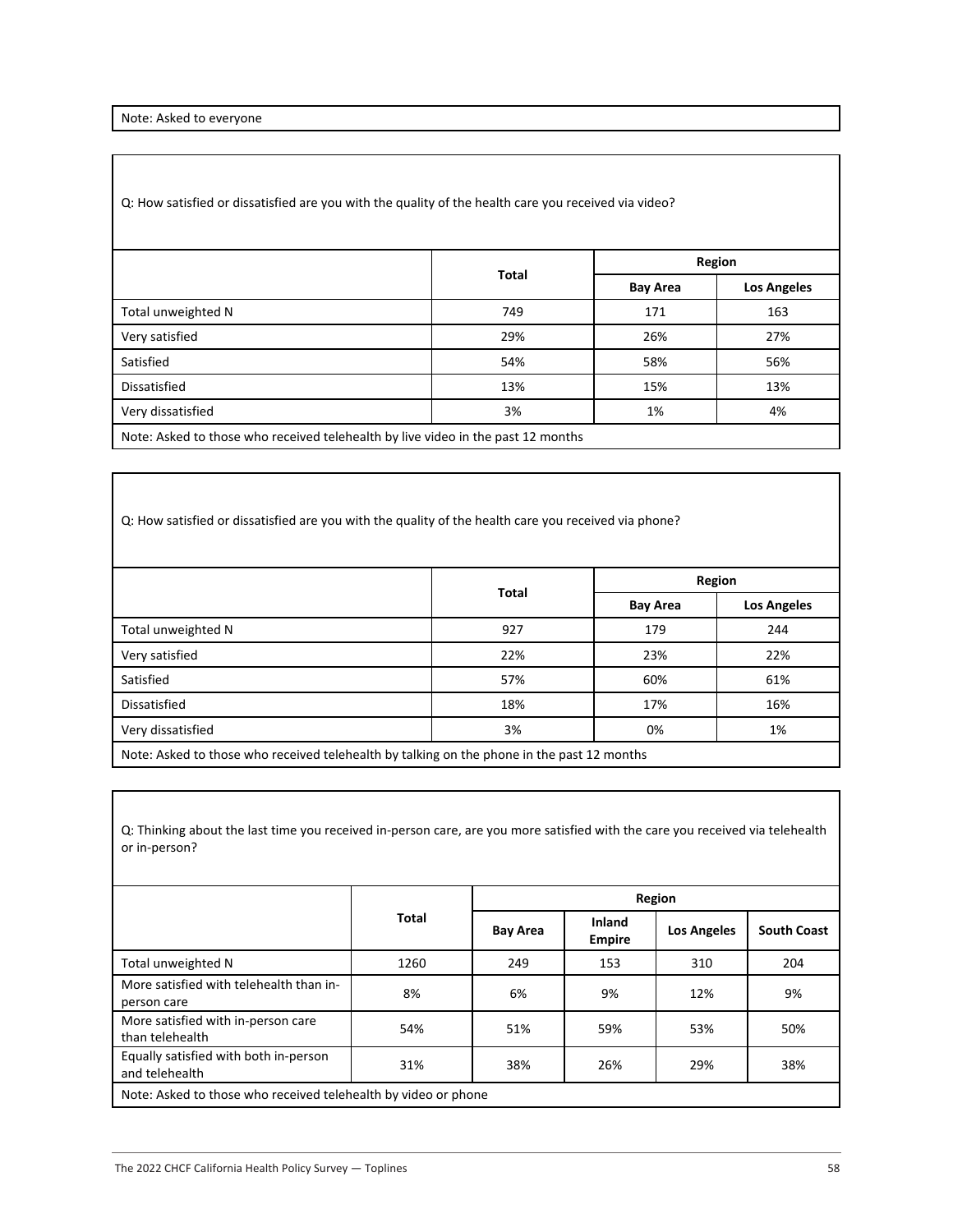#### Q: In the past 12 months, have you or a family member in your household skipped or postponed any type of medical or dental care for any reason?

|                         |              | Region          |                         |                       |                             |                |  |
|-------------------------|--------------|-----------------|-------------------------|-----------------------|-----------------------------|----------------|--|
|                         | <b>Total</b> | <b>Bay Area</b> | Inland<br><b>Empire</b> | Los<br><b>Angeles</b> | <b>Northern</b><br>& Sierra | South<br>Coast |  |
| Total unweighted N      | 1681         | 320             | 188                     | 416                   | 157                         | 283            |  |
| <b>Yes</b>              | 52%          | 51%             | 50%                     | 47%                   | 65%                         | 53%            |  |
| No                      | 48%          | 47%             | 50%                     | 52%                   | 35%                         | 47%            |  |
| Note: Asked to everyone |              |                 |                         |                       |                             |                |  |

Q: Was the reason you or your family member postponed care related to the conditions caused by the COVID-19 pandemic?

|                                                                                                            |              |                 | Region             |  |  |  |
|------------------------------------------------------------------------------------------------------------|--------------|-----------------|--------------------|--|--|--|
|                                                                                                            | <b>Total</b> | <b>Bay Area</b> | <b>Los Angeles</b> |  |  |  |
| Total unweighted N                                                                                         | 880          | 165             | 219                |  |  |  |
| Yes                                                                                                        | 57%          | 65%             | 61%                |  |  |  |
| No                                                                                                         | 43%          | 35%             | 38%                |  |  |  |
| Note: Acked to those who pestpened any type of modical or dental case for any reason in the past 12 months |              |                 |                    |  |  |  |

Note: Asked to those who postponed any type of medical or dental care for any reason in the past 12 months

| Q: Did you or your family member's condition get worse as a result of skipping or postponing care?         |              |                 |                    |
|------------------------------------------------------------------------------------------------------------|--------------|-----------------|--------------------|
|                                                                                                            |              |                 | Region             |
|                                                                                                            | <b>Total</b> | <b>Bay Area</b> | <b>Los Angeles</b> |
| Total unweighted N                                                                                         | 880          | 165             | 219                |
| Yes                                                                                                        | 29%          | 23%             | 26%                |
| No                                                                                                         | 45%          | 44%             | 44%                |
| Note: Asked to those who postponed any type of medical or dental care for any reason in the past 12 months |              |                 |                    |

| Q: Thinking about the care you or your family member skipped or postponed, do you think you or they will eventually get<br>this care, or not? |              |                 |                    |
|-----------------------------------------------------------------------------------------------------------------------------------------------|--------------|-----------------|--------------------|
|                                                                                                                                               | <b>Total</b> |                 | Region             |
|                                                                                                                                               |              | <b>Bay Area</b> | <b>Los Angeles</b> |
| Total unweighted N                                                                                                                            | 880          | 165             | 219                |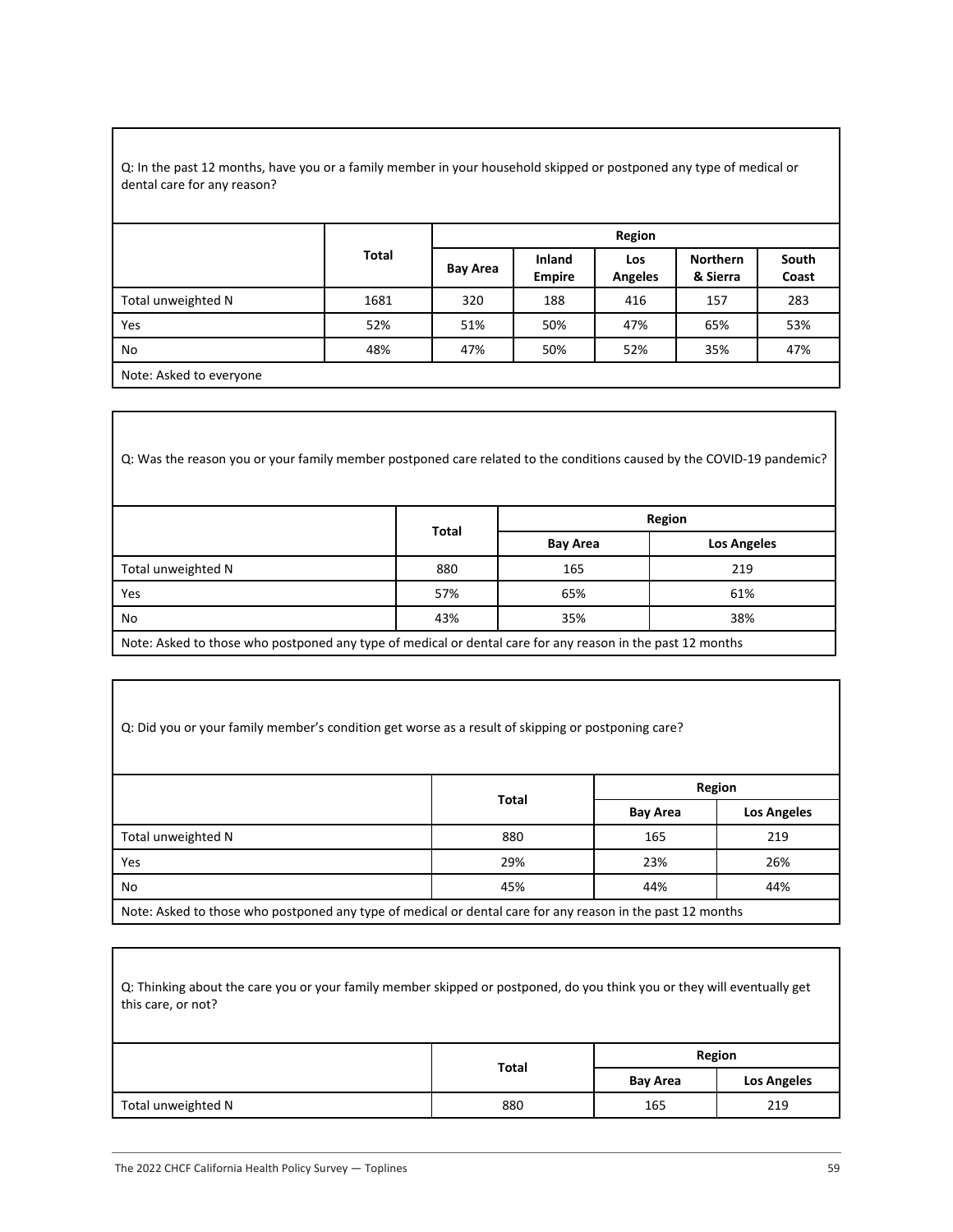| Yes, in the next month                                                                                     | 15% | 16% | 14% |  |  |  |  |
|------------------------------------------------------------------------------------------------------------|-----|-----|-----|--|--|--|--|
| Yes, between 2-3 months from now                                                                           | 22% | 25% | 23% |  |  |  |  |
| Yes, between 4 months to 1 year from now                                                                   | 14% | 15% | 15% |  |  |  |  |
| Yes, in more than one year                                                                                 | 3%  | 3%  | 3%  |  |  |  |  |
| Yes, not sure how long                                                                                     | 24% | 26% | 21% |  |  |  |  |
| No                                                                                                         | 7%  | 0%  | 10% |  |  |  |  |
| Note: Asked to those who postponed any type of medical or dental care for any reason in the past 12 months |     |     |     |  |  |  |  |

Q: Thinking about the care you or your family member skipped or postponed, do you think you or they will eventually get this care, or not?

|                                          | <b>Total</b> |                 | Region             |
|------------------------------------------|--------------|-----------------|--------------------|
|                                          |              | <b>Bay Area</b> | <b>Los Angeles</b> |
| Total unweighted N                       | 880          | 165             | 219                |
| Yes, in the next month                   | 15%          | 16%             | 14%                |
| Yes, between 2-3 months from now         | 22%          | 25%             | 23%                |
| Yes, between 4 months to 1 year from now | 14%          | 15%             | 15%                |
| Yes, in more than one year               | 3%           | 3%              | 3%                 |
| Yes, not sure how long                   | 24%          | 26%             | 21%                |
| No                                       | 7%           | 0%              | 10%                |

Q: Has worry or stress related to the COVID-19 pandemic caused you to experience the following in the past 12 months? Poor appetite or overeating

|                         |       |                 |                                | Region                |                             |                |
|-------------------------|-------|-----------------|--------------------------------|-----------------------|-----------------------------|----------------|
|                         | Total | <b>Bay Area</b> | <b>Inland</b><br><b>Empire</b> | Los<br><b>Angeles</b> | <b>Northern</b><br>& Sierra | South<br>Coast |
| Total unweighted N      | 1681  | 320             | 188                            | 416                   | 157                         | 283            |
| Yes                     | 33%   | 32%             | 33%                            | 34%                   | 29%                         | 34%            |
| No                      | 66%   | 67%             | 65%                            | 65%                   | 71%                         | 66%            |
| Note: Asked to everyone |       |                 |                                |                       |                             |                |

| Q: Has worry or stress related to the COVID-19 pandemic caused you to experience the following in the past 12 months?<br>Frequent headaches or stomachaches |       |                 |                                |                       |                             |                |  |
|-------------------------------------------------------------------------------------------------------------------------------------------------------------|-------|-----------------|--------------------------------|-----------------------|-----------------------------|----------------|--|
|                                                                                                                                                             |       |                 |                                | Region                |                             |                |  |
|                                                                                                                                                             | Total | <b>Bay Area</b> | <b>Inland</b><br><b>Empire</b> | Los<br><b>Angeles</b> | <b>Northern</b><br>& Sierra | South<br>Coast |  |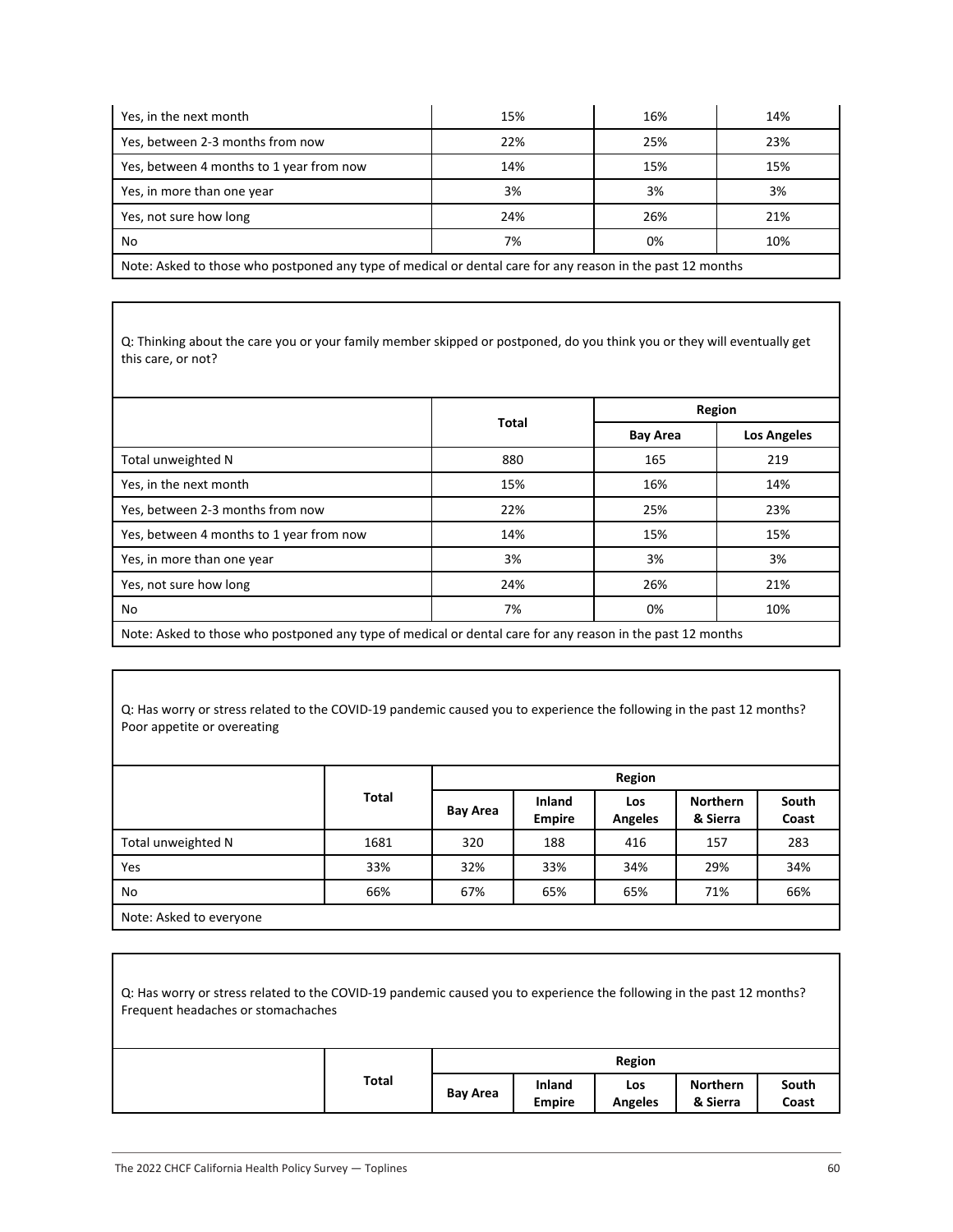| Total unweighted N      | 1681 | 320 | 188 | 416 | 157 | 283 |
|-------------------------|------|-----|-----|-----|-----|-----|
| Yes                     | 25%  | 24% | 28% | 27% | 30% | 16% |
| No                      | 74%  | 75% | 72% | 72% | 70% | 84% |
| Note: Asked to everyone |      |     |     |     |     |     |

Q: Has worry or stress related to the COVID-19 pandemic caused you to experience the following in the past 12 months? Increasing your alcohol or drug use

|                    |       |                 |                         | Region                |                             |                |
|--------------------|-------|-----------------|-------------------------|-----------------------|-----------------------------|----------------|
|                    | Total | <b>Bay Area</b> | Inland<br><b>Empire</b> | Los<br><b>Angeles</b> | <b>Northern</b><br>& Sierra | South<br>Coast |
| Total unweighted N | 1681  | 320             | 188                     | 416                   | 157                         | 283            |
| Yes                | 15%   | 16%             | 13%                     | 16%                   | 22%                         | 14%            |
| No                 | 84%   | 84%             | 87%                     | 84%                   | 78%                         | 85%            |
|                    |       |                 |                         |                       |                             |                |

Note: Asked to everyone

Q: Has worry or stress related to the COVID-19 pandemic caused you to experience the following in the past 12 months? Difficulty controlling your temper

|                         |              |                 |                         | Region                |                             |                |
|-------------------------|--------------|-----------------|-------------------------|-----------------------|-----------------------------|----------------|
|                         | <b>Total</b> | <b>Bay Area</b> | Inland<br><b>Empire</b> | Los<br><b>Angeles</b> | <b>Northern</b><br>& Sierra | South<br>Coast |
| Total unweighted N      | 1681         | 320             | 188                     | 416                   | 157                         | 283            |
| Yes                     | 22%          | 25%             | 22%                     | 21%                   | 22%                         | 22%            |
| No                      | 77%          | 74%             | 78%                     | 78%                   | 78%                         | 78%            |
| Note: Asked to evervone |              |                 |                         |                       |                             |                |

Q: Has worry or stress related to the COVID-19 pandemic caused you to experience the following in the past 12 months? Worsening chronic conditions like diabetes or high blood pressure

|                         |       |                 |                         | Region                |                             |                |
|-------------------------|-------|-----------------|-------------------------|-----------------------|-----------------------------|----------------|
|                         | Total | <b>Bay Area</b> | Inland<br><b>Empire</b> | Los<br><b>Angeles</b> | <b>Northern</b><br>& Sierra | South<br>Coast |
| Total unweighted N      | 1681  | 320             | 188                     | 416                   | 157                         | 283            |
| <b>Yes</b>              | 11%   | 11%             | 15%                     | 9%                    | 14%                         | 6%             |
| No                      | 88%   | 89%             | 85%                     | 89%                   | 86%                         | 94%            |
| Note: Asked to everyone |       |                 |                         |                       |                             |                |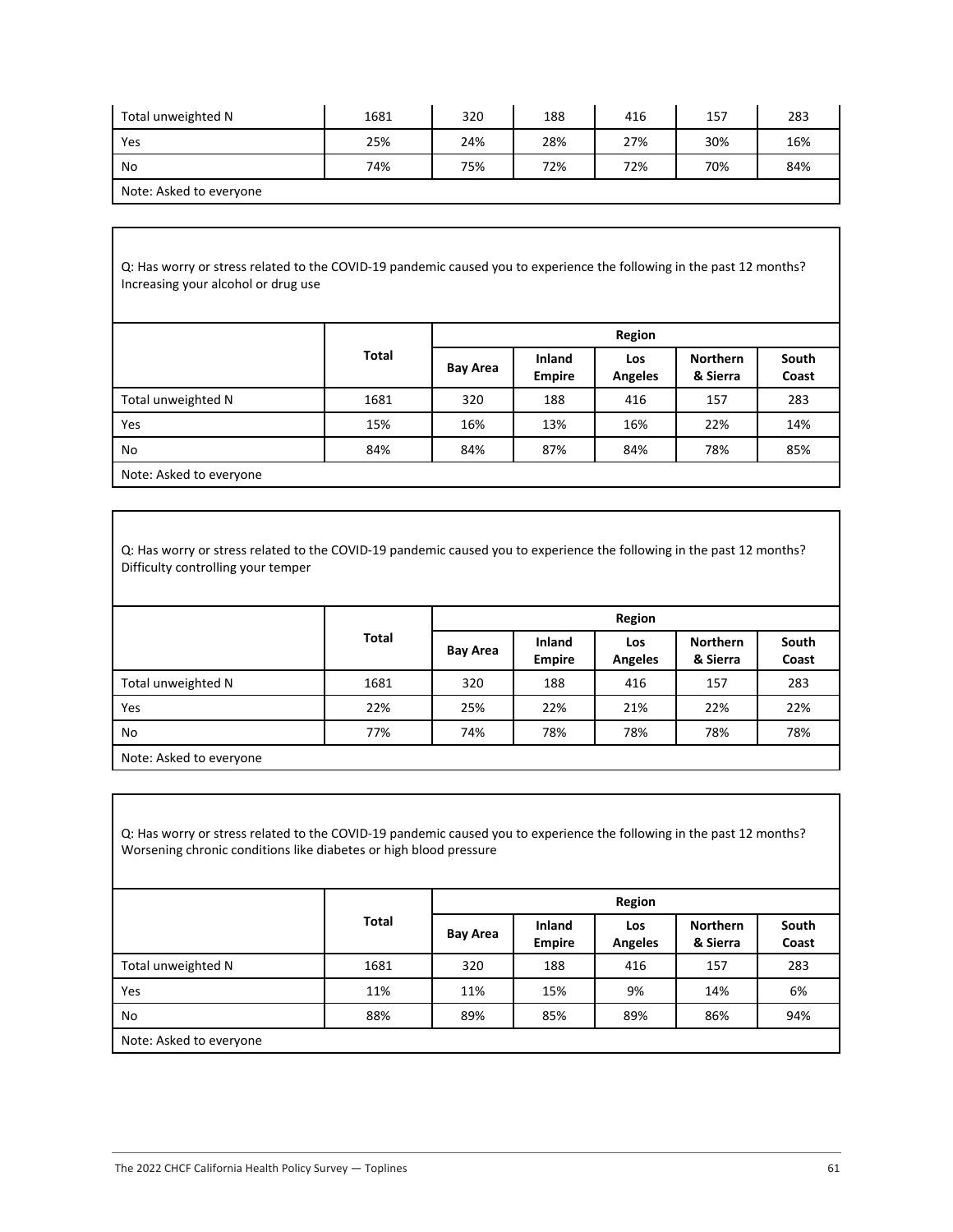Q: Have you experienced stress because of any of the following during the COVID-19 pandemic? Children out of school, attending school from home, or childcare unavailable

|                         |              |                 |                         | Region                |                             |                |
|-------------------------|--------------|-----------------|-------------------------|-----------------------|-----------------------------|----------------|
|                         | <b>Total</b> | <b>Bay Area</b> | Inland<br><b>Empire</b> | Los<br><b>Angeles</b> | <b>Northern</b><br>& Sierra | South<br>Coast |
| Total unweighted N      | 1681         | 320             | 188                     | 416                   | 157                         | 283            |
| Yes                     | 27%          | 22%             | 31%                     | 25%                   | 43%                         | 21%            |
| No                      | 73%          | 78%             | 69%                     | 75%                   | 57%                         | 79%            |
| Note: Asked to everyone |              |                 |                         |                       |                             |                |

Q: Have you experienced stress because of any of the following during the COVID-19 pandemic? Difficulty affording basic needs, such as food, rent, and utilities

|                         |              |                 |                         | Region                |                             |                |
|-------------------------|--------------|-----------------|-------------------------|-----------------------|-----------------------------|----------------|
|                         | <b>Total</b> | <b>Bay Area</b> | Inland<br><b>Empire</b> | Los<br><b>Angeles</b> | <b>Northern</b><br>& Sierra | South<br>Coast |
| Total unweighted N      | 1681         | 320             | 188                     | 416                   | 157                         | 283            |
| Yes                     | 20%          | 18%             | 25%                     | 23%                   | 30%                         | 12%            |
| No                      | 80%          | 82%             | 75%                     | 77%                   | 70%                         | 88%            |
| Note: Asked to everyone |              |                 |                         |                       |                             |                |

Q: Have you experienced stress because of any of the following during the COVID-19 pandemic? Conflict or stress in your family relationships (with children or parents or with your partner)

|                         |       |                 |                         | Region                |                             |                |
|-------------------------|-------|-----------------|-------------------------|-----------------------|-----------------------------|----------------|
|                         | Total | <b>Bay Area</b> | Inland<br><b>Empire</b> | Los<br><b>Angeles</b> | <b>Northern</b><br>& Sierra | South<br>Coast |
| Total unweighted N      | 1681  | 320             | 188                     | 416                   | 157                         | 283            |
| Yes                     | 33%   | 38%             | 29%                     | 31%                   | 28%                         | 33%            |
| No                      | 67%   | 62%             | 71%                     | 69%                   | 72%                         | 67%            |
| Note: Asked to everyone |       |                 |                         |                       |                             |                |

Q: Have you experienced stress because of any of the following during the COVID-19 pandemic? Loss of employment or income (including being laid off, being scheduled for fewer hours at your job, taken unpaid tie off or had your salary or wages reduced)

|              | <b>Region</b>   |                         |                       |                      |                |
|--------------|-----------------|-------------------------|-----------------------|----------------------|----------------|
| <b>Total</b> | <b>Bay Area</b> | Inland<br><b>Empire</b> | Los<br><b>Angeles</b> | Northern<br>& Sierra | South<br>Coast |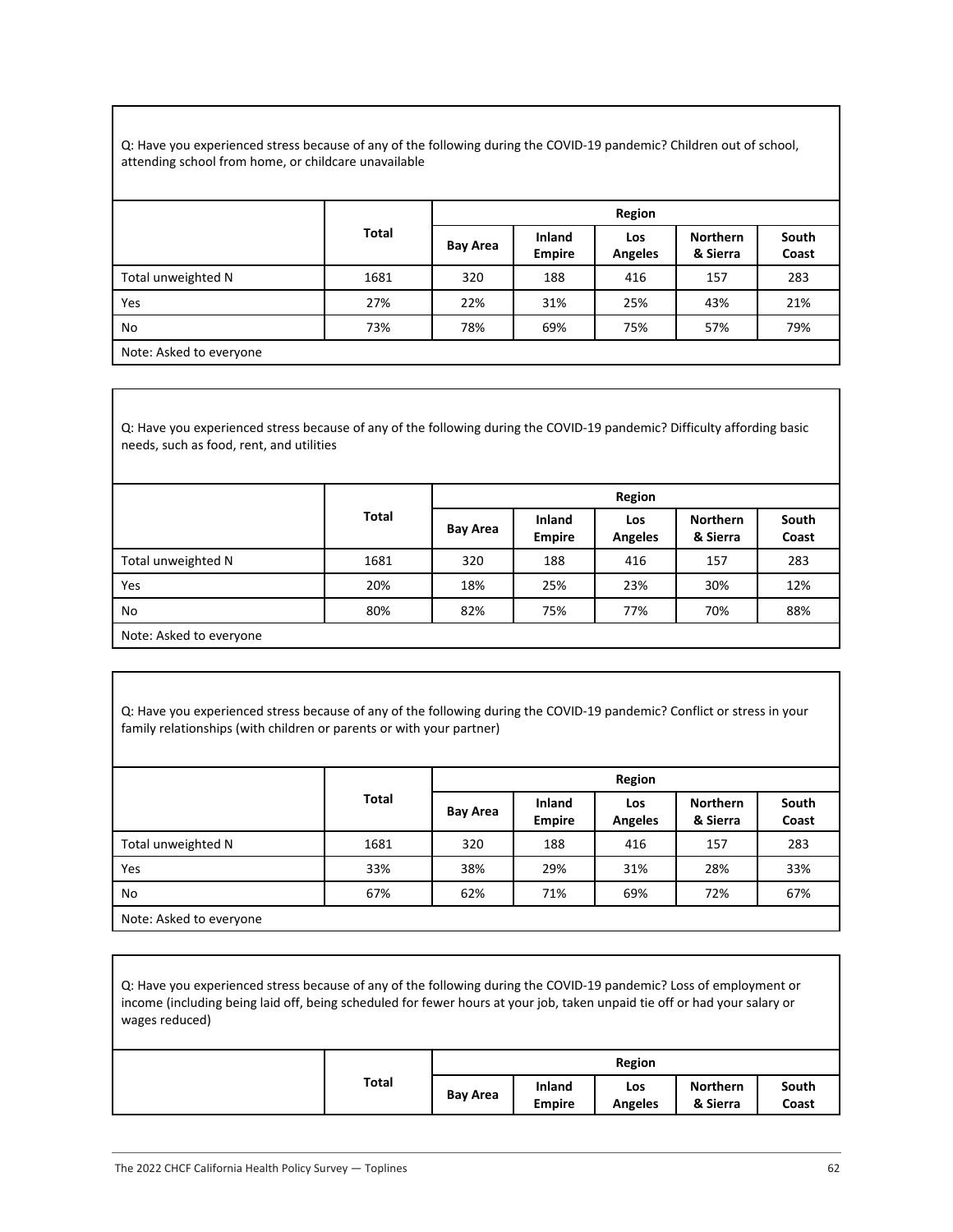| Total unweighted N      | 1681 | 320 | 188 | 416 | 157 | 283 |
|-------------------------|------|-----|-----|-----|-----|-----|
| Yes                     | 27%  | 27% | 24% | 32% | 21% | 30% |
| No                      | 73%  | 73% | 76% | 68% | 79% | 70% |
| Note: Asked to everyone |      |     |     |     |     |     |

Q: Have you experienced stress because of any of the following during the COVID-19 pandemic? Concern about yourself or loved one getting sick with COVID-19

|                    | <b>Total</b> | Region          |                         |                       |                             |                |  |
|--------------------|--------------|-----------------|-------------------------|-----------------------|-----------------------------|----------------|--|
|                    |              | <b>Bay Area</b> | Inland<br><b>Empire</b> | Los<br><b>Angeles</b> | <b>Northern</b><br>& Sierra | South<br>Coast |  |
| Total unweighted N | 1681         | 320             | 188                     | 416                   | 157                         | 283            |  |
| Yes                | 58%          | 62%             | 54%                     | 58%                   | 59%                         | 55%            |  |
| No                 | 42%          | 38%             | 46%                     | 42%                   | 41%                         | 45%            |  |
|                    |              |                 |                         |                       |                             |                |  |

Note: Asked to everyone

Q: Have you experienced stress because of any of the following during the COVID-19 pandemic? Death of a loved one

|                         |              | Region          |                                |                       |                             |                |  |  |
|-------------------------|--------------|-----------------|--------------------------------|-----------------------|-----------------------------|----------------|--|--|
|                         | <b>Total</b> | <b>Bay Area</b> | <b>Inland</b><br><b>Empire</b> | Los<br><b>Angeles</b> | <b>Northern</b><br>& Sierra | South<br>Coast |  |  |
| Total unweighted N      | 1681         | 320             | 188                            | 416                   | 157                         | 283            |  |  |
| Yes                     | 16%          | 13%             | 20%                            | 20%                   | 16%                         | 13%            |  |  |
| No                      | 84%          | 87%             | 80%                            | 80%                   | 84%                         | 87%            |  |  |
| Note: Asked to everyone |              |                 |                                |                       |                             |                |  |  |

Q: Have you experienced stress because of any of the following during the COVID-19 pandemic? Isolation or loneliness

|                         | Total | Region   |                                |                       |                             |                |  |
|-------------------------|-------|----------|--------------------------------|-----------------------|-----------------------------|----------------|--|
|                         |       | Bay Area | <b>Inland</b><br><b>Empire</b> | Los<br><b>Angeles</b> | <b>Northern</b><br>& Sierra | South<br>Coast |  |
| Total unweighted N      | 1681  | 320      | 188                            | 416                   | 157                         | 283            |  |
| Yes                     | 37%   | 49%      | 32%                            | 39%                   | 38%                         | 33%            |  |
| No                      | 63%   | 51%      | 68%                            | 61%                   | 62%                         | 67%            |  |
| Note: Asked to everyone |       |          |                                |                       |                             |                |  |